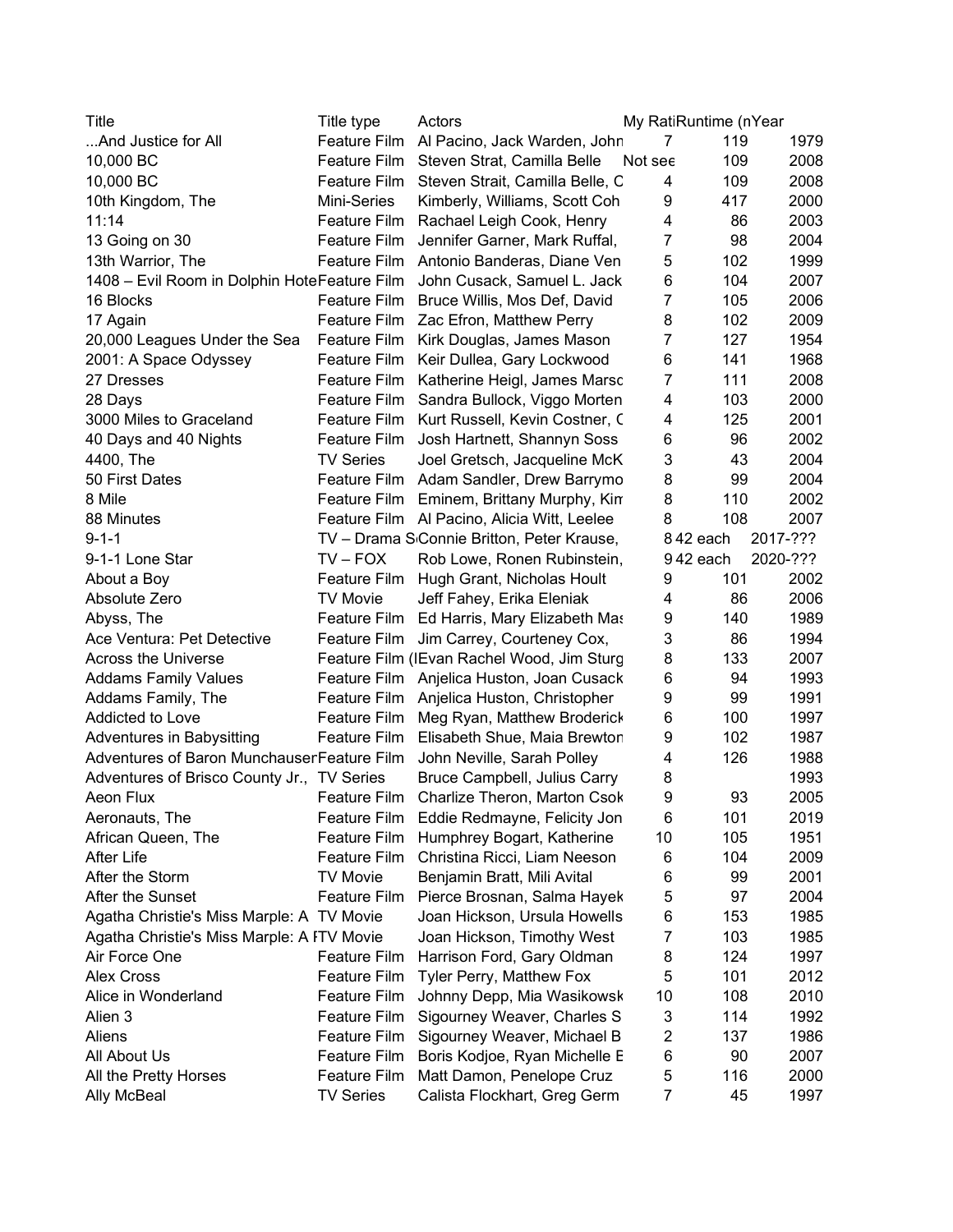| <b>Almost Famous</b>                           |                     | Feature Film Kate Hudson, Billy Crudup, F | 7              | 123 | 2000 |
|------------------------------------------------|---------------------|-------------------------------------------|----------------|-----|------|
| Along Came Polly                               | Feature Film        | Ben Stiller, Jennifer Aniston             | 6              | 90  | 2004 |
| Always Say Goodbye                             | Feature Film        | Joshua Beckett, Marcia Cross              | 5              | 98  | 1996 |
| Amelie [in French with subtitles]              | Feature Film        | Audrey Tautou, Mathieu Kass               | 4              | 122 | 2001 |
| <b>America's Sweethearts</b>                   | Feature Film        | Julia Roberts, John Cusack, E             | 5              | 102 | 2001 |
| American Beauty                                |                     | Feature Film Kevin Spacey, Annette Bening | 9              | 122 | 1999 |
| American Dreamz                                | Feature Film        | Hugh Grant, Dennis Quaid, M.              | 5              | 107 | 2006 |
| American Graffiti                              | Feature Film        | Richard Dreyfuss, Ron Howar               | 9              | 110 | 1973 |
| American President, The                        | Feature Film        | Michael Douglas, Annette Ber              | 7              | 114 | 1995 |
| An Inconvenient Truth                          |                     | Documentary Al Gore, Billy West, George B | 10             | 100 | 2006 |
| Anastasia                                      | Feature Film        | Meg Ryan, John cusack, Chri               | $\overline{7}$ | 94  | 1997 |
| Angels & Demons                                | Feature Film        | Tom Hanks, Ewan McGregor                  | $\overline{7}$ | 138 | 2009 |
| Angels in the Outfield                         | Feature Film        | Danny Glover, Brendy Fricker              | $\overline{7}$ | 102 | 1994 |
| Annie                                          | Feature Film        | Aileen Quinn, Albert Finney, C            | 8              | 126 | 1982 |
| <b>Annie Hall</b>                              | Feature Film        | Woody Allen, Diane Keaton                 | 6              | 93  | 1977 |
| Antwone Fisher                                 | Feature Film        | Denzel Washington, Derek Lu               | $\overline{7}$ | 120 | 2002 |
| Antz                                           | <b>Feature Film</b> | Woody Allen, Sharon Stone                 | 9              | 83  | 1998 |
| Apollo 13                                      | Feature Film        | Tom Hanks, Bill Paxton                    | 6              | 140 | 1995 |
| Armageddon                                     | Feature Film        | Bruce Willis, Billy Bob thornto           | 8              | 151 | 1998 |
| Around the World in 80 Days                    | Mini-Series         | Cantinflas, David Niven, Sher             | 8              |     | 1989 |
| Art of War, The                                | Feature Film        | Wesley Snipes, Marie Matiko,              | 8              | 117 | 2000 |
| Assassination of Richard Nixon, TFeature Film  |                     | Sean Penn, Naomi Watts                    | 3              | 95  | 2004 |
| Austin Powers: International Man Feature Film  |                     | Mike Meyers, Elizabeth Hurley             | 3              | 94  | 1997 |
| Austin Powers: The Spy Who Sh Feature Film     |                     | Mike Meyers, Heather Graha                | $\overline{2}$ | 95  | 1999 |
| Avatar                                         | Feature Film        |                                           | 8              | 162 | 2009 |
|                                                |                     | Zoe Saldana, Sam Worthingtc               | 8              |     | 2004 |
| Aviator, The                                   | Feature Film        | Leonardo DiCaprio, Cate Blan              |                | 170 |      |
| Babes in Toyland                               | Feature Film        | Annette Funicello, Tommy Sa               | 6              | 106 | 1961 |
| Back to the Future                             | Feature Film        | Michael J. Fox, Christopher               | 10             | 116 | 1985 |
| Back to the Future Part II                     | Feature Film        | Michael J. Fox, Christopher               | 10             | 108 | 1989 |
| Back to the Future Part III                    | Feature Film        | Michael J. Fox, Christopher               | 9              | 118 | 1990 |
| Backyardigans, The                             | <b>TV Series</b>    | Jonah Bobo, Jamia Simone N                | 4              |     | 2004 |
| <b>Bad Company</b>                             | Feature Film        | Anthony Hopkins, Chris Rock               | 5              | 116 | 2002 |
| Bad Lieutenant, The: Port of Call Feature Film |                     | Nicholas Cage, Eva Mendes,                | 3              | 122 | 2009 |
| Banger Sisters, The                            | Feature Film        | Goldie Hawn, Susan Sarando                | 7              | 98  | 2002 |
| <b>Basic Instinct</b>                          | <b>Feature Film</b> | Sharon Stone, Michael Dougl               | 8              | 127 | 1992 |
| Batman                                         |                     | Feature Film Michael Keaton, Jack Nichols | 7              | 126 | 1989 |
| Batman & Robin                                 | Feature Film        | Chris O'Donnell, George Cloo              | 4              | 125 | 1997 |
| <b>Batman Forever</b>                          | Feature Film        | Val Kilmer, Jim Carrey, Tomm              | 6              | 121 | 1995 |
| <b>Batman Returns</b>                          | Feature Film        | Michael Keaton, Michelle Pfei             | 7              | 126 | 1992 |
| <b>Batteries Not Included</b>                  | <b>Feature Film</b> | Hume Cronyn, Jessica Tandy                | 9              | 107 | 1987 |
| <b>Beaches</b>                                 | <b>Feature Film</b> | Bette Midler, Barbara Hershey             | 5              | 123 | 1988 |
| Beatles, The: Celebration                      |                     | Documentary George Harrison, John Lenno   | 4              | 62  | 1999 |
| Beautiful Mind, A                              |                     | Feature Film Russell Crowe, Jennifer Conn | 4              | 135 | 2001 |
| Bedazzled                                      | Feature Film        | Elizabeth Hurley, Brendan Fra             | 6              | 93  | 2000 |
| <b>Bedknobs and Broomsticks</b>                | Feature Film        | Angela Lansbury, David Toml               | 10             | 117 | 1971 |
| <b>Bedtime Stories</b>                         | Feature Film        | Adam Sandler, Keri Russell,               | 9              | 99  | 2008 |
| Beetlejuice                                    | <b>Feature Film</b> | Winona Ryder, Michael Keato               | 10             | 92  | 1988 |
| Being John Malkovich                           | <b>Feature Film</b> | John Malkovich, John Cusack               | 8              | 112 | 1999 |
| Being Julia                                    | Feature Film        | Annette Bening, Jeremy Irons              | 3              | 104 | 2004 |
| <b>Being There</b>                             | Feature Film        | Peter Sellers, Shirley MacLair            | 5              | 130 | 1979 |
|                                                |                     |                                           |                |     |      |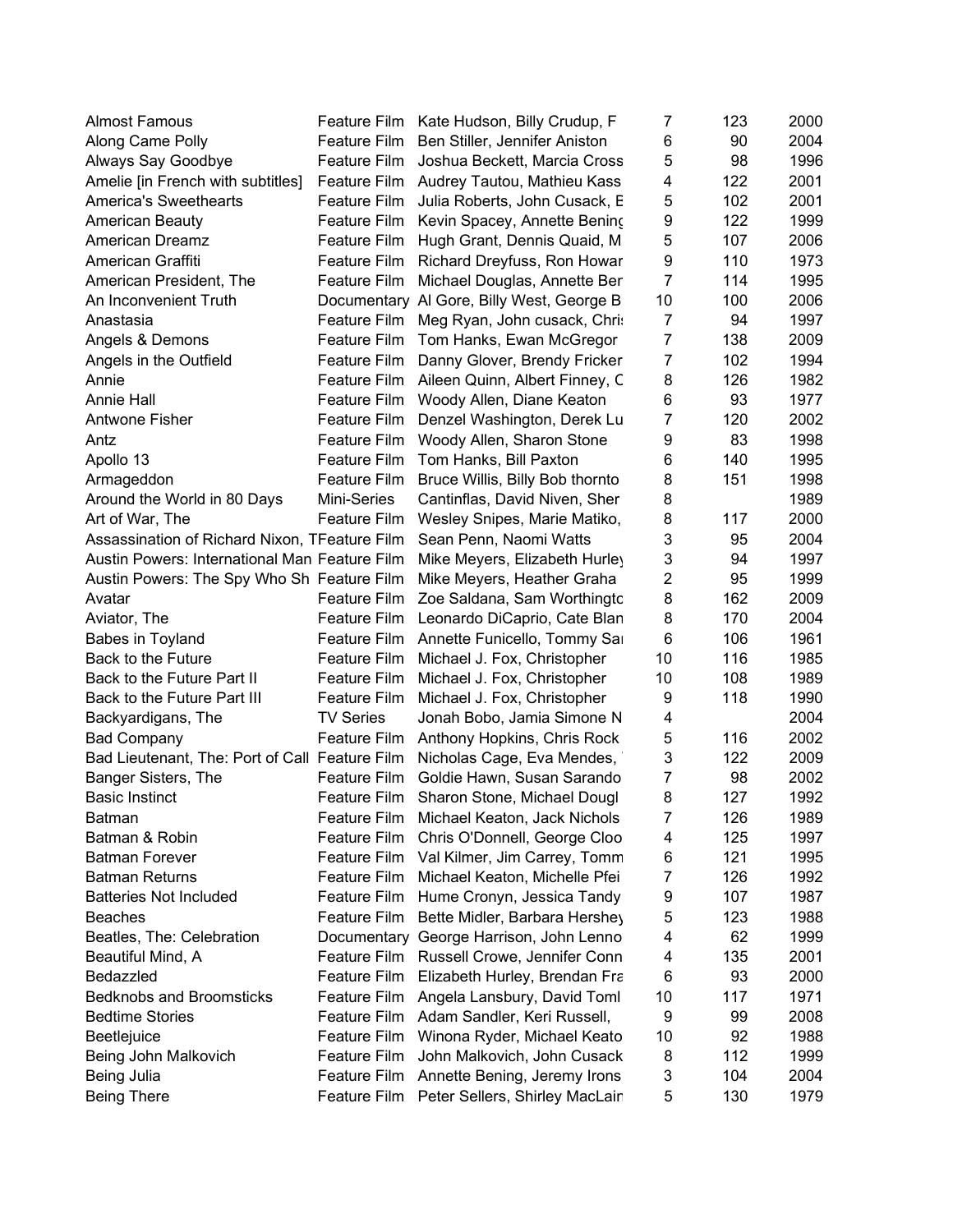| Benny & Joon                                                                |                     | Feature Film Johnny Depp, Mary Stuart Ma   | 6              | 98                   | 1993         |
|-----------------------------------------------------------------------------|---------------------|--------------------------------------------|----------------|----------------------|--------------|
| <b>Beverly Hills Cop</b>                                                    | Feature Film        | Eddie Murphy, Judge Reinhol                | 6              | 105                  | 1984         |
| Beverly Hills Cop II                                                        | Feature Film        | Eddie Murphy, Judge Reinhol                | 6              | 100                  | 1987         |
| Beverly Hills Cop III                                                       | <b>Feature Film</b> | Eddie Murphy, Judge Reinhol                | 5              | 104                  | 1994         |
| <b>Bewitched</b>                                                            | Feature Film        | Nicole Kidman, Will Ferrell, S             | 6              | 102                  | 2005         |
| Beyond a Reasonable Doubt                                                   | Feature Film        | Michael Douglas, Jesse Metca               | 3              | 106                  | 2009         |
| Beyond the Sea                                                              | Feature Film        | Kevin Spacey, Kate Bosworth                | 6              | 118                  | 2004         |
| <b>Big Bang Theory</b>                                                      | TV – Sitcom         | Jim Parsons, Kaley Cuoco                   |                | 7 23 min ea 2008-??? |              |
| <b>Big Business</b>                                                         | Feature Film        | Bette Midler, Lily Tomlin, Ed              | 9              | 97                   | 1988         |
| Big Easy, The                                                               | Feature Film        | Dennis Quaid, Ellen Barkin                 | 10             | 102                  | 1986         |
| <b>Big Fat Liar</b>                                                         | Feature Film        | Frankie Muniz, Amanda Byne:                | 7              | 88                   | 2002         |
| <b>Big Fish</b>                                                             | Feature Film        | Ewan McGregor, Albert Finne                | 8              | 125                  | 2003         |
| <b>Big Game</b>                                                             | Feature Film        | Samuel L. Jackson, Omni Tor                | $\overline{7}$ | 110                  | 2014         |
| Big Kahuna, The                                                             | Feature Film        | Kevin Spacey, Danny DeVito                 | 7              | 90                   | 1999         |
| Big Lebowski, The                                                           | Feature Film        | Jeff Bridges, John Goodman,                | 7              | 117                  | 1998         |
| Big White, The                                                              | <b>Feature Film</b> | Robin Williams, Holly Hunter,              | 4              | 105                  | 2006         |
| Big Year, The                                                               | Feature Film        | Jack Black, Steve Martin, Ow               | 6              | 100                  | 2011         |
| Bill & Ted's Excellent Adventure Feature Film                               |                     | Keanu Reeves, Alex Winter, C               | 6              | 90                   | 1988         |
| <b>Billy Jack</b>                                                           | Feature Film        | Tom Laughlin, Delores Taylor               | 1              | 112                  | 1971         |
|                                                                             |                     | Feature Film Robin Williams, Nathan Lane   | 9              | 117                  | 1996         |
| Birdcage, The<br><b>Black Book</b>                                          | Feature Film        | Carice van Jouten, Sebastian Not see       |                | 145                  | 2006         |
|                                                                             |                     |                                            | 2 Never        |                      |              |
| <b>Blackhat</b>                                                             | Feature Film        | <b>Chris Hemsworth</b>                     |                | 134                  | 2015         |
| <b>Blade</b>                                                                | Feature Film        | Wesley Snipes, Kris Kristoffer             | 7              | 120                  | 1998         |
| <b>Blade II</b>                                                             | Feature Film        | Wesley Snipes, Norman Reec                 | 6              | 117                  | 2002         |
| <b>Blade Runner</b>                                                         | Feature Film        | Harrison Ford, Rutger Hauer                | 1              | 117                  | 1982         |
| <b>Blades of Glory</b>                                                      | Feature Film        | Will Ferrell, Jon Heder, Jenna             | 8              | 93                   | 2007         |
| <b>Blind Horizon</b>                                                        | Feature Film        | Val Kilmer, Neve Campbell,                 | 6              | 99                   | 2003         |
| Blind Side, The                                                             | Feature Film        | Sandra Bullock, Quinton Aaro               | 8              | 129                  | 2009         |
| <b>Bling Ring</b>                                                           |                     | Feature Film Emma Watson, Taissa Farmiç    | 6              |                      | 2013         |
| BloodRayne                                                                  |                     | Feature Film Kristanna Loken, Michelle Rod | 3              | 95                   | 2005         |
| Blow the Man Down                                                           |                     | Amazon PrimeSophie Lowe, Morgan Saylor,    | $\overline{7}$ | 91                   | 2019         |
| <b>Blue Bloods</b>                                                          | <b>TV Series</b>    | Tom Selleck, Bridget Moynaha               |                | 942 each             | 2010-2021    |
| Blue Butterfly, The                                                         | Feature Film        | William Hurt, Pascale Bussier              | 8              | 97                   | 2004         |
| Blues Brothers 2000                                                         | Feature Film        | Dan Aykroyd, James Brown, /                | 7              | 123                  | 1998         |
| Body in the Library, The (Agatha (TV Mini series John Hickson, Gwen Watford |                     |                                            | $\overline{7}$ |                      | 1984         |
| Body of Proof                                                               | TV                  | Dana Deleny Jeri Ryan Nichol               |                | 842 each             | 2011-2013    |
| Bodyguard, The                                                              | Feature Film        | Whitney Houston, Kevin Costi               | 7              | 129                  | 1992         |
| Bone Collector, The                                                         | Feature Film        | Denzel Washington, Angelina                | 6              | 118                  | 1999         |
| <b>Bones</b>                                                                | <b>TV Series</b>    | Emily Deschanel, David Bore                | 10             |                      | 40 2005-2016 |
| Bonnie and Clyde                                                            | Feature Film        | Faye Dunaway, Warren Beatt                 | 5              | 112                  | 1967         |
| <b>Boogie Nights</b>                                                        | <b>Feature Film</b> | Mark Wahlberg, Julianne Moo                | 7              | 155                  | 1997         |
| Book Thief, The                                                             | <b>Feature Film</b> | Geoffrey Rush, Emily Watson                | 6              | 131                  | 2013         |
| Boondock Saints, The                                                        | Feature Film        | Norman Reedus, Sean Patricl                | 5              | 108                  | 1999         |
| Bosch                                                                       |                     | TV on Amazor Titus Welliver, Jamie Hector, |                | 843 each             | 2015-??      |
| <b>Bowling for Columbine</b>                                                |                     | Documentary Michael Moore, Marilyn Manso   | 8              | 120                  | 2002         |
| Boy in the Plastic Bubble, The                                              | <b>TV Movie</b>     | John Travolta, Glynnis O'Con               | 8              | 96                   | 1976         |
| Brave One, The                                                              | Feature Film        | Jodie Foster, Terrence Howar               | 7              | 122                  | 2007         |
| <b>Braveheart</b>                                                           | Feature Film        | Mel Gibson, Catherine McCo                 | 7              | 177                  | 1995         |
| Bringing Down the House                                                     | Feature Film        | Queen Latifah, Steve Martin,               | 7              | 105                  | 2003         |
| <b>Brokeback Mountain</b>                                                   | <b>Feature Film</b> | Heath Ledger, Jake Gyllenhal               | 5              | 134                  | 2005         |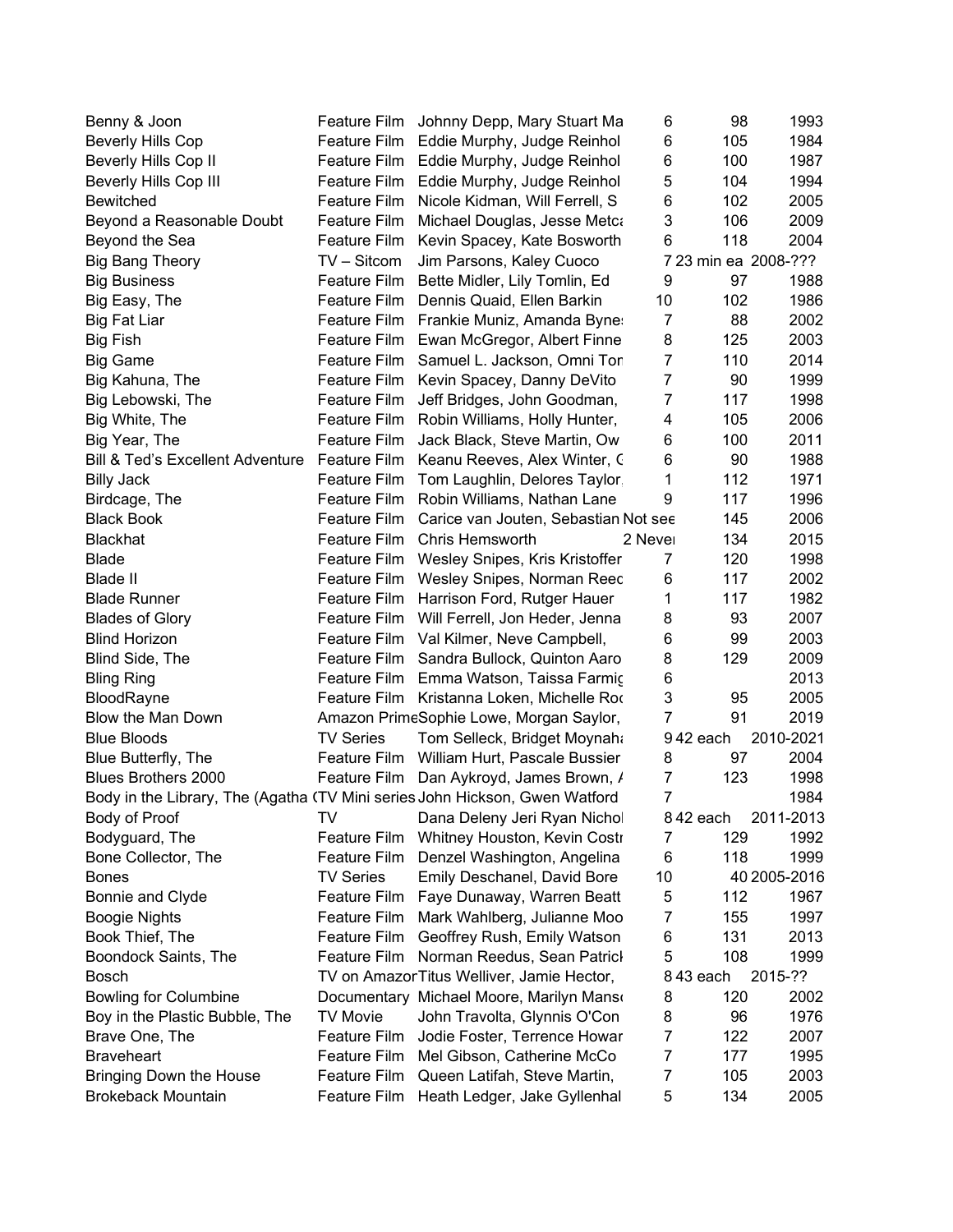| <b>Broken Arrow</b>                             | Feature Film        | John Travolta, Christian Slate               | 5              | 108      | 1996                 |
|-------------------------------------------------|---------------------|----------------------------------------------|----------------|----------|----------------------|
| Brother Sun, Sister Moon                        | Feature Film        | Graham Faulkner, Judi Bowke                  | 10             | 135      | 1972                 |
| Brothers Grimm, The                             | Feature Film        | Heath Ledger, Matt Damon, M                  | 7              | 118      | 2005                 |
| Brothers McMullen, The                          | Feature Film        | Edward Burns, Mike McGlone                   | 5              | 98       | 1995                 |
| <b>Bruce Almighty</b>                           | Feature Film        | Jim Carrey, Morgan Freeman.                  | 6              | 101      | 2003                 |
| Bucket List, The                                | Feature Film        | Jack Nicholson, Morgan Free                  | 9              | 97       | 2007                 |
| Bull                                            | <b>TV Series</b>    | Michael Weatherly, Geneva C                  |                | 842 each | 2016-2021            |
| <b>Burlesque</b>                                | Feature Film        | Cher, Christina Aguilar                      | 5              | 118      | 2010                 |
| <b>Butterfly Collectors</b>                     | <b>TV Movie</b>     | Jamie Draven, Pete Postlethw                 | 8              | 180      | 1999                 |
| <b>Butterfly Effect, The</b>                    | Feature Film        | Ashton Kutcher, Amu Smart,                   | $\overline{7}$ | 113      | 2004                 |
| Californians, The                               | Feature Film        | Noah Wyle, Illeana Douglas,                  | 3              | 87       | 2005                 |
| <b>Camp Nowhere</b>                             | Feature Film        | Jessica Alba, Jonathan Jacks                 | 6              | 96       | 1994                 |
| Can't Hardly Wait                               | Feature Film        | Jennifer Love Hewitt, Ethan                  | 6              | 101      | 1998                 |
| Capote                                          | Feature Film        | Philip Seymour Hoffman, Cath                 | 8              | 114      | 2005                 |
| Carolina                                        | Feature Film        | Julia Styles, Shirley MacLaine               | 3              | 96       | 2003                 |
| Casablanca                                      | Feature Film        | Humphrey Bogart, Ingrid Ber                  | 10             | 102      | 1942                 |
| Casino Royale                                   | Feature Film        | Daniel Craig, Eva Green, Mad                 | $\overline{7}$ | 144      | 2006                 |
| Casper                                          | Feature Film        | Christina Ricci, Devon Sawa,                 | 6              | 100      | 1995                 |
| Castle                                          | $TV - ABC$          | Nathan Fillion, Stana, Katic, J              |                | 842 each | 2009-2016            |
| Celestine Prophecy, The                         | Feature Film        | Matthew Settle, Thomas Kret                  | 7              | 99       | 2006                 |
| Cell, The                                       | Feature Film        | Jennifer Lopez, Vincent D'Ono                | 3              | 107      | 2000                 |
| <b>Chain Reaction</b>                           | Feature Film        | Keanu Reeves, Morgan Free                    | $\overline{7}$ | 107      | 1996                 |
| <b>Changing Lanes</b>                           | <b>Feature Film</b> | Ben Affleck, Samuel L. Jacks                 | 6              | 98       | 2002                 |
| Charlie and the Chocolate FactoryFeature Film   |                     | Johnny Depp, Helena Bonmai                   | 10             | 115      | 2005                 |
| Charlie Wilson's War                            | Feature Film        | Tom Hanks, Julia Roberts, Ph                 | 4              | 102      | 2007                 |
| <b>Charlie's Angels</b>                         | Feature Film        | Drew Barrymore, Cameron Di                   | 8              | 98       | 2000                 |
| Charlie's Angels: Full Throttle                 | Feature Film        | Cameron Diaz, Drew Barrymc                   | 1              | 106      | 2003                 |
| Cheaper by the Dozen                            | Feature Film        | Hilary Duff, Steve Martin                    | 5              | 98       | 2003                 |
| Cheaper By the Dozen 2                          | Feature Film        | Steve Martin, Bonnie Hunt, Hi                | $\overline{7}$ | 94       | 2005                 |
| <b>Checking Out</b>                             | Feature Film        | Peter Falk, Laura San Giacon                 | 5              | 94       | 2005                 |
| Chicago Fire                                    | $TV - NBC$          | Taylor Kinney, Joe Minoso, Cl                |                | 542 each | 2012-???             |
| Chicago Med                                     | $TV - NBC$          | Nick Gehlfuss, MariElyne Barı4 Dont '42 each |                |          | 2015-??              |
| Chicago P.D.                                    | $TV - NBC$          | Jason Beghe, Jesse Le Soffer                 |                | 542 each | 2014-???             |
| Chicken Run                                     | Feature Film        | Mel Gibson, Julia Sawalha                    | 1              | 84       | 2000                 |
| Children of a Lesser God                        | <b>Feature Film</b> | Marlee Matlin, William Hurt, P.              | 8              | 119      | 1986                 |
| Children of Men                                 |                     | Feature Film Clive Owen, Julianne Moore,     | 5              | 109      | 2006                 |
| Chinatown                                       | Feature Film        | Jack Nicholson, Roman PolarRoman             |                | 131      | 1974                 |
| Chocolat                                        | Feature Film        | Juliette Binoche, Johnny Depp                |                | 121      | 2000                 |
| Chronicles of Narnia: Prince CaspFeature Film   |                     | Georgie Henley, Skandar Key                  | 6<br>4         | 150      | 2008                 |
| Chronicles of Narnia: The Lion, t Feature Film  |                     |                                              |                | 143      | 2005                 |
| City of Angels                                  | Feature Film        | Georgie Henley, Skandar Key                  | 7              | 114      |                      |
|                                                 | <b>Feature Film</b> | Nicolas Cage, Meg Ryan, Anc                  | 8<br>7         | 113      | 1998                 |
| <b>City Slickers</b>                            |                     | Billy Crystal, Jack Palance, Da              |                |          | 1991                 |
| City Slickers II: The Legend of Cu Feature Film |                     | Billy Crystal, Daniel Stern, Jor             | 6              | 116      | 1994                 |
| Civil Action, A                                 | Feature Film        | John Travolta, Robert Duvall                 | 5              | 115      | 1998                 |
| <b>Click</b>                                    | Feature Film        | Adam Sandler, Kate Beckinsa                  | 6              | 107      | 2006                 |
| Client, The                                     | Feature Film        | Brad Renfro, Susan Sarando                   | 5              | 119      | 1994                 |
| Closer, The                                     | <b>TV Series</b>    | Kyra Sedgwick, J.K. Simmons                  |                |          | 943 min eac2005-2012 |
| Clue                                            | <b>Feature Film</b> | Tim Curry, Eileen Brennan, M                 | 6              | 94       | 1985                 |
| <b>Clueless</b>                                 | Feature Film        | Alicia Silverstone, Stacy Dash               | 9              | 97       | 1995                 |
| Coal Miner's Daughter                           | Feature Film        | Sissy Spacek, Tommy Lee Jo                   | 8              | 125      | 1980                 |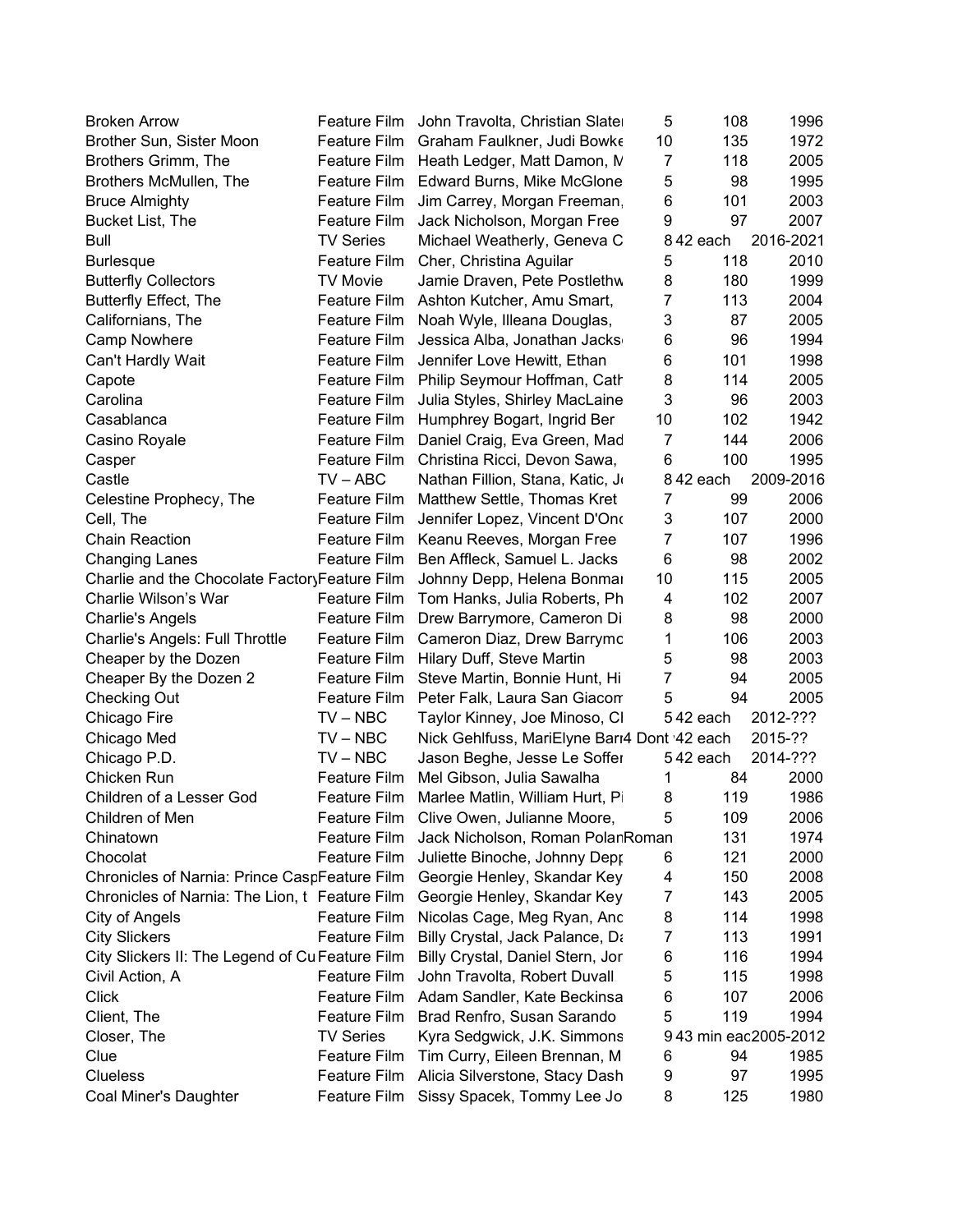| <b>Cold Case</b>                                                        |                     | TV Series - C Kathryn Morris, Jeremy Ratch  |                |             | 840 min eac2003-2010  |
|-------------------------------------------------------------------------|---------------------|---------------------------------------------|----------------|-------------|-----------------------|
| Cold Squad                                                              |                     | Canadian TV Julie Stewart, Garry Chalk,     |                |             | 8 40 min eac1998-2005 |
| Columbo                                                                 | <b>TV Series</b>    | Peter Falk, Patrick McGoohar                | 9              |             | 1971-2003             |
| Coming to America                                                       | Feature Film        | Eddie Murphy, Arsenio Hall,                 | 6              | 116         | 1988                  |
| Con Air                                                                 | Feature Film        | Nicolas Cage, John Malkovich                | 10             | 115         | 1997                  |
| Conan the Barbarian                                                     |                     | Feature Film Arnold Schwarzenegger, San     | 7              | 129         | 1982                  |
| Confessions of a Shopaholic                                             | Feature Film        | Isla Fisher, Hugh Dancy, Krys               | 6              | 104         | 2009                  |
| Congo                                                                   | Feature Film        | Laura Linney, Tim Curry, Ern                | 5              | 109         | 1995                  |
| <b>Conspiracy Theory</b>                                                | Feature Film        | Mel Gibson, Julia Roberts, Pa               | $\overline{7}$ | 135         | 1997                  |
| Constant Gardener, The                                                  | Feature Film        | Rachel, Weisz, Ralph Finnes,                | 4              | 129         | 2005                  |
| Constantine                                                             | Feature Film        | Keanu Reaves, Rachel Weisz                  | 7              | 121         | 2005                  |
| Contact                                                                 | Feature Film        | Jodie Foster, Matthew McCon                 | 10             | 150         | 1997                  |
| CopOut                                                                  | Feature Film        | Bruce Willis, Tracy Morgan                  | 1              | 107         | 2010                  |
| Coraline                                                                | Feature Film        | Dakota Fanning, Teri Hatcher                | 6              | 100         | 2009                  |
| Core, The                                                               | Feature Film        | Aaron Eckhart, Hillary Swank,               | 9              | 135         | 2003                  |
| Corpse Bride                                                            | Feature Film        | Johnny Depp, Helena Bonhan                  | $\overline{7}$ | 77          | 2005                  |
| Cosmos                                                                  | <b>Mini-Series</b>  | Carl Sagan                                  | 10             |             | 1980                  |
| Cosmos: A Spacetime Odyssey, EAmerican TV SNeil deGrasse Tyson, Seth Ma |                     |                                             |                | 940 min eac | 2014                  |
| Cowboy Bebop: The Movie                                                 | Feature Film        | Steven Blum, Kochi Yamadera                 | 8              | 116         | 2001                  |
| Coyote Waits                                                            | <b>TV Movie</b>     | Adam Beach, Wes Studi Grah                  | 8              | 107         | 2003                  |
| Craft, The                                                              |                     | Feature Film Fairuza Balk, Robin Tunney,    | 10             | 101         | 1996                  |
| Crash                                                                   | Feature Film        | Sandra Bullock, Don Cheadle                 | 6              | 112         | 2004                  |
| <b>Crocodile Dundee</b>                                                 | Feature Film        | Paul Hogan, Linda Kozlowski,                | 9              | 97          | 1986                  |
| Crocodile Dundee II                                                     | Feature Film        | Paul Hogan, Linda Kozlowski,                | 8              | 108         | 1988                  |
| Crouching Tiger, Hidden Dragon Feature Film                             |                     | Zhang Ziui, Michelle Yeoh, C                | 8              | 120         | 2000                  |
| Crow, The                                                               | Feature Film        | Brandon Lee, Michael Masser                 | 6              | 102         | 1994                  |
| Crow, The: City of Angels                                               | Feature Film        | Vincent Perez, Mia Kirshner,                | 6              | 84          | 1996                  |
| CSI: Crime Scene Investigation                                          | <b>TV Series</b>    | Marg Helgenberger, William P                | 8              |             | 43 2000-2016          |
| CSI: Cyber Seasons 1 & 2                                                | <b>TV</b>           | Patricia Arquette, James Vn                 |                | 943 each    | 2015-2017             |
| CSI: Miami                                                              | <b>TV Series</b>    | David Caruso, Emily Procter,                | 8              |             | 43 2002-2012          |
| CSI: NY                                                                 | <b>TV Series</b>    | Gary Sinise, Carmine Giovina                | 9              |             | 43 2004-2013          |
| CSI: Vegas                                                              | $TV - CBS$          | Paula Newsome, Matt Lauria,                 |                | 842 each    | 2021-???              |
| Curse of King Tut's Tomb, The                                           | <b>TV Movie</b>     | Casper Van Dien, Leonor Var                 | 8              | 180         | 2006                  |
| <b>Cutthroat Island</b>                                                 | Feature Film        | Geena Davis, Mathew Modine                  | 6              | 124         | 1995                  |
| Cutting Edge, The                                                       | <b>Feature Film</b> | Moira Kell, D.B. Sweeney                    | 6              | 101         | 1992                  |
| Da Vinci Code, The                                                      | Feature Film        | Tom Hanks, Audrey Tautou                    | 8              | 149         | 2006                  |
| Dangerous Minds                                                         | Feature Film        | Michelle Pfeiffer, Wade Dom                 | 9              | 99          | 1995                  |
| Dante's Peak                                                            | Feature Film        | Pierce Brosnan, Linda Hamilt                | 7              | 108         | 1997                  |
| Daredevil                                                               | Feature Film        | Ben Affleck, Jennifer Garner,               | 5              | 103         | 2003                  |
| Dark City                                                               | Feature Film        | Rufus Sewell, Kiefer Sutherla               | 8              | 100         | 1998                  |
| Dark Wind, The                                                          | <b>Feature Film</b> | Lou Diamond Phillips, Gary F                | 6              | 111         | 1991                  |
| Darshan: The Embrace                                                    | Documentary Amma    |                                             | 8              | 106         | 2005                  |
| Date Night                                                              |                     | Feature Film Steve Carell, Tina Fey         | 4              | 88          | 2010                  |
| Day After Tomorrow, The                                                 | Feature Film        | Dennis Quaid, Sela Ward                     | 8              | 124         | 2004                  |
| Day Reagan Was Shot, The                                                | <b>TV Movie</b>     | Richard Crennna, Richard Dre                | $\overline{7}$ | 98          | 2001                  |
| <b>DCI Banks</b>                                                        | <b>BBC TV</b>       | Stephen Tompkinson, Andrea                  |                | 743 each    | 2011-2022             |
| Dead Man                                                                | <b>Feature Film</b> | Johnny Depp, Gary Farmer, Io                | 10             | 121         | 1995                  |
| <b>Dead Poets Society</b>                                               | Feature Film        | <b>Robin Williams</b>                       | 8              | 128         | 1989                  |
| Death in Paradise                                                       |                     | PBS TV SeriesBen Miller, Kris Marshall, Sar | 10             |             | 55 2011-2019          |
| Death of a Prophet                                                      | <b>TV Movie</b>     | Morgan Freeman                              | 5              | 60          | 1981                  |
|                                                                         |                     |                                             |                |             |                       |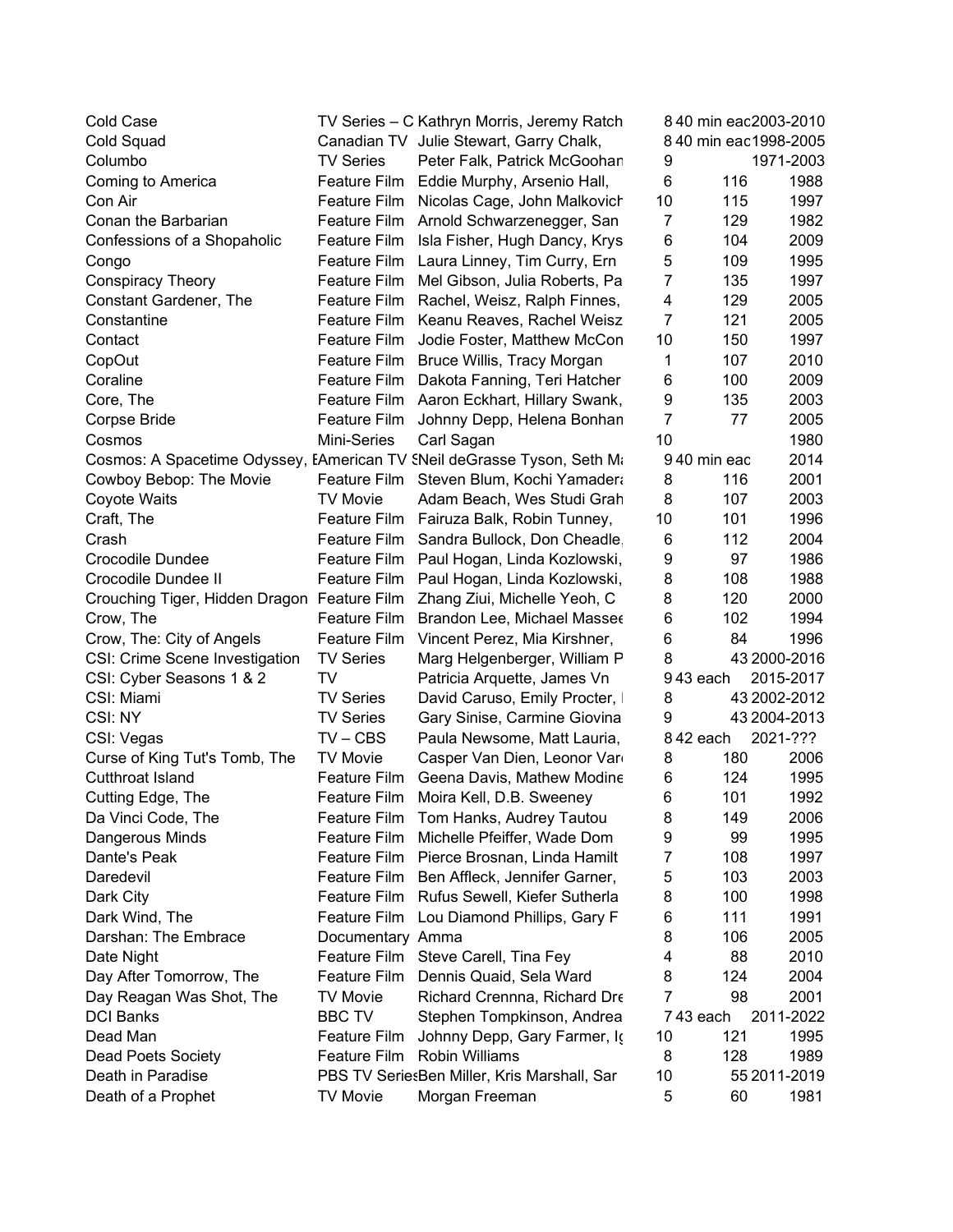| Debt, The                                      |                     | Feature Film Helen Mirren, Sam Worthingto  | 1              | 114       | 2011 |
|------------------------------------------------|---------------------|--------------------------------------------|----------------|-----------|------|
| Deep Impact                                    | Feature Film        | Tea Leoni, Elijah Wood, Mor                | 6              | 120       | 1998 |
| Deepwater                                      | Feature Film        | Lucas Black, Peter Coyote                  | 5              | 93        | 2005 |
| Deja Vu                                        | Feature Film        | Denzel Washington, Paula Pa                | 10             | 126       | 2006 |
| Dennis the Menace                              | Feature Film        | Mason Gamble, Walter Mattha                | 5              | 94        | 1993 |
| Departed, The                                  | Feature Film        | Leonardo DiCaprio, Jack Nich               | 1              | 151       | 2006 |
| Desperado                                      |                     | Feature Film Antonio Banderas, Salma Hay   | 8              | 104       | 1995 |
| Desperately Seeking Susan                      | Feature Film        | Madonna, Rosanna Arquette,                 | 5              | 104       | 1985 |
| Detonator / Death Train                        | Feature Film        | Pierce Brosnan, Patrick Stewa              | 4              | 100       | 1993 |
| Devil Wears Prada, The                         | Feature Film        | Meryl Streep, Anne Hathaway                | 6              | 109       | 2006 |
| Devil's Advocate                               | Feature Film        | Keanu Reeves, Al Pacino                    | $\overline{7}$ | 146       | 1997 |
| Devil's Own, The                               | Feature Film        | Harrison Ford, Brad Pitt                   | $\overline{7}$ | 107       | 1997 |
| Diamonds Are Forever                           | Feature Film        | Sean Connery, Jill St. John,               | 8              | 120       | 1971 |
| Dick Tracy                                     | Feature Film        | Madonna, Warren Beatty, Al F               | 5              | 105       | 1990 |
| Did You Hear About the Morgans' Feature Film   |                     | Hugh Grant, Sarah Jessica Pa               | 5              | 103       | 2009 |
| Die Hard                                       | <b>Feature Film</b> | Bruce Willis, Alan Rickman                 | 9              | 131       | 1988 |
| Die Hard 2                                     | <b>Feature Film</b> | Bruce Willis, William Atherton             | 10             | 124       | 1990 |
| Die Hard: With a Vengeance                     | Feature Film        | Bruce Willis, Samuel L. Jacks              | 9              | 131       | 1995 |
| Diggity's Treasure                             | Feature Film        | Andrew McCarthy, Louise Lor                | 6              | 91        | 2001 |
| <b>Dirty Dancing</b>                           | Feature Film        | Jennifer Grey, Patrick Swayze              | 9              | 100       | 1987 |
| Divine Secrets of the Ya-Ya Siste Feature Film |                     | Sandra Bullock, Ashley Judd,               | 5              | 116       | 2002 |
| Doctor Zhivago                                 | <b>Feature Film</b> | Omar Sharif, Julie Christie, G             | 9              | 197       | 1965 |
| Dog Year, A                                    | <b>TV Movie</b>     | Jeff Bridges, Lauren Ambrose               | $\overline{7}$ | 80        | 2010 |
| Dogma                                          | Feature Film        | Kevin Smith, Ben Affleck, Ma               | 6              | 130       | 1999 |
| Don't Come Knocking                            | Feature Film        | Sam Shepart, Jessica Lange,                | 5              | 122       | 2005 |
| Don't Say a Word                               | Feature Film        | Michael Douglas, Brittany Mu               | 10             | 113       | 2001 |
| Dorothy L Sayers Mystery                       | <b>BBC TV</b>       | Harriet Walter, Edward Pether              |                | 7 various | 1987 |
| Double Indemnity                               | Feature Film        | Barbara Stanwyck, Fred Macl                | $\overline{7}$ | 107       | 1944 |
| Doubt                                          | Feature Film        | Meryl Streep, Phillip Seymour              | $\overline{7}$ | 104       | 2008 |
| Dr. No                                         | Feature Film        | Sean Connery, Ursula Andres                | 8              | 110       | 1962 |
| Draft Day                                      | Feature Film        | Kevin Costner, Jennifer Garn               | 6              | 120       | 2014 |
| Dream Team, The                                | Feature Film        | Michael Keaton, Peter Boyle,               | 8              | 113       | 1989 |
| Dreamer: Inspired by a True StoryFeature Film  |                     | Kurt Russell, Dakota Fanning               | 10             | 106       | 2005 |
| Drowning Mona                                  | Feature Film        | Danny DeVito, Bette Midler, J              | 3              | 96        | 2000 |
| Due Date                                       | Feature Film        | Robert Downey Jr.                          | $\overline{2}$ | 95        | 2010 |
| Duma                                           |                     | Feature Film Alexander Michaeletos, Camp   | 8              | 100       | 2005 |
| Dummy                                          |                     | Feature Film Andrien Brody, Milla Jovovich | 5              | 91        | 2002 |
| <b>Duplicity</b>                               | Feature Film        | Julia Roberts, Clive Owen                  | 6              | 125       | 2009 |
| Dust Factory, The                              | Feature Film        | Hayden Panettiere, Ryan Kell               | 4              | 99        | 2004 |
| Earthsea                                       | Mini-Series         | Kristin Kreuk, Shawn Ashmor                | 5              |           | 2004 |
| East of Eden                                   | Feature Film        | James Dean, Raymond Mass                   | 4              | 115       | 1955 |
| Eat Pray Love                                  | <b>Feature Film</b> | Julia Roberts, Javier Bardme               | 8              | 133       | 2010 |
| Edison                                         | Feature Film        | Justin Timberlake, Morgan Fr               | 4              | 99        | 2005 |
| <b>Edward Scissorhands</b>                     | Feature Film        | Johnny Depp, Winona Ryder                  | 9              | 105       | 1990 |
| <b>Eight Below</b>                             | Feature Film        | Paul Walker, Moon Bloodgood                | 9              | 120       | 2006 |
| Election                                       | <b>Feature Film</b> | Matthew Broderick, Reese Wi                | 5              | 103       | 1999 |
| <b>Eleventh Hour</b>                           | <b>TV Series</b>    | Rufus Sewell, Marley Shelton               |                | 1043 each | 2008 |
| Elizabeth                                      | Feature Film        | Cate Blanchett, Geoffrey Rus               | 4              | 124       | 1998 |
| End of the Affair, The                         | <b>Feature Film</b> | Juliane Moore, Ralph Finnes                | 3              | 102       | 1999 |
| End of Watch                                   | Feature Film        | Jake Gyllenhaal, Micael Pena               | 6              | 110       | 2012 |
|                                                |                     |                                            |                |           |      |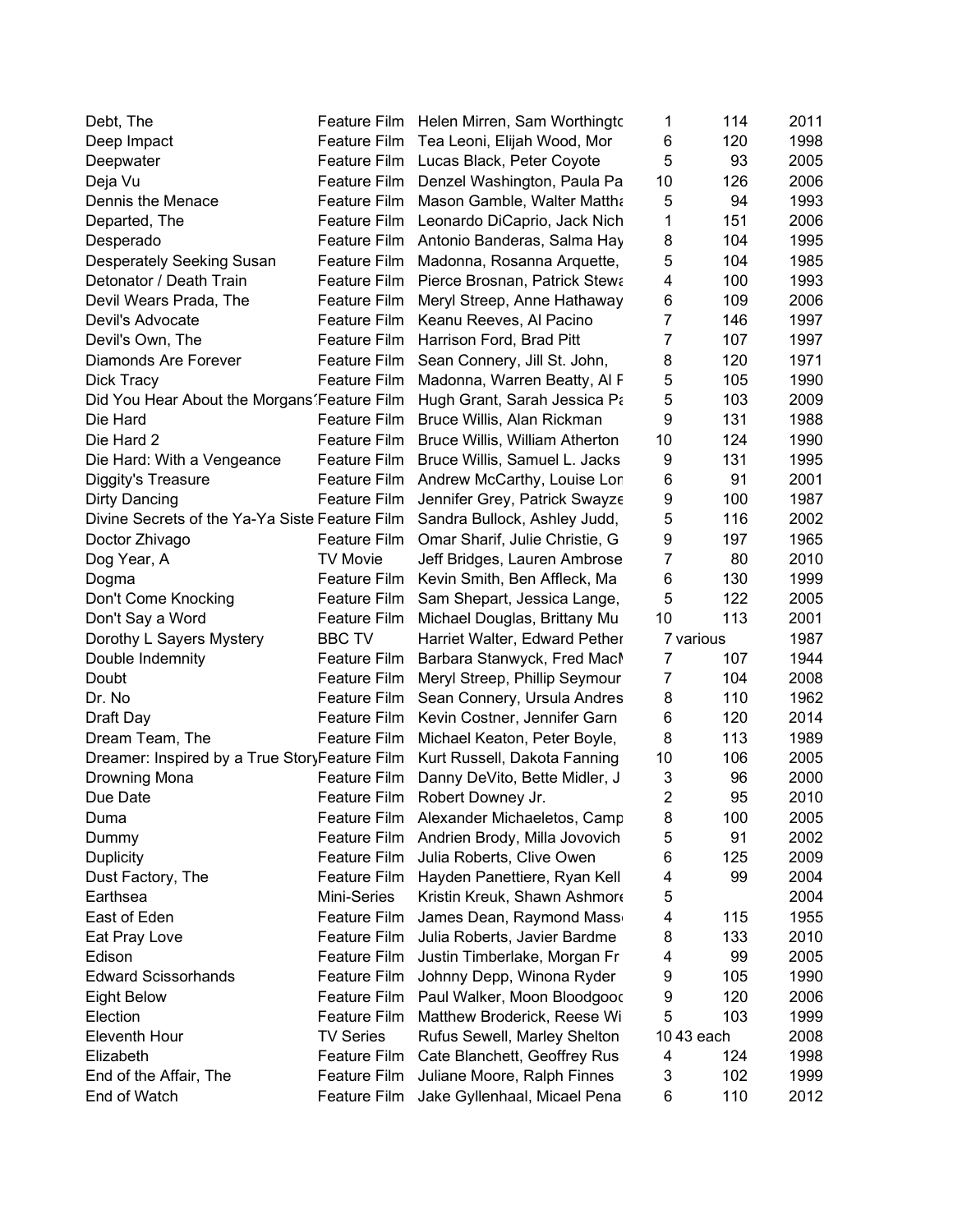| Shaun Evans, Roger Allam, A                                                                 | 9 90 Min eac2012-2021 |
|---------------------------------------------------------------------------------------------|-----------------------|
| English Patient, The<br>Feature Film<br>162<br>Ralph Fiennes, Juliette Binoc<br>6           | 1996                  |
| 10<br>99<br>Englishman Who Went Up a Hill Feature Film<br>Hugh Grant, Colm Meaney           | 1995                  |
| 8<br>99<br>Feature Film<br>Ben Stiller, Jack Black, Chris<br>Envy                           | 2004                  |
| 742 each<br>Equalizer, The<br><b>TV Series</b><br>Queen Latifah, Liza Lapira, A             | 2021-???              |
| 104<br>Feature Film Ed Speleers, Jeremy Irons, Si<br>6<br>Eragon                            | 2006                  |
| 7<br>131<br>Erin Brockovich<br>Feature Film<br>Julia Roberts, Albert Finney,                | 2000                  |
| 6<br>97<br>Escape to Witch Mountain<br>Feature Film<br>Kim Richards, Ike Eiesenman          | 1975                  |
| 9<br>108<br>Eternal Sunshine of the Spotless Feature Film<br>Jim Carrey, Kate Sinslet, Kirs | 2004                  |
| <b>Feature Film</b><br>Jurnee Smollett, Samuel L. Ja2 Never<br>109<br>Eve's Bayou           | 1997                  |
| Every Thing You Always Wanted Feature Film<br>3<br>88<br>Woody Allen, Gene Wilder, Bu       | 1972                  |
| Feature Film<br>8<br>135<br>Evita<br>Madonna, Antonio Banderas                              | 1996                  |
| 8<br>Feature Film<br>Jennifer Carpenter, Laura Lin<br>119<br>Exorcism of Emily Rose, The    | 2005                  |
| 7<br>122<br>Exorcist, The<br>Feature Film<br>Linda Blair, Ellen Burstyn, M                  | 1973                  |
| Feature Film<br>Harrison Ford, Brendan Frase<br>4<br>106<br><b>Extraordinary Measures</b>   | 2010                  |
| Feature Film<br>8<br>98<br>Eye, The<br>Jessica Alba, Parker Posey                           | 2008                  |
| 3<br>Face/Off<br>Feature Film<br>138<br>John Travolta, Micolas Cage                         | 1997                  |
| 5<br>97<br>Failure to Launch<br>Feature Film<br>Matthew McConaughey, Sara                   | 2006                  |
| 5<br><b>Faith Like Potatoes</b><br>116<br>Feature Film<br>Frank Rautenbach, Regardt v       | 2009                  |
| Falcon and the Snowman<br>131<br>Feature Film<br>Sean Penn, Timothy Hutton Not see          | 1985                  |
| Fallen<br>8<br>124<br>Feature Film<br>Denzel Washington, John Gor                           | 1998                  |
| Debie Allen Irene Cara<br>5<br>134<br>Fame<br>Feature Film                                  | 1980                  |
| 9<br>Fantastic Beasts and Where to F Feature Film<br>133<br>Eddie Redmayne, Katherine V     | 2016                  |
| Fantastic Beasts: Crimes of GrindFeature Film<br>132<br>Eddie Redmayne, Jude Law,<br>4      | 2018                  |
| 3<br>Far from Heaven<br>Feature Film<br>107<br>Julianne Moore, Dennis Quaic                 | 2002                  |
| Feature Film<br>9<br>105<br>Far Side of the Moon, The<br>Robert Lepage, Anne-Marie C        | 2003                  |
| 6<br>Feature Film<br>98<br>Frances McDormand, William<br>Fargo                              | 1996                  |
| 8<br><b>Fatal Attraction</b><br>Feature Film<br>119<br>Glenn Close, Michael Douglas         | 1987                  |
| <b>Father Brown</b><br>10 45 min ea 2013-???<br>$TV - PBS$<br>Mark Williams, Sorcha Cusacl  |                       |
| Father of Invention<br>Feature Film<br>4<br>93<br>Kevin Spacey, Camilla Belle               | 2010                  |
| 3<br>118<br>Fay Grim<br>Feature Film<br>Parker Posey, Liam Aiken, Je                        | 2006                  |
| $TV - CBS$<br>942 each<br>FBI<br>Missy Peregrym, Zeeko Zaki,                                | 2017-???              |
| $TV - CBS$<br>FBI: International<br>Luke Klientank, Heida Reed,<br>742 each                 | 2021-???              |
| FBI: Most Wanted<br>942 each<br>$TV - CBS$<br>Julian McMahon, Roxy Sternt                   | 2021-???              |
| 138<br>Few Good Men, A<br>Feature Film<br>Tom Cruise Jack Nicholson,<br>4                   | 1992                  |
| 107<br><b>Field of Dreams</b><br>Kevin Costner, Ray Liotta, Ja<br>8<br>Feature Film         | 1989                  |
| 126<br>Fifth Element, The<br>Feature Film<br>Bruce Willis, Milla Jovovich,<br>10            | 1997                  |
| 139<br><b>Fight Club</b><br>Feature Film<br>Brad Pitt, Edward Norton, He<br>4               | 1999                  |
| 123<br>Feature Film<br><b>Fighting Temptations, The</b><br>Beyonce, Cuba Gooding, Jr.<br>6  | 2003                  |
| <b>TV Show</b><br>643 each<br><b>Filthy Rich</b><br>Kim Cattrall, Melia Krieling,           | 2020                  |
| Feature Film<br>Final Cut, The<br>Robin Williams, Jim Caviezel<br>95<br>4                   | 2004                  |
| 106<br>Final Fantasy: The Spirits Within Feature Film<br>Alec Baldwin, Min-Na Wen, S<br>8   | 2001                  |
| 106<br>Feature Film<br>Johnny Depp, Kate Winslet, D<br>5<br><b>Finding Neverland</b>        | 2004                  |
| 3<br>Firewall<br>Feature Film<br>Harrison Ford, Paul Bettany<br>105                         | 2006                  |
| <b>First Knight</b><br>Feature Film<br>Richard Gere, Sean Connery, Not see<br>134           | 1995                  |
| First Monday in October<br>Feature Film<br>Walter Matthau, Jill Clayburg<br>8<br>98         | 1981                  |
| 180<br>Five People You Meet in Heaven, TV Movie<br>Jon Voight, Jeff Daniels, ellen<br>5     | 2004                  |
| Flashback<br><b>Feature Film</b><br>Dennis Hopper, Kiefer Sutherl<br>9<br>108               | 1990                  |
| <b>Flatliners</b><br><b>Feature Film</b><br>Julia Roberts, Kiefer Sutherla<br>9<br>115      | 1990                  |
| Alison Lohman, Tim McGraw<br>95<br>Flicka<br>Feature Film<br>6                              | 2006                  |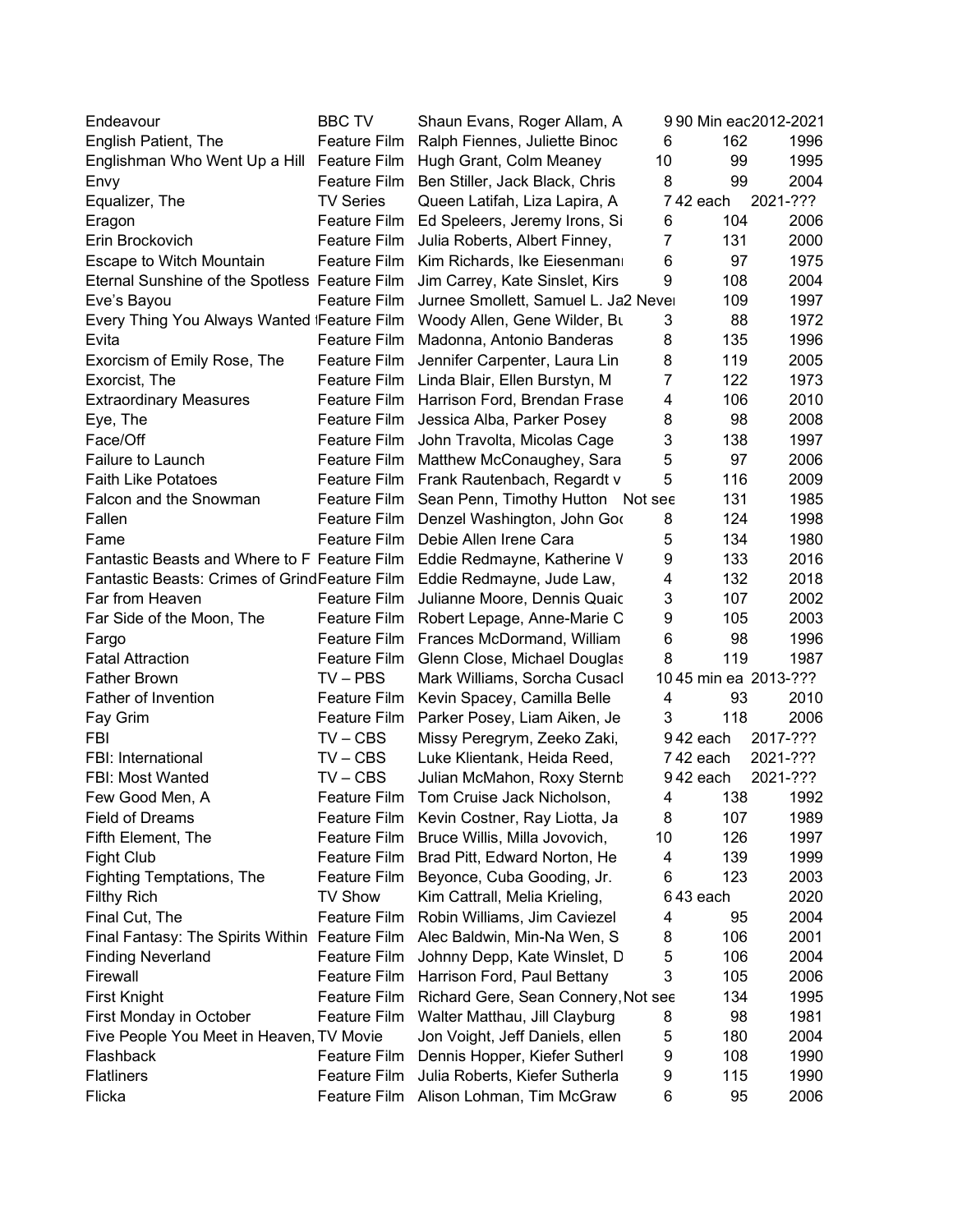| Flicka <sub>2</sub>               | Video            | Tammin Sursok, Clint Black                | 5              | 96                   | 2010    |
|-----------------------------------|------------------|-------------------------------------------|----------------|----------------------|---------|
| Flightplan                        | Feature Film     | Jodie Foster, Peter Sarsgaar              | 8              | 98                   | 2005    |
| Fly Away Home                     | Feature Film     | Anna Paquin, Jeff Daniels                 | 10             | 107                  | 1996    |
| Fool's Gold                       | Feature Film     | Kate Hudson, Matthew McCo                 | 5              | 112                  | 2008    |
| Footloose                         | Feature Film     | Kevin Bacon, Lori Singer, Sar             | 9              | 107                  | 1984    |
| Forces of Nature                  | Feature Film     | Sandra Bullock, Ben Affleck               | 4              | 105                  | 1999    |
| <b>Forest Gump</b>                |                  | Feature Film Tom Hanks, Robin Wright, Ga  | 8              | 142                  | 1994    |
| Forever Young                     | Feature Film     | Mel Gibson, Elijah Wood, Jam              | 6              | 102                  | 1992    |
| Forgotten, The                    | Feature Film     | Julianne Moore, Gary Sinise,              | 6              | 91                   | 2004    |
| <b>Forrest Gump</b>               | Feature Film     | Tom Hanks, Robin Wright, Ga               | 6              | 142                  | 1994    |
| <b>Freaky Friday</b>              | Feature Film     | Jodie Foster, Barbara Harris,             | 8              | 95                   | 1976    |
| <b>Freaky Friday</b>              | Feature Film     | Lindsay Lohan, Jamie Lee Cu               | 8              | 97                   | 2003    |
| Frequency                         | Feature Film     | Dennis Quaid, Jim Caviezel                | 9              | 118                  | 2000    |
| Frida                             | Feature Film     | Selma Hayek, Alfred Molina,               | 8              | 123                  | 2002    |
| From Russia with Love             | Feature Film     | Sean Connery, Daniela Biancl              | 8              | 115                  | 1963    |
| Fugitive, The                     | Feature Film     | Harrison Ford                             | 10             | 130                  | 1993    |
| <b>Fullmetal Alchemist</b>        | <b>TV Series</b> | Vic Mignogna                              | 5              | 30                   | 2003    |
| <b>Funny Girl</b>                 | Feature Film     | Barbra Streisand, Omar Shari              | 9              | 151                  | 1968    |
| Funny Lady                        | Feature Film     | Barbra Streisand, Omar Shari              | 9              | 136                  | 1975    |
| <b>Galaxy Quest</b>               | Feature Film     | Sigourney Weaver, Tim Allen,              | 9              | 102                  | 1999    |
| Game, The                         | Feature Film     | Michael Douglas, Sean Penn,               | 10             | 129                  | 1997    |
| Gandhi                            | Feature Film     | Ben Kingsley, Saeed Jaffrey               | 9              | 191                  | 1982    |
| Gattaca                           | Feature Film     | Ethan Hawke, Jude Law, Uma                | 6              | 106                  | 1997    |
| George of the Jungle              | Feature Film     | Brendan Fraser, Leslie Mann               | 4              | 92                   | 1997    |
| Georgia O'Keeffe                  | <b>TV Movie</b>  | Joan Allen, Jeremy Irons                  | 9              | 89                   | 2009    |
| <b>Get Shorty</b>                 | Feature Film     | John Travolta, Danny DeVito               | 6              | 105                  | 1995    |
| <b>Get Smart</b>                  | Feature Film     | Anne Hathaway, Steve Carell               | 8              | 110                  | 2008    |
| Ghost                             | Feature Film     | Patrick Swayze, Demi Moore,               | 8              | 127                  | 1990    |
| Ghost Adventures; Season 1        |                  | American TV SZak Bagans, Aaron Goodwin,   |                | 945 min ea           | 2008    |
| Ghost and the Darkness, The       |                  | Feature Film Val Kilmer, Michael Douglas  | 8              | 109                  | 1996    |
| <b>Ghost World</b>                |                  | Feature Film Scarlett Johansson, Thora Bi | $\overline{7}$ | 111                  | 2001    |
| Ghostbusters                      | Feature Film     | Bill Murray, Dan Aykroyd, Ha              | 9              | 105                  | 1984    |
| Ghostbusters (The one with the    | Feature Film     | Melissa McCarthy, Kristen Wi              | 5.5            | 134                  | 2016    |
| <b>Ghostbusters Afterlife</b>     | Feature Film     | Mckenna Grace Fin Wolfhard.               | 7              | 124                  | 2021    |
| Ghostbusters II                   | Feature Film     | Bill Murray, Dan Aykroyd, Ha              | 9              | 108                  | 1989    |
| Ghosts                            | $TV - CBS$       | Rose McIver, Utkarsh Ambudl               |                | 9 23 min ea 2021-??? |         |
| <b>Ghosts of Girlfriends Past</b> | Feature Film     | Matthew McConnaughey, Jen                 | 8              | 100                  | 2009    |
| Girl, Interrupted                 | Feature Film     | Angelina Jolie, Winona Ryder              | 7              | 127                  | 1999    |
| Gladiator                         | Feature Film     | Russell Crowe, Joaquin Phoe               | 3              | 155                  | 2000    |
| God Is in the T.V.                | Video            | Marilyn Manson, Jordie White              | 8              | 44                   | 1999    |
| Godsend                           | Feature Film     | Robert De Niro, Rebecca Ron               | 3              | 102                  | 2004    |
| Golden Compass, The               | Feature Film     | Nicole Kidman, Dakota Blue F              | 10             | 113                  | 2007    |
| GoldenEye                         | Feature Film     | Pierce Brosnan, Izabella Scor             | 7              | 130                  | 1995    |
| Goldfinger                        |                  | Feature Film Sean Connery, Honor Blackm   | 8              | 110                  | 1964    |
| Goliath                           |                  | TV on AmazorBilly Bob Thornton, Tania Ra  |                | 852 each             | 2016-?? |
| Good Day to Die Hard, A           |                  | Feature Film Bruce Willis, Jai Courtney   | 5.6            | 98                   | 2013    |
| Good Omens                        |                  | Amazon PrimeMichael Sheen, David Tennar   |                | 943 each             | 2019    |
| Good Will Hunting                 | Feature Film     | Matt Damon, Robin Williams,               | 6              | 126                  | 1997    |
| Good Year, A                      | Feature Film     | Russell Crowe, Albert Finney,             | 6              | 118                  | 2006    |
| Graduate, The                     | Feature Film     | Dustin Hoffman, Anne Bancro               | 9              | 106                  | 1967    |
|                                   |                  |                                           |                |                      |         |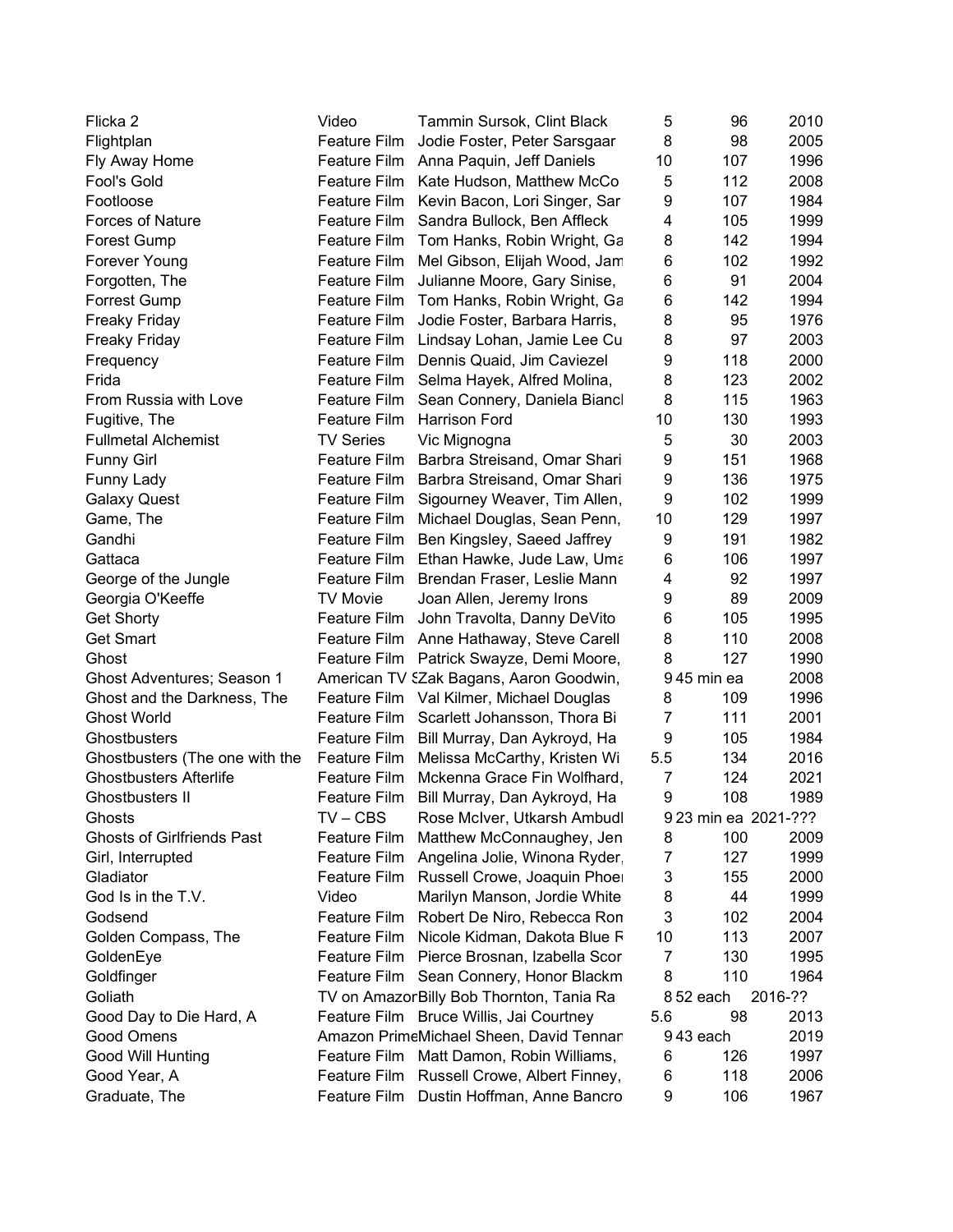| Green Card                                      |                     | Feature Film Gerard Depardieu, Andie MaD                | 7              | 108       | 1990      |
|-------------------------------------------------|---------------------|---------------------------------------------------------|----------------|-----------|-----------|
| Green Hornet, The                               | Feature Film        | Seth Rogen, Jay Chu, Christo                            | 5              | 119       | 2011      |
| Green Mile, The                                 | <b>Feature Film</b> | Michael Clark Duncan, Tom H                             | 8              | 189       | 1999      |
| <b>Green Stones</b>                             | Feature Film        | Vanessa Bauche, Osvaldo Be                              | 5              | 98        | 2001      |
| Green Zone                                      | Feature Film        | Matt Damon, Greg Kinnear                                | 5              | 115       | 2010      |
| Grifters, The                                   | Feature Film        | Anette Benning, Angelica Hus                            | 3              | 110       | 1990      |
| <b>GRIMM</b>                                    | <b>TV Show</b>      | David Guintoli, Bitsie Tulloch                          |                | 1043 each | 2011-2016 |
| Grosse Pointe Blank                             | Feature Film        | John Cusack, Minnie Driver,                             | 8              | 107       | 1997      |
| Groundhog Day                                   | Feature Film        | Bill Murray, Harold Ramis, A                            | 9              | 101       | 1993      |
| Grumpier Old Men                                | <b>Feature Film</b> | Jack Lemmon, Walter Matthal                             | $\overline{7}$ | 101       | 1995      |
| Grumpy Old Men                                  | Feature Film        | Jack Lemmon, Walter Matthal                             | 8              | 103       | 1993      |
| Guardians of the Galaxy                         | Feature Film        | Chris Pratt, Zoe Saldana, Dav                           | 8              | 125       | $-2014$   |
| <b>Guarding Tess</b>                            | Feature Film        | Shirley MacLaine, Nicolas Ca                            | 6              | 95        | 1994      |
| Guess Who's Coming to Dinner                    | Feature Film        | Katharine Hepburn, Spencer                              | 10             | 108       | 1967      |
| Hachi: A Dog's Tale                             | <b>Feature Film</b> | Richard Gere, Joan Allen, Sa                            | 10             | 93        | 2009      |
| Hancock                                         | <b>Feature Film</b> | Will Smith, Charlize Theron                             | 6              | 92        | 2008      |
| Hanging Up                                      | <b>Feature Film</b> | Meg Ryan, Diane Keaton, Lis                             | 1              | 94        | 2000      |
| Hangmen                                         | <b>Feature Film</b> | Sandra Bullock, J. Christian I                          | 3              | 90        | 1987      |
| Happening, The                                  | Feature Film        | M. Night Shyamalan, Mark Wa                             | 5              | 91        | 2008      |
| <b>Happy Accidents</b>                          | Feature Film        | Marisa Tomei, Vincent D'Onol                            | 5              | 110       | 2000      |
| Happy Feet                                      | Feature Film        | Robin Williams, Elijah Wood,                            | 9              | 108       | 2006      |
| Happy-Go-Lucky                                  | Feature Film        | Sally Hawkins, Eddie Marsan,                            | 6              | 118       | 2008      |
| Hard Day's Night, A                             | <b>Feature Film</b> | The Beatles; John Lennon, Pa                            | 10             | 87        | 1964      |
| Harry Potter and the Chamber of Feature Film    |                     | Daniel Radcliffe, Emma Watso                            | 10             | 161       | 2002      |
| Harry Potter and the Deathly Hall Feature Film  |                     | Daniel Radcliffe, Emma Watso                            | 7              | 146       | 2010      |
| Harry Potter and the Deathly Hall Feature Film  |                     | Daniel Radcliffe, Emma Watso                            | $\,6$          | 130       | 2011      |
| Harry Potter and the Goblet of Fir Feature Film |                     | Daniel Radcliffe, Emma Watso                            | 10             | 157       | 2005      |
| Harry Potter and the Half-Blood P Feature Film  |                     | Daniel Radcliffe, Emma Watso                            | 10             | 153       | 2009      |
| Harry Potter and the Order of the Feature Film  |                     | Daniel Radcliffe, Emma Watso                            | 10             | 138       | 2007      |
| Harry Potter and the Prisoner of Feature Film   |                     | Daniel Radcliffe, Emma Watso                            | 10             | 141       | 2004      |
| Harry Potter and the Sorcerer's S Feature Film  |                     | Daniel Radcliffe, Emma Watso                            | 10             | 152       | 2001      |
| Harry Potter: A History of Magic                | TV Movie            | J.K. Rowling, Imelda Stauntor                           | 8              | 59        | 2017      |
| Hart to Hart                                    | <b>TV Series</b>    | Stefanie Powers, Robert Wagner, Lionel Stander1979-1984 |                |           |           |
| Haunting in Connecticut, The                    | <b>Feature Film</b> | Virginia Madsen, Kyle Gallne                            | 8              | 92        | 2009      |
| Haunting, The                                   | Feature Film        | Catherine Zeta-Jones, Liam N                            | 6              | 113       | 1999      |
| Heat, The                                       | Feature Film        | Sandra Bullock                                          | 6              | 117       | 2013      |
| Heathers                                        | Feature Film        | Winona Ryder, Christian Slate                           | 1              | 103       | 1988      |
| Hello, Dolly!                                   | <b>Feature Film</b> | Barbra Streisand, Lous Armst                            | 9              | 146       | 1969      |
| Help!                                           | <b>Feature Film</b> | The Beatles; John Lennon, Pa                            | 9              | 92        | 1965      |
| Herbie Fully Loaded                             | <b>Feature Film</b> | Lindsay Lohan, Michael Keatc                            | 8              | 101       | 2005      |
| Hereditary                                      | <b>Feature Film</b> | Toni Collette, Gabriel Burne,                           | 8              | 127       | 2018      |
| Hidalgo                                         | <b>Feature Film</b> | Viggo Mortensen, Omar sharit                            | 8              | 136       | 2004      |
| <b>Hide and Seek</b>                            | Feature Film        | Dakota Fanning, Robert De N                             | 7              | 101       | 2005      |
| <b>High Fidelity</b>                            | Feature Film        | John Cusack, Jack Black, Ibe                            | 8              | 113       | 2000      |
| Highlander                                      | Feature Film        | Christopher Lambert, Sean C                             | 4              | 116       | 1986      |
| History of Violence, A                          | <b>Feature Film</b> | Viggo Mortensen, Maria Bello                            | 5              | 96        | 2005      |
| Hitchhiker's Guide to the Galaxy, Feature Film  |                     | Martin Freeman, Zooey Descl                             | 4              | 109       | 2005      |
| Hobbit, The: An Unexpected Jour Feature Film    |                     | Martin Freeman, Ian McKeller                            | 3              | 169       | 2012      |
| Hobbit, The: The Battle of the Fiv Feature Film |                     | Martin Freeman, Ian McKeller                            | 5              | 144       | 2015      |
| Hobbit, The: The Desolation of S Feature Film   |                     | Martin Freeman, Ian McKeller                            | 5              | 161       | 2013      |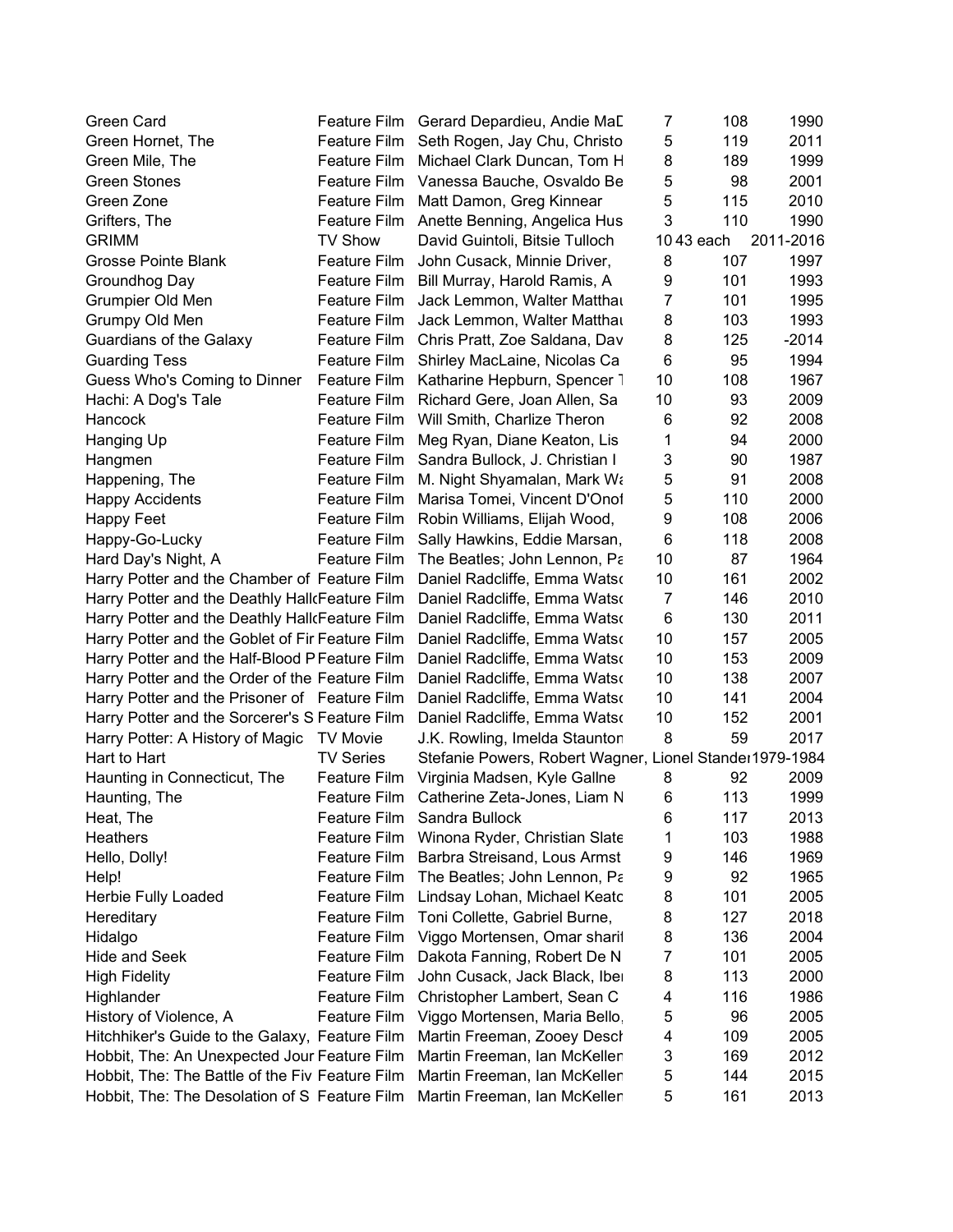| Holiday, The                                               |                     | Feature Film Cameron Diaz, Jude Law, Kat                 | 7              | 138                  | 2006    |
|------------------------------------------------------------|---------------------|----------------------------------------------------------|----------------|----------------------|---------|
| Hoodwinked!                                                | Feature Film        | Cory Edwards, Anne Hathawa                               | 4              | 80                   | 2005    |
| Hook                                                       | Feature Film        | Robin Williams, Dustin Hoffm                             | 10             | 144                  | 1991    |
| <b>Hope Floats</b>                                         | Feature Film        | Sandra Bullock, Mae Whitmar                              | 3              | 114                  | 1998    |
| Hot Chick, The                                             | Feature Film        | Rob Schneider, Rachel McAd                               | 8              | 104                  | 2002    |
| Hot Tub Time Machine                                       | Feature Film        | Rob Corddry, Craig Robinson                              | 6              | 101                  | 2010    |
| Houdini & Doyle                                            | TV show             | Michael Weston, Stephen Mar                              |                | 743 each             | 2016    |
| Hours and Times, The                                       | Feature Film        | Ian Hart, David Angus                                    | 6              | 60                   | 1991    |
| House of D                                                 | Feature Film        | Robin Williams, David Duchov                             | 9              | 97                   | 2004    |
| House on Haunted Hill                                      | Feature Film        | Franke Janssen, Ali Larter, G                            | 6              | 93                   | 1999    |
| How to Go Out on a Date in QueeFeature Film                |                     | Jason Alexander, Christine Du                            | $\overline{7}$ | 90                   | 2006    |
| Hudsucker Proxy, The                                       | Feature Film        | Tim Robbins, Paul Newman                                 | $\overline{7}$ | 111                  | 1994    |
| Hugo                                                       |                     | Feature Film Asa Butterfield, Chloe Grace                | 6              | 126                  | 2011    |
| Hunchback of Notre Dame, The                               |                     | Feature Film Tom Hulce, Demi Moore, Gar                  | 6              | 91                   | 1996    |
| Hunt for Red October, The                                  | Feature Film        | Sean Connery, Alec Baldwin,                              | 6              | 134                  | 1990    |
| HushHush, Sweet Charlotte                                  | <b>Feature Film</b> | Bette Davis, Olivia de Havilla                           | 7              | 133                  | 1964    |
| I Am Sam                                                   | Feature Film        | Sean Penn, Dakota Fanning,                               | 8              | 132                  | 2001    |
| I Can Do Bad All by Myself                                 | <b>Feature Film</b> | Tyler Perry, Mary J. Blige                               | 1              | 113                  | 2009    |
| I Love Trouble                                             | Feature Film        | Julia Roberts, Nick Nolte                                | 5              | 123                  | 1994    |
| I Witness                                                  | Feature Film        | James Spader, Jeff Daniels, F                            | 6              | 95                   | 2003    |
| I, Robot                                                   | Feature Film        | <b>Will Smith</b>                                        | 6              | 115                  | 2004    |
|                                                            | Feature Film        | Ray Romano, John Leguizam                                | 10             | 81                   | 2002    |
| Ice Age<br>Ice Age: The Meltdown                           | Feature Film        |                                                          | 8              | 91                   | 2006    |
|                                                            |                     | Ray Romano, John Leguizam<br>John Cusack, Connie Nielsen | 5              | 92                   | 2005    |
| Ice Harvest, The                                           | Feature Film        |                                                          | 4              | 112                  | 1997    |
| Ice Storm, The                                             | Feature Film        | Christina Ricci, Sigourney W                             |                |                      |         |
| <b>Idlewild</b>                                            | Feature Film        | Paula Patton, Andre 3000, Bic                            | 6              | 121                  | 2006    |
| Illusionist, The                                           | Feature Film        | Edward Norton, Jessica Biel,                             | 6              | 110                  | 2006    |
| <b>Immortal Beloved</b>                                    | Feature Film        | Gary Oldman, Bernard Rose,                               | 5              | 121                  | 1994    |
| In & Out                                                   |                     | Feature Film Kevin Kline, Joan Cusack, To                | 7              | 90                   | 1997    |
| In America                                                 | Feature Film        | Sarah Bolger, Samantha Mort                              | 8              | 105                  | 2002    |
| In Her Shoes                                               | Feature Film        | Cameron Diaz, Toni Collette,                             | 5              | 130                  | 2005    |
| In Search of History: the Salem WDocumentary David Ackroyd |                     |                                                          | 6              | 50                   | 2005    |
| In the Cut                                                 | Feature Film        | Meg Ryan, Mark Ruffalo, Jenr                             | 7              | 119                  | 2003    |
| In the Electric Mist                                       | Feature Film        | Tommy Lee Jones, John Goo Not seen yet                   |                |                      | 2009    |
| In the Heat of the Night                                   | Feature Film        | Sidney Poitier, Rod Steiger,                             | 8              | 109                  | 1967    |
| In The Heat of the Night                                   | TV                  | Carroll O'Connor, Howard Rol                             |                | 647 min eac1988-1995 |         |
| In Time                                                    | Feature Film        | Amanda Seyfried, Justin Timb                             | 4              | 109                  | 2011    |
| In-Laws, The                                               | Feature Film        | Michael Douglas, Ryan Reyno                              | 7              | 98                   | 2003    |
| In-Laws, The                                               | <b>Feature Film</b> | Peter Falk, Alan Arkin, Richar                           | 7              | 103                  | 1979    |
| Inception                                                  | <b>Feature Film</b> | Leonardo DiCaprio, Tom Harc                              | 7              | 148                  | 2010    |
| Independence Day                                           | Feature Film        | Will Smith, Jeff Goldblum, Bil                           | 8              | 145                  | 1996    |
| Indiana Jones and the Kingdom o Feature Film               |                     | Harrison Ford, Shia LaBeouf,                             | 9              | 122                  | 2008    |
| Indiana Jones and the Last CrusaFeature Film               |                     | Harrison Ford, Sean Connery,                             | 10             | 127                  | 1989    |
| Indiana Jones and the Temple of Feature Film               |                     | Harrison Ford, Kate Capshaw                              | 5              | 118                  | 1984    |
| <b>Inkheart</b>                                            | Feature Film        | Brandan Fraser, Eliza Bennet                             | 8              | 106                  | 2008    |
| Inside Man                                                 | Feature Film        | Denzel Washington, Clive Ow                              | 7              | 129                  | 2006    |
| Inspector Calls, An                                        | <b>BBC TV</b>       | David Thewlis, Sophie Rundle                             | 8              | 87                   | 2015    |
| <b>Inspector Lewis</b>                                     | <b>TV Movie</b>     | Kevin Whately, Laurence fox,                             | 8              | 120                  | 2006    |
| Inspector Lynley Mysteries, The                            | <b>TV Series</b>    | Nathaniel Parker, Sharon Sma                             |                | 990-125 eac2001-2006 |         |
| Instinct                                                   | TV                  | Alan Clumming, Bojana Noval                              |                | 942 each             | 2018-?? |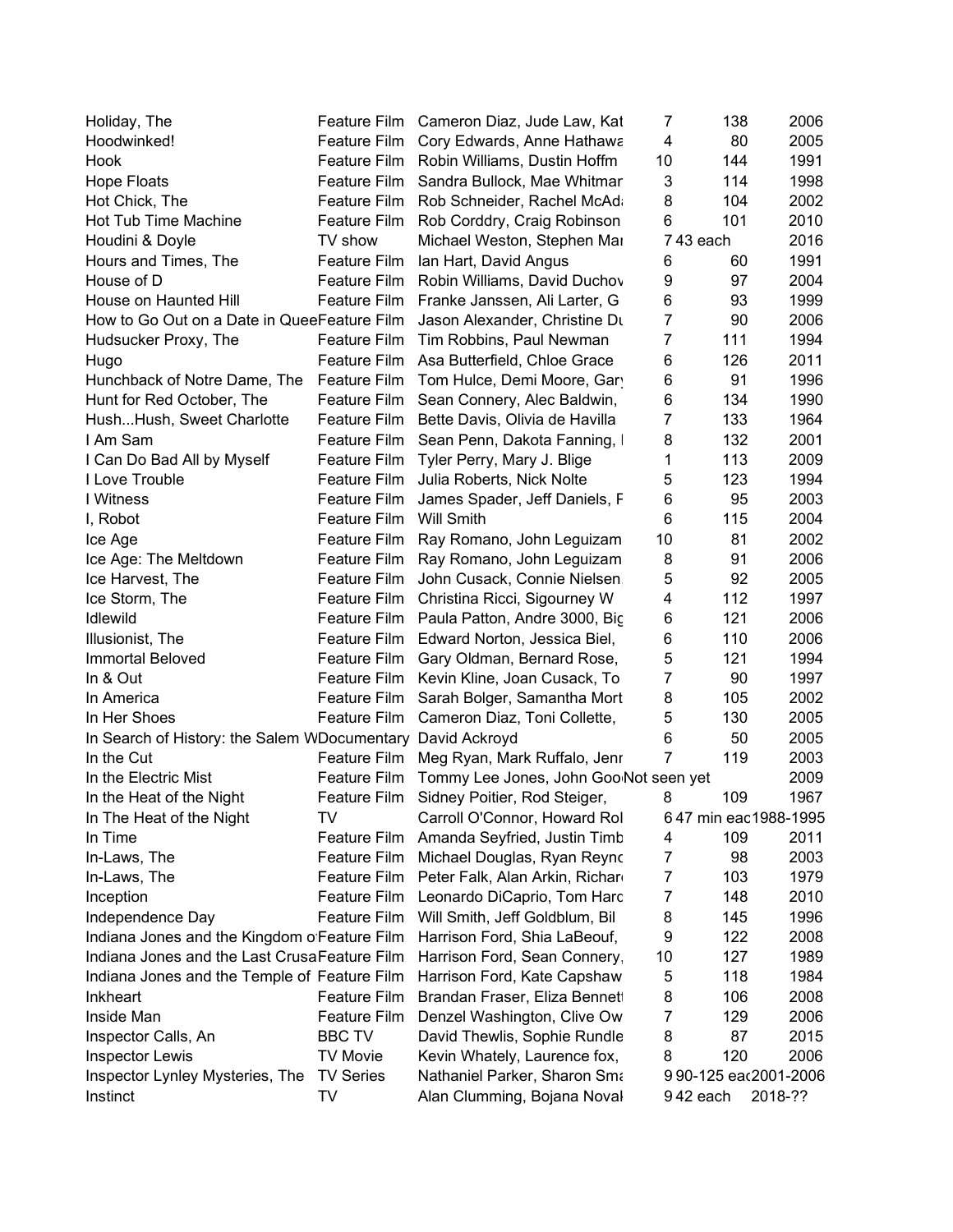| <b>Internal Affairs</b>                                                    |                     | Feature Film Richard Gere, Andy Garcia, M  | 6              | 115 | 1990         |
|----------------------------------------------------------------------------|---------------------|--------------------------------------------|----------------|-----|--------------|
| Interview with the Vampire: The VFeature Film                              |                     | Brad Pitt, Tom Cruise, Kirste              | 9              | 123 | 1994         |
| Intolerable Cruelty                                                        | Feature Film        | George Clooney, Catherine Z                | 3              | 70  | 2003         |
| Intouchables, The                                                          | Feature Film        | Francois Cluzet, Omar Ky                   | 6              | 113 | 2011         |
| Iris                                                                       | Feature Film        | Judi Dench, Jim Broadbent, K3 Not fi       |                | 91  | 2001         |
| Irma la Douce                                                              | Feature Film        | Shirley MacLaine, Jack Lemm                | 6              | 147 | 1963         |
| It                                                                         | Mini-Series         | Tim Curry, Jonathan Brandis,               | 4              | 192 | 1990         |
| It Could Happen to You                                                     | Feature Film        | Nicolas Cage, Bridget Fonda                | 6              | 101 | 1994         |
| It's a Mad Mad Mad Mad World                                               | Feature Film        | Jonathan Winters, Spencer T                | 7              |     | 1963         |
| It's a Wonderful Life                                                      | Feature Film        | James Stewart, Donna Reed,                 | 8              | 130 | 1946         |
| It's All About Love                                                        | Feature Film        | Joaquin Phoenix, Claire Dane               | 4              | 104 | 2003         |
| Jack Reacher                                                               | Feature Film        | Tom Cruise, Rosamund Pike,                 | 6              | 130 | 2012         |
| Jackal, The                                                                | Feature Film        | Bruce Willis, Richard Gere, Si             | 8              | 124 | 1997         |
| Jade                                                                       |                     | Feature Film Linda Fiorentino David Caruso | 5              | 95  | 1995         |
| January Man                                                                | Feature Film        | Kevin Kline, Susan Sarandon,               | $\overline{7}$ | 97  | 1989         |
| Jawbreaker                                                                 | Feature Film        | Rose McGowan, Rebecca Ga                   | 10             | 87  | 1999         |
| Jaws                                                                       | Feature Film        | Richard Dreyfuss, Roy Schne                | 1              | 124 | 1975         |
| Jesse Stone Mysteries                                                      | <b>TV Movies</b>    | Tom Selleck, Kathy Baker, etc              | 7              |     | 88 2005-2015 |
| Jewel of the Nile, The                                                     | Feature Film        | Michael Douglas, Kathleen Tu               | 6              | 106 | 1985         |
| Jewish Americans, The                                                      | Mini-Series         | Live Schreiber, Glair Brown                | 9              | 360 | 2008         |
| John & Yoko - Give Peace a SongDocumentary John Lennon, Yoko Ono, Geo      |                     |                                            | 5              | 81  | 2006         |
| John Q                                                                     |                     | Feature Film Denzel Washington, Kimberly   | 5              | 116 | 2002         |
| Jonestown: The Life and Death of Documentary Claire Janaro, Hue Fortson Jr |                     |                                            | 10             | 86  | 2006         |
| Joseph Campbell and the Power (Mini-Series                                 |                     | Joseph Campbell, Bill D. Moy               | 9              | 360 | 1988         |
| Journey of August King, The                                                | Feature Film        | Thandie Newton, Jason Patric               | 5              | 91  | 1995         |
| Journey of Natty Gann, The                                                 | Feature Film        | Meredith Salenger, John Cus                | 9              | 101 | 1985         |
| Journey to the Center of the EarthFeature Film                             |                     | Josh Hutcherson, Brendan Fra               | 9              | 93  | 2008         |
| Journey to the Center of the EarthFeature Film                             |                     | James Mason, Pat boone, Arl                | 8              | 132 | 1959         |
| Jumanji                                                                    | Feature Film        | Robin Williams, Kirsten Dunst              | 8              | 104 | 1995         |
| Junior                                                                     |                     | Feature Film Arnold Schwarzenegger, Dan    | 5              | 109 | 1994         |
| Jurassic Park 1                                                            | Feature Film        | Jeff Goldblum, Sam Neill, Lau              | 8              | 127 | 1993         |
| Jurassic Park III                                                          | Feature Film        | Sam Neill, Tea Leoni, Laura D              | 8              | 94  | 2001         |
| Jurassic Park, The II: Lost World Feature Film                             |                     | Jeff Goldblum, Ariana Richard              | 6              | 129 | 1997         |
| Jurassic World                                                             | Feature Film        | Chris Pratt, Bryce Dallas How              | 6              | 124 | 2015         |
| <b>Just Getting Started</b>                                                | Feature Film        | Morgan Freeman, Rene russc                 | 6              | 91  | 2017         |
| Just Like Heaven                                                           | Feature Film        | Reese Witherspoon, Mark Ru                 | 9              | 95  | 2005         |
| <b>Just Married</b>                                                        | Feature Film        | Brittany Murphy, Ashton Kutch              | 8              | 95  | 2003         |
| K-PAX                                                                      | <b>Feature Film</b> | Kevin Spacey, Jeff Bridges,                | 5              | 120 | 2001         |
| Karate Kid 2, The                                                          | Feature Film        | Ralph Macchio, Pat Morita                  | 7              | 113 | 1986         |
| Karate Kid 3, The                                                          | <b>Feature Film</b> | Ralph Macchio, Pat Morita                  | 6              | 113 | 1989         |
| Karate Kid, The                                                            | Feature Film        | Ralph Macchio, Pat Morita                  | 7              | 127 | 1984         |
| Karate Kid, The                                                            | <b>Feature Film</b> | Jaden Smith, Jackie Chan,                  | 9              | 138 | 2010         |
| Keeping Mum                                                                | Feature Film        | Rowan Atkinson, Maggie Smit                | 8              | 103 | 2005         |
| Key Largo                                                                  | Feature Film        | Humphrey Bogart, Edward G.                 | 7              | 101 | 1948         |
| Killer                                                                     | Feature Film        | Katherine Heigl, Ashton Kutch              | 8              | 100 | 2010         |
| Kindergarten Cop                                                           | <b>Feature Film</b> | Arnold Schwarzenegger, Pen                 | 7              | 111 | 1990         |
| Kiss Kiss Bang Bang                                                        | <b>Feature Film</b> | Robert Downey Jr., Michelle                | 2              | 103 | 2005         |
| Kiss the Girls                                                             | Feature Film        | Morgan Freeman, Ashley Jud                 | 4              | 115 | 1997         |
| Knight and Day                                                             | Feature Film        | Tom Cruise, Cameron Diaz                   | 8              | 110 | 2010         |
| Knight's Tale, A                                                           | Feature Film        | Heath Ledger, Shannyn Sossi                | 6              | 132 | 2001         |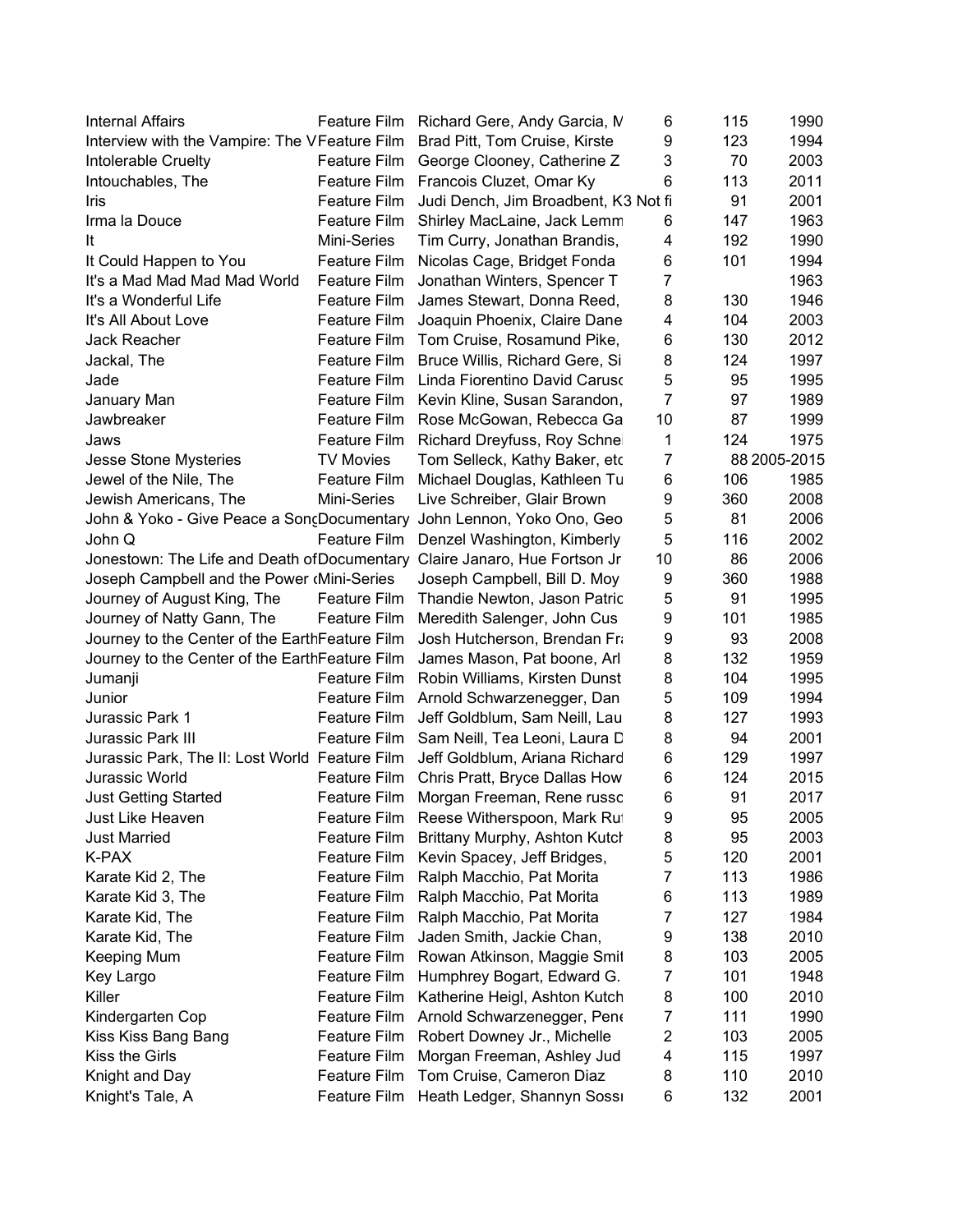| Knowing                                         | Feature Film        | Nicolas Cage, Rose Byrne            | 4              | 121      | 2009      |
|-------------------------------------------------|---------------------|-------------------------------------|----------------|----------|-----------|
| Kundun                                          | <b>Feature Film</b> | Tenzin Thuthob Tsarong, Tul         | 10             | 134      | 1997      |
| L.A. Confidential                               | Feature Film        | Kim Basinger, Russell Crowe,        | 5              | 138      | 1997      |
| L.A.'s Finest                                   | <b>TV Show</b>      | Jessica Alba, Gabrielle Union       |                | 643 each | 2019      |
| La Bamba                                        | Feature Film        | Lou Diamond Phillips, Esai Mo       | 9              | 108      | 1987      |
| Labyrinth                                       | Feature Film        | David Bowie, Jennifer Connell       | 8              | 101      | 1986      |
| Ladies in Lavender: A Film by Ch Feature Film   |                     | Judi Dench, Maggie Smith            | 5              | 104      | 2004      |
| Lady and the Highwayman, The TV Movie           |                     | Hugh Grant, Oliver Reed, Lys        | 5              | 90       | 1989      |
| Lady in the Water                               | <b>Feature Film</b> | M. Night Shyamaian, Bryce Da        | 7              | 110      | 2006      |
| Lake House, The                                 | Feature Film        | Sandra Bullock, Keanu Reeve         | 4              | 99       | 2006      |
| Lake Placid                                     | <b>Feature Film</b> | Bridget Fonda, Bill Pullman, B      | 4              | 82       | 1999      |
| Lara Croft: Tomb Raider                         | Feature Film        | Angelina Jolie, Daniel Craig,       | 6              | 100      | 2001      |
| Lars and the Real Girl                          | Feature Film        | Ryan Gosling, Emily Mortimer        | 6              | 106      | 2007      |
| Last Action Hero                                | Feature Film        | Arnold Schwarzenegger, Aust         | $\overline{c}$ | 130      | 1993      |
| Last Castle, The                                | Feature Film        | Robert Redford, James Gand          | 3              | 131      | 2001      |
| Last Chance Harvey                              | <b>Feature Film</b> | Dustin Hoffman, Emma Thom           | 7              | 93       | 2008      |
| Last Holiday                                    | <b>Feature Film</b> | Queen Latifah, LL Cool J, Ge        | 9              | 112      | 2006      |
| Last Mimzy, The                                 | Feature Film        | Rhiannon Leigh Wryn, Timoth         | 9              | 90       | 2007      |
| Last Templar, The                               | Mini-Series         | Mira Sorvino, Scott Foley, Vic      | $\overline{2}$ | 120      | 2009      |
| Law & Order                                     | TV                  | Sam Waterson, Jerry Orbach          |                | 942 each | 1990-2010 |
| Law & Order 2022                                | $TV - CBS$          | Anthony Anderson, Jeffrey D         |                | 442 each | 2022-???  |
| Law & Order: Criminal Intent                    | $TV - CBS$          | Vincent D'Onofrio, Kathryn Er       |                | 942 each | 2001-2011 |
| Lawless                                         | Feature Film        | Tom Hardy, Shie LaBeouf, Ga         | 7              | 116      | 2012      |
| Lawrence of Arabia                              | Feature Film        | Peter O'Toole, Omar Sharif, A       | $\overline{7}$ | 216      | 1962      |
| League of Their Own, A                          | Feature Film        | Tom Hanks, Geena Davis, Ma          | 7              | 128      | 1992      |
| Leap Year                                       | Feature Film        | Amy Adams, Matthew William          | 9              | 100      | 2010      |
| Left Behind                                     | <b>Feature Film</b> | Nicolas Cage, Cassi Thomsor         | 4              | 111      | 2014      |
| <b>Legally Blonde</b>                           | Feature Film        | Reese Witherspoon, Matthew          | 8              | 96       | 2001      |
| Legally Blonde 2: Red, White & B Feature Film   |                     | Reese Witherspoon, Luke Wil         | 8              | 95       | 2003      |
| Legend of Zorro, The                            | Feature Film        | Antonio Bandares, Catherine         | 8              | 129      | 2005      |
| Lemony Snicket's A Series of Unf Feature Film   |                     | Jim Carrey, Emily Browning,         | 4              | 108      | 2004      |
| Lethal Weapon                                   | Feature Film        | Mel Gibson, Danny Glover, G         | 10             | 110      | 1987      |
| Lethal Weapon                                   | TV                  | Damon Wayans, Clayne Craw           |                | 642 each | 2016-??   |
| Lethal Weapon 2                                 | <b>Feature Film</b> | Mel Gibson, Danny Glover, Pa        | 9              | 114      | 1989      |
| Lethal Weapon 3                                 | <b>Feature Film</b> | Mel Gibson, Danny Glover, R         | 9              | 118      | 1992      |
| Lethal Weapon 4                                 | Feature Film        | Mel Gibson, Danny Glover, Je        | 9              | 127      | 1998      |
| License to Wed                                  | <b>Feature Film</b> | Robin Williams, Mandy Moore         | 3              | 91       | 2007      |
| Life and Death of Peter Sellers, T Feature Film |                     | Charlize Theron, Geoffrey Ru        | 8              | 122      | 2004      |
| Life of Brian                                   | <b>Feature Film</b> | Terry Jones, John Cleese, Eri       | 1              | 94       | 1979      |
| Life of David Gale                              | <b>Feature Film</b> | Kevin Spacey, Kate Winslet, L       | 5              | 130      | 2003      |
| <b>Life Stinks</b>                              | <b>Feature Film</b> | Mel Brooks, Lesley Ann Warre        | 4              | 92       | 1991      |
| Like Water for Chocolate                        | <b>Feature Film</b> | Lumi Cavazos, Marco Leonaro         | 7              | 105      | 1992      |
| Limbo                                           | <b>Feature Film</b> | Mary Elizabeth Mastrantonio,        | 3              | 126      | 1999      |
| Limitless                                       | Feature Film        | <b>Bradley Cooper, Abbie Cornis</b> | 5              | 104      | 2011      |
| Lincoln Lawyer, The                             | Feature Film        | Matthew McConaughey, Maris          | 7              | 119      | 2011      |
| Lion King, The                                  | <b>Feature Film</b> | Jeremy Irons, James Earl Jon        | 8              | 89       | 1994      |
| Little Black Book                               | <b>Feature Film</b> | Brittany Murphy, Holly Hunter       | 6              | 111      | 2004      |
| Little Buddha                                   | <b>Feature Film</b> | Keanu Reeves, Bridget Fonda         | 8              | 123      | 1993      |
| Little Girl Who Lives Down the La Feature Film  |                     | Jodie Foster, Martin Sheen, A       | 6              | 100      | 1976      |
| Little Manhattan                                | <b>Feature Film</b> | Josh Hutcherson, Charlie Ray        | 8              | 84       | 2005      |
|                                                 |                     |                                     |                |          |           |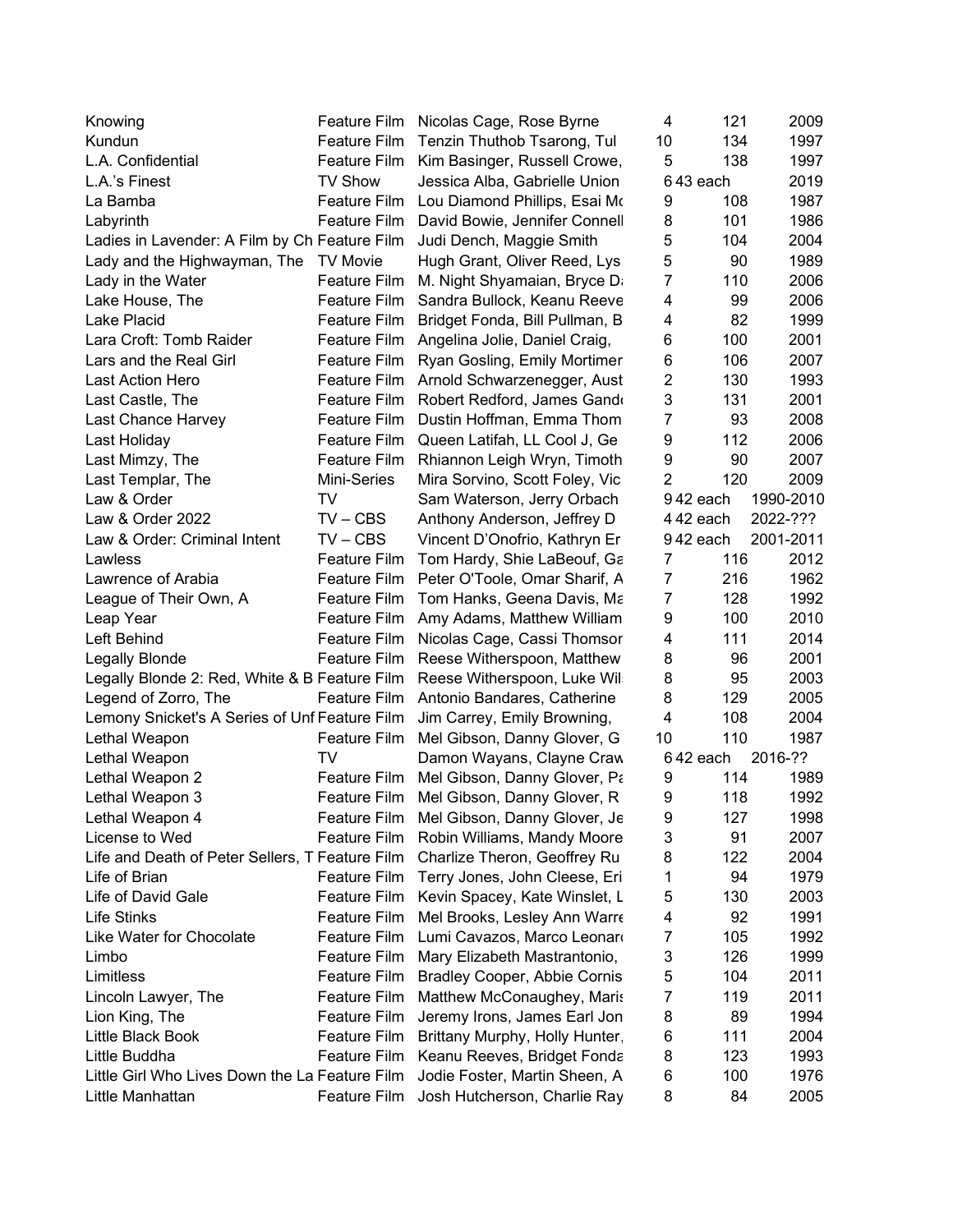| Little Piece of Heaven, A                                                 | <b>TV Movie</b>     | Kate Hudson, Gael Garcia Be                   | 7              | 110        | 1991                 |
|---------------------------------------------------------------------------|---------------------|-----------------------------------------------|----------------|------------|----------------------|
| Little Women                                                              | Feature Film        | Winona Ryder, Christian Bale                  | $\overline{7}$ | 115        | 1994                 |
| Live Free or Die Hard                                                     | Feature Film        | Bruce Willis, Maggie Q, Justi                 | 9              | 128        | 2007                 |
| Loan Ranger                                                               | Feature Film        | Johnny Depp, Arnie Hammer,                    | $\overline{7}$ |            | 2013                 |
| Long Kiss Goodnight, The                                                  | Feature Film        | Geena Davis, Samuel L. Jack                   | 10             | 121        | 1996                 |
| Lord of the Rings: The Fellowship Feature Film                            |                     | Elijah Wood, Viggo Mortenser                  | 10             | 178        | 2001                 |
| Lord of the Rings: The Return of t Feature Film                           |                     | Elijah Wood, Viggo Mortenser                  | 10             | 201        | 2003                 |
| Lord of the Rings: The Two TowelFeature Film                              |                     | Elijah Wood, Viggo Mortenser                  | 9              | 179        | 2002                 |
| Lord of War                                                               | Feature Film        | Nicolas Cage, Jared Leto, Br                  | 6              | 122        | 2005                 |
| Love Story                                                                | Feature Film        | Ali MacGraw, Ryan O'Neal,                     | 6              | 99         | 1970                 |
| Lovely Bones, The                                                         | <b>Feature Film</b> | Saoirse Ronan, Stanley Tucci                  | 8              | 135        | 2009                 |
| Lucky Number Slevin                                                       | Feature Film        | Josh Hartnett, Bruce Willis, Lt               | 1              | 110        | 2006                 |
| MacGyver                                                                  |                     | TV Action ficti Lucas Till, Tristin Mays, Geo |                | 742 each   | 2016-2021            |
| MacGyver                                                                  |                     | TV Action ficti Richard Dean Anderson, Hen    |                | 642 each   | 1985-1992            |
| Mad Money                                                                 |                     | Feature Film Katie Holmes, diane Keaton,      | 6              | 104        | 2008                 |
| Madagascar                                                                | <b>Feature Film</b> | Tom McGrath, Eric Darnell, C                  | 9              | 86         | 2005                 |
| Madagascar: Escape 2 Africa                                               | Feature Film        | Chris Rock, Ben Stiller, Tom                  | 9              | 89         | 2008                 |
| Made in America                                                           |                     | Feature Film Whoopi Goldberg, Will Smith,     | 5              | 111        | 1993                 |
| Magnum P.I.                                                               |                     | TV Action ficti Jay Hernandez, Perdita Week   |                | 742 each   | 2018-2021            |
| Magnum P.I.                                                               | <b>TV Series</b>    | Tom Selleck, Roger E. Mosley                  |                | 642 each   | 1980-1988            |
| Maid in Manhattan                                                         | Feature Film        | Jennifer Lopez, Tyler Posey,                  | 5              | 105        | 2002                 |
| Maiden Heist, The                                                         | Feature Film        | Morgan Freeman, Christopher                   | 6              | 90         | 2009                 |
| <b>Major Crimes</b>                                                       | <b>TV Series</b>    | Mary McDonald, Anthony Der                    |                |            | 943 min eac2012-2016 |
| Mama Mia! Here We Go Again                                                | Feature Film        | Lily James, Amanda Seyfried,                  | 8              | 114        | 2018                 |
| Mambo Italiano                                                            | Feature Film        | Luke Kirby, Paul Sorvino, Gin                 | 9              | 88         | 2003                 |
| Man About Town                                                            | Feature Film        | Ben Affleck, Rebecca Romijin                  | 4              | 96         | 2006                 |
| Man from Snowy River, The                                                 | Feature Film        | Tom Burlinson, Kirk Douglas                   | 7              | 102        | 1982                 |
| Manna from Heaven                                                         | Feature Film        | Ursula Burton, Cloris Leachma                 | $\overline{7}$ | 119        | 2002                 |
| March of the Penguins                                                     |                     | Documentary Charles Berling, Romane Boh       | 6              | 80         | 2005                 |
| March of the Wooden Soldiers / BFeature Film Oliver Hardy, Henry Brandon, |                     |                                               | 9              | 78         | 1934                 |
| Marilyn Hotchkiss' Ballroom Danc Feature Film                             |                     | Robert Caryle, Marisa Tomei                   | 6              | 103        | 2005                 |
| Mars Attacks!                                                             | <b>Feature Film</b> | Jack Nicholson, Matalie Port                  | 3              | 106        | 1996                 |
| <b>Martian Child</b>                                                      | <b>Feature Film</b> | John Cusack, Bobby Colemar                    | 8              | 106        | 2007                 |
| Masters of Darkness: Aleister CroDocumentary Brian Cox, Aleister Crowley  |                     |                                               | 8              | 50         | 2002                 |
| Matchmaker, The                                                           |                     | Feature Film Janeane Garofalo, David O'H      | 8              | 98         | 2002                 |
| Matrix Reloaded, The                                                      |                     | Feature Film Keanu Reeves, Carrie-Anne M      | $\overline{2}$ | 138        | 2003                 |
| Matrix, The                                                               | Feature Film        | Keanu Reeves, Carrie-Anne M                   | 10             | 136        | 1999                 |
| McCloud                                                                   | TV                  | Dennis Weaver, J. D. Cannon                   |                | 560 min +  | 1970-1977            |
| <b>McMillan and Wife</b>                                                  | TV                  | Rock Hudson, Susan Saint Ja                   |                | 570 each   | 1971-1977            |
| Medicine Man                                                              | Feature Film        | Sean Connery, Lorraine Braco                  | 10             | 106        | 1992                 |
| Medium                                                                    | <b>TV Series</b>    | Patricia Arquette, Jake Weber                 | 9              |            | 60 2005-2011         |
| Meet Joe Black                                                            | <b>Feature Film</b> | Brad Pitt, Claire Foriani, Ant                | 6              | 178        | 1998                 |
| Meet the Fockers                                                          | Feature Film        | Robert De Niro, Ben Stiller, B                | 4              | 115        | 2004                 |
| Meet the Parents                                                          | Feature Film        | Ben Stiller, Robert De Niro, Te               | 5              | 108        | 2000                 |
| MegaFault                                                                 | <b>TV Movie</b>     | Brittany Murphy, Eriq La Salle                | 4              | 90         | 2009                 |
| Men in Black                                                              | <b>Feature Film</b> | Will Smith, Tommy Lee Jones                   | 8              | 98         | 1997                 |
| Men in Black 3                                                            | <b>Feature Film</b> | Will Smith, Tommy Lee Jones                   | 9              | 106        | 2012                 |
| Men In Black II                                                           | <b>Feature Film</b> | Tommy Lee Jones, Will Smith                   | 8              | 88         | 2002                 |
| Men Who Stare at Goats, The                                               | Feature Film        | George Clooney, Ewan McGro                    | 6              | 94         | 2009                 |
| Mentalist, The                                                            | <b>TV Series</b>    | Simon Baker, Robin Tunney,                    |                | 10 42 each | 2008-2015            |
|                                                                           |                     |                                               |                |            |                      |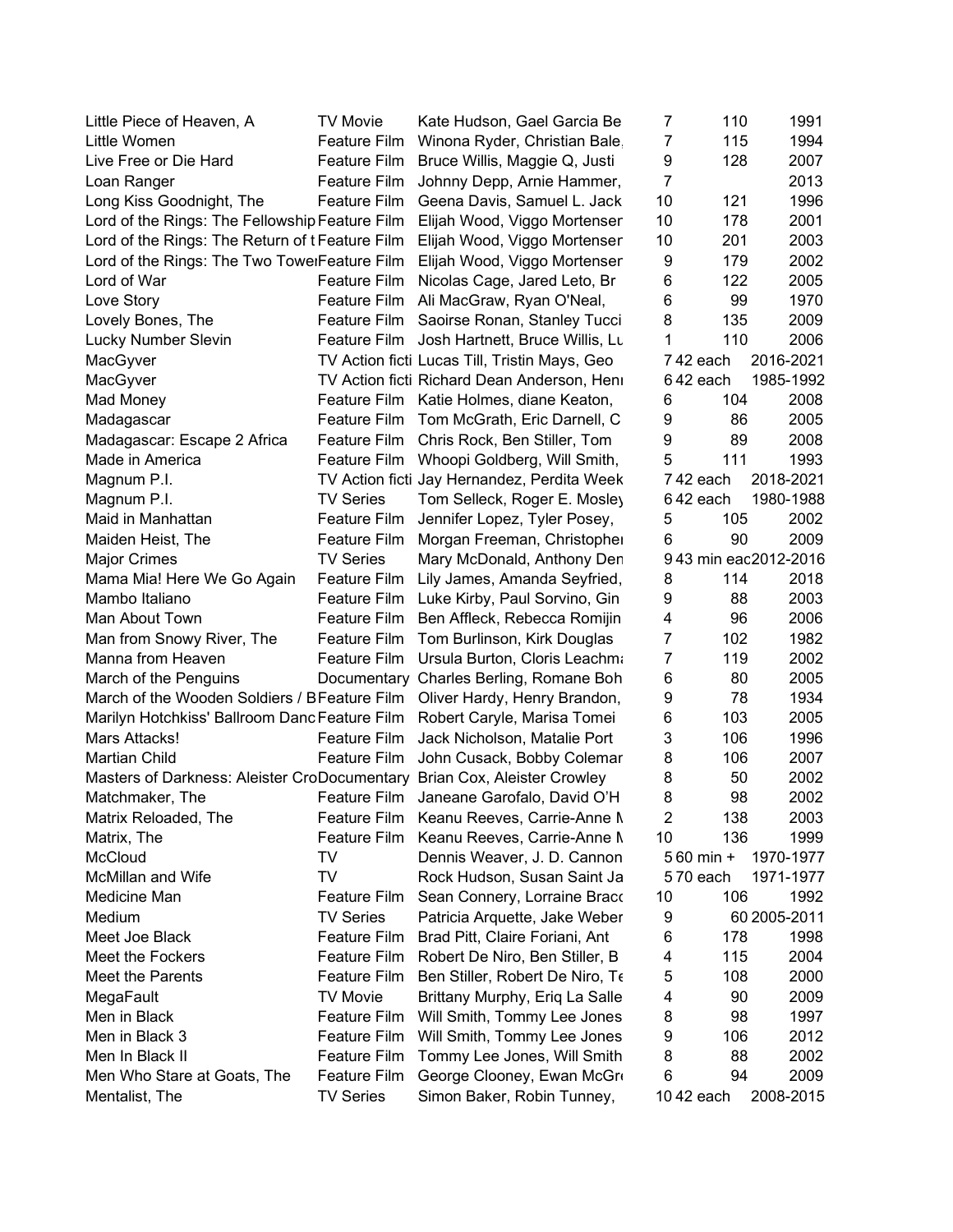| Mermaids                                                                  |                     | Feature Film Winona Ryder, Cher, Christina                 | $\overline{2}$ | 110         | 1990                 |
|---------------------------------------------------------------------------|---------------------|------------------------------------------------------------|----------------|-------------|----------------------|
| Message in a Bottle                                                       | Feature Film        | Kevin Costner, Robin Wright                                | $\overline{7}$ | 131         | 1999                 |
| Mexican, The                                                              | Feature Film        | Brad Pitt, Julia Roberts, Jame                             | 7              | 123         | 2001                 |
| <b>Mexico City</b>                                                        | Feature Film        | Stacy Edwards, Jorge Robles                                | 6              | 90          | 2000                 |
| Michael                                                                   | Feature Film        | John Trovolta, Andie MacDow                                | 9              | 105         | 1996                 |
| Michael Jackson Memorial                                                  | <b>TV Movie</b>     | Kobe Bryant, Mariah Carey, J.                              | 9              | 180         | 2009                 |
| Michael Jackson: HIStory on Film Documentary Michael Jackson, Paula Abdul |                     |                                                            | $\overline{7}$ | 106         | 1997                 |
| Midnight in the Garden of Good arFeature Film                             |                     | Kevin Spacey, John Cusack,                                 | 10             | 155         | 1997                 |
| <b>Midsomer Murders</b>                                                   | <b>British TV</b>   | John Nettles, Daniel Casey                                 | $\overline{7}$ |             | 100 1997-pres        |
| Midsommar                                                                 | Feature Film        | Florence Pugh, Jack Raynor,                                | 10             | 138         | 2019                 |
| <b>Million Dollar Baby</b>                                                | <b>Feature Film</b> | Clint Eastwood, Hilary Swan                                | 7              | 132         | 2004                 |
| Millions                                                                  | Feature Film        | Alex Etel, James Nesbitt, Le                               | 4              | 98          | 2004                 |
| Mini's First Time                                                         | Feature Film        | Nikki Reed, Alec Baldwin, Ca                               | 5              | 91          | 2006                 |
| <b>Miss Congeniality</b>                                                  | <b>Feature Film</b> | Sandra Bullock, Benjamin Bra                               | $\overline{7}$ | 109         | 2000                 |
| Miss Congeniality 2: Armed and FFeature Film                              |                     | Sandra Bullock, Regina King,                               | 7              | 115         | 2005                 |
| Miss Fisher and the Crypt of Tear Feature Film                            |                     | Essie Dais, Nathan Page, As                                | 6              | 101         | 2020                 |
| Miss Fisher's Murder Mysteries                                            | <b>BBC TV</b>       | Essie Davis, Nathan Page, A                                |                | 91 can't re | 2012-2015            |
| Mission to Mars                                                           | <b>Feature Film</b> | Gary Sinise, Tim Robbins, Do                               | 7              | 114         | 2000                 |
| Mission: Impossible                                                       | Feature Film        | Tom Cruise, Ving Rhames                                    | 7              | 110         | 1996                 |
| Mission: Impossible - Ghost ProtoFeature Film                             |                     | Tom Cruise, Paula Patton, Je                               | $\overline{7}$ | 133         | 2011                 |
| Mission: Impossible II                                                    |                     | Feature Film Tom Cruise, Thandie Newton,                   | $\overline{7}$ | 123         | 2000                 |
| Mission: Impossible III                                                   |                     | Feature Film Tom Cruise, Maggie Q, Miche                   | 6              | 126         | 2006                 |
| Mists of Avalon, The                                                      | <b>TV Movie</b>     | Julianna Margulies, Angelica                               | 5              | 183         | 2001                 |
| Mom's Night Out                                                           |                     | Feature Film Sarah Drew, Sean Astin, Patri                 | 6              | 98          | 2014                 |
| Mona Lisa Smile                                                           | Feature Film        | Julia Roberts, Kirsten Dunst, & I neve                     |                | 118         | 2003                 |
| Money for Nothing                                                         | Feature Film        | John Cusack, Debi Mazar                                    | 5              | 100         | 1993                 |
| Money Masters, The                                                        |                     | Documentary William T. Still                               | 9              | 210         | 1996                 |
|                                                                           | Feature Film        |                                                            | 5              | 93          | 2001                 |
| Monkeybone<br>Monsters, Inc.                                              | Feature Film        | Brendan Fraser, Rose McGov<br>John Goodman, Billy Crystal, | 8              | 92          | 2001                 |
| Monty Python and the Holy Grail Feature Film                              |                     |                                                            | 2              | 91          | 1975                 |
|                                                                           | <b>TV Series</b>    | Terry Jones, John Cleese, Te<br>Robin Williams, Pam Dawber | 9              | 30          | 1978                 |
| Mork & Mindy                                                              |                     |                                                            |                |             |                      |
| Moulin Rouge!                                                             | Feature Film        | Nicole Kidman, Ewan McGreg                                 | 1              | 127<br>93   | 2001<br>2007         |
| Mr. Magorium's Wonder Emporiu Feature Film                                |                     | Natalie Portman, Dustin Hoffn                              | 9              |             |                      |
| <b>Mrs Henderson Presents</b>                                             | <b>Feature Film</b> | Judi Dench, Bob Hoskins                                    | 7              | 103         | 2005                 |
| Mrs. Parker and the Vicious CircleFeature Film                            |                     | Jennifer Jason Leigh, Gwineth                              | 1              | 126         | 1994                 |
| Mud                                                                       | Feature Film        | Matthew McCnnaughey, Tye :                                 | 4              | 130         | 2013                 |
| Mulan                                                                     | Feature Film        | Ming-Na Wen, Eddie Murphy,                                 | 7              | 88          | 1998                 |
| Multiplicity                                                              | Feature Film        | Michael Keaton, Andie MacDo                                | 4              | 117         | 1996                 |
| Mummy Returns, The                                                        | Feature Film        | Rachel Weisz, Brandan Frase                                | 6              | 130         | 2001                 |
| Mummy, The                                                                | <b>Feature Film</b> | Brandan Fraser, Rachel Weis                                | 6              | 125         | 1999                 |
| Murder at 1600                                                            | <b>Feature Film</b> | Wesley Snipes, Diane Lane, /                               | 7              | 107         | 1997                 |
| Murder at the Presidio                                                    | <b>Feature Film</b> | Lou Diamond Phillips, Victoria                             | 7              | 89          | 2005                 |
| Murder by Death                                                           | Feature Film        | Peter Falk, Truman Capote, E                               | 8              | 94          | 1976                 |
| <b>Murder City</b>                                                        | <b>BBC TV</b>       | Kris Marshall, Laura Main                                  |                |             | 91+ hour ea2004-2006 |
| Murder, She Wrote                                                         |                     | TV - Mystery Angela Lansbury, Linda Blair,                 |                |             | 947 min eac1985-1996 |
| <b>Must Love Dogs</b>                                                     | Feature Film        | Diane Lane, John Cusack                                    | 8              | 98          | 2005                 |
| My Cousin Vinny                                                           | Feature Film        | Marisa Tomei, Joe Pesci                                    | 7              | 120         | 1992                 |
| My Date with Drew                                                         |                     | Documentary Drew Barrymore, Brian Herzir                   | 1              | 90          | 2004                 |
| My Fellow Americans                                                       |                     | Feature Film Jack Lemmon, James Garner                     | 6              | 101         | 1996                 |
| My Girl                                                                   |                     | Feature Film Anna Chlumsky, Macaulay Cli                   | 4              | 102         | 1991                 |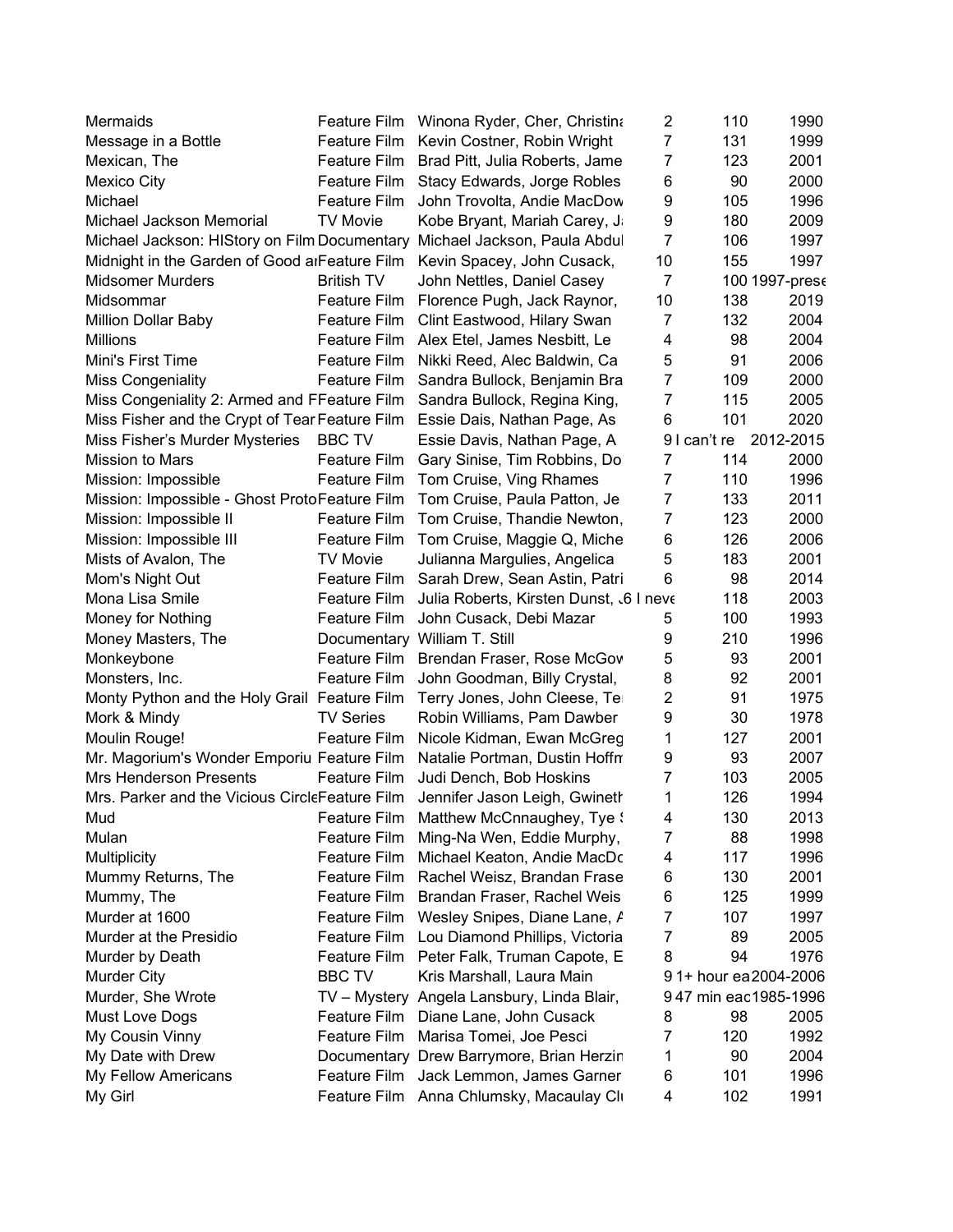| My Super Ex-Girlfriend                          |                     | Feature Film Uma Thurman, Luke Wilson, /     | 5                       | 95  | 2006          |
|-------------------------------------------------|---------------------|----------------------------------------------|-------------------------|-----|---------------|
| Mysterious Places: Touring MexicDocumentary ??  |                     |                                              | 6 ??                    |     | ??            |
| Mystic Masseur, The                             | Feature Film        | Aasif Mandvi, Ayesha Dharke                  | 9                       | 117 | 2001          |
| Mystic Pizza                                    | Feature Film        | Julia Roberts, Annabeth Gish,                | 5                       | 104 | 1988          |
| Nacho Libre                                     | Feature Film        | Jack Black, Ana de la Reguer                 | $\overline{7}$          | 92  | 2006          |
| Nanny McPhee                                    |                     | Feature Film Emma Thompson, Thomas Br        | 8                       | 97  | 2005          |
| Nanny McPhee Returns                            | Feature Film        | Emma Thompson, Maggie Gy                     | 5                       | 112 | 2010          |
| Napoleon Dynamite                               | Feature Film        | Jon Heder, Tina Majorino                     | $\overline{2}$          | 82  | 2004          |
| <b>National Treasure</b>                        | Feature Film        | Nicolas Cage, Diane Kruger, .                | 8                       | 131 | 2004          |
| National Treasure: Book of SecretFeature Film   |                     | Nicolas Cage, Diane Kruger, .                | 5                       | 124 | 2007          |
| <b>NCIS</b>                                     | <b>TV Series</b>    | Mark Harmon, Michael Weath                   | 10                      |     | 60 2003-forev |
| <b>NCIS: Hawaii</b>                             | $TV - CBS$          | Vanessa Lachey, Alex Tarran                  | 842 each                |     | 2022-???      |
| <b>NCIS: Los Angeles</b>                        | <b>TV Series</b>    | Chris O'Donnell, LL Cool J, D                | 10                      |     | 43 2009-2021  |
| <b>NCIS: New Orleans</b>                        | <b>TV Series</b>    | Scott Bakula, Lucas Black, Zo                | $\overline{7}$          |     | 43'2014-2021  |
| Negotiator, The                                 | Feature Film        | Samuel L. Jackson, Kevin Sp                  | 9                       | 140 | 1998          |
| Nell                                            | Feature Film        | Jodie Foster, Liam Neeson, N                 | 9                       | 112 | 1994          |
| Net, The                                        | Feature Film        | Sandra Bullock, Jeremy North                 | 6                       | 114 | 1995          |
| Never Say Never Again                           | Feature Film        | Sean Connery, Kim Basinger                   | $\overline{7}$          | 134 | 1983          |
| Never Talk to Strangers                         | Feature Film        | Rebecca De Mornay, Antonio                   | 8                       | 86  | 1995          |
| <b>New Tricks</b>                               | <b>BBC TV</b>       | Amanda Redman, Dennis Wa6 I neve??           |                         |     | 2003-2015     |
| New World, The                                  |                     | Feature Film Q'orianka Kilcher, Colin Farrel | 5                       | 135 | 2005          |
| New York, New York                              | Feature Film        | Martin Scorsese, Robert De N                 | $\overline{7}$          | 155 | 1977          |
| Newton's Dark Secrets: The First Documentary ?? |                     |                                              | 6 ??                    |     | 2005          |
| Next                                            | Feature Film        | Nicolas Cage, Jessica Biel, J                | 9                       | 96  | 2007          |
| Next Karate Kid, The                            | Feature Film        | Hillary Swank, Pat Morita                    | $\overline{7}$          | 107 | 1994          |
| Night at the Museum                             | Feature Film        | Ben Stiller, Robin Williams,                 | $\overline{7}$          | 108 | 2006          |
| Night at the Museum: Battle of th Feature Film  |                     | Ben Stiller, Amy Adams, Owe                  | 6                       | 105 | 2009          |
| Night Listener, The                             | Feature Film        | Robin Williams, Toni Collette,               | 6                       | 91  | 2006          |
| Nightmare Before Christmas, The Feature Film    |                     | Danny Elfman, Chris Sarando                  | 10                      | 76  | 1993          |
| Nights in Rodanthe                              | Feature Film        | Richard Gere, Diane Lane, Cl                 | 5                       | 97  | 2008          |
| Ninth Gate, The                                 | Feature Film        | Johnny Depp, Emmanuelle Se                   | $\overline{7}$          | 133 | 1999          |
| No Reservations                                 | Feature Film        | Catherine Zeta-Jones, Aaron                  | $\overline{7}$          | 104 | 2007          |
| Noises Off                                      | <b>Feature Film</b> | Michael Caine, Christopher Ro                | 5                       | 101 | 1992          |
| Northern Exposure                               | <b>TV Series</b>    | Janine Turner, Rob Morrow, J                 | 743 each                |     | 1990-1995     |
| Notebook, The                                   | Feature Film        | Ryan Gosling, Rachel McAda                   | 6                       | 123 | 2004          |
| Notorious Bettie Page, The                      | Feature Film        | Cretchen Mol, Norman Reedu                   | 5                       | 91  | 2005          |
| <b>Notting Hill</b>                             | Feature Film        | Hugh Grant, Julia Roberts                    | 9                       | 124 | 1999          |
| Now and Then                                    | Feature Film        | Christina Ricci, Thora Birch,                | 9                       | 100 | 1995          |
| Nowhere in Africa                               | Feature Film        | Juliane Kohler, Merab Ninidze                | $\overline{7}$          | 141 | 2001          |
| Numb3rs                                         | <b>TV Series</b>    | David Krumholtz, Rob Morrow                  | 10                      |     | 43 2005-2010  |
| <b>NYPD Blue</b>                                | <b>TV Series</b>    | Dennis Franz, Gordon Clapp,                  | 10                      |     | 45 1993-2005  |
| O Brother, Where Art Thou?                      | <b>Feature Film</b> | George Clooney, John Turturr                 | 8                       | 106 | 2000          |
| Ocean's Eleven                                  | Feature Film        | George Clooney, Brad Pitt, M                 | 6                       | 116 | 2001          |
| Ocean's Twelve                                  | Feature Film        | Brad Pitt, George Clooney, M                 | 4                       | 125 | 2004          |
| Oh in Ohio, The                                 | Feature Film        | Mischa Barton, Parker Posey,                 | $\overline{\mathbf{c}}$ | 88  | 2006          |
| Old Dogs                                        | <b>Feature Film</b> | John Travolta, Robin Williams                | $\overline{2}$          | 88  | 2009          |
| Omen, The                                       | Feature Film        | Gregory Peck, Harvey Spence                  | 8                       | 110 | 2006          |
| On a Clear Day                                  | Feature Film        | Peter Mullan, Brenda Blethyn,                | 8                       | 98  | 2005          |
| On Golden Pond                                  | Feature Film        | Katharine Hepburn, Henry Fo                  | 8                       | 109 | 1981          |
| Once Upon a Time in Mexico                      | <b>Feature Film</b> | Johnny Depp, Antonio Bandar                  | 6                       | 102 | 2003          |
|                                                 |                     |                                              |                         |     |               |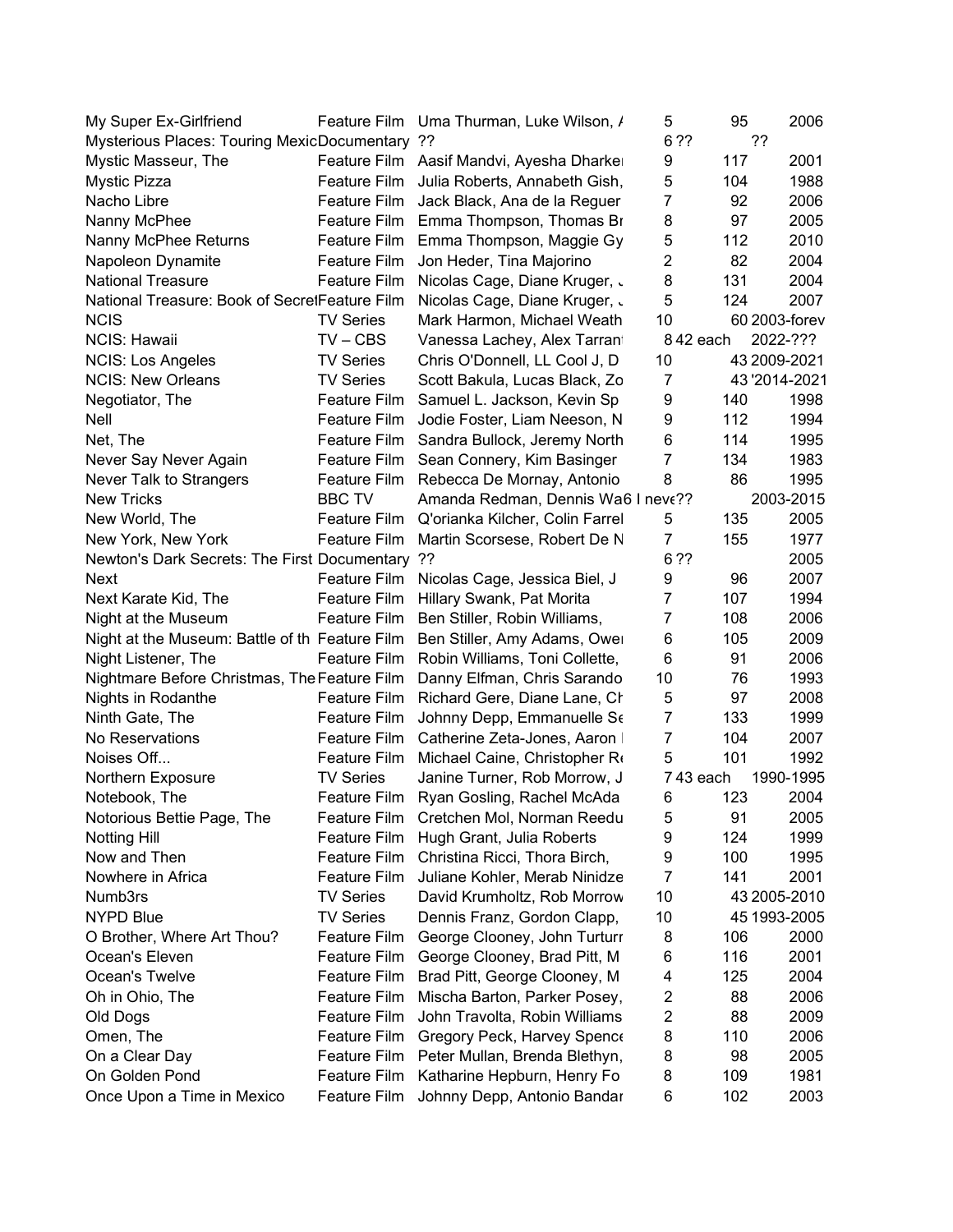| One Crazy Summer                               | Feature Film        | John Cusack, Demi Moore, Bo                      | 1              | 93       | 1986                 |
|------------------------------------------------|---------------------|--------------------------------------------------|----------------|----------|----------------------|
| One for the Money                              | Feature Film        | Katherine Heigl, Jason O'Mar                     | 6              | 91       | 2012                 |
| One Night Stand                                | Feature Film        | Sunny Leone, Tanu Virwani                        | 7              | 102      | 1997                 |
| One Step Beyond                                |                     | American TV SJohn Newland, William Shatne        |                |          | 945 min ea 1959-1961 |
| Operation: Endgame                             |                     | Feature Film Joe Anderson, Rob Cordory, I2 Never |                | 82       | 2009                 |
| Order, The                                     | Feature Film        | Heath Ledger, Shannyn Soss                       | 8              | 102      | 2003                 |
| Other Side of Heaven, The                      |                     | Feature Film Anne Hathaway, Christopher          | 6              | 113      | 2001                 |
| Others, The                                    | Feature Film        | Nicole Kidman, Fionnula Flan                     | 9              | 101      | 2001                 |
| Out of Africa                                  | <b>Feature Film</b> | Meryl Streep, Robert Redford                     | 7              | 161      | 1985                 |
| Out of Time                                    | Feature Film        | Denzel Washington, Eva Men                       | 6              | 105      | 2003                 |
| Outer Limits, The                              |                     | American TV SVic Perrin, William Shatner, ro     |                |          | 945 min ea 1964-1965 |
| Over the Hedge                                 | Feature Film        | Bruce Willis, Avril Lavigne, G                   | 6              | 83       | 2006                 |
| P.S. I Love You                                | Feature Film        | Gerard Butler, Hillary Swank                     | 4              | 126      | 2007                 |
| Parent Trap II                                 | Feature Film        | Hayley Mills, Bridgette Ander                    | $\overline{2}$ | 210      | 1986                 |
| Parent Trap, The                               | Feature Film        | Hayley Mills, Maureen O'Hara                     | 10             | 129      | 1961                 |
| Parent Trap, The                               | Feature Film        | Lindsay Lohan, Natasha Rich                      | 8              | 127      | 1998                 |
| Parenthood                                     | Feature Film        | Steve Martin, Keanu Reeves,                      | 5              | 124      | 1989                 |
| Patch of Blue, A                               | Feature Film        | Sidney Poitier, Elizabeth Hart                   | 9              | 105      | 1965                 |
| Patton                                         | Feature Film        | George C Scott, Karl Malden                      | 5              | 172      | 1970                 |
| Peacemaker, The                                | Feature Film        | George Clooney, Nicole Kidm                      | 6              | 124      | 1997                 |
| Peggy Sue Got Married                          | Feature Film        | Nicolas Cage, Kathleen Turne                     | 6              | 103      | 1986                 |
| Pelican Brief, The                             | Feature Film        | Julia Roberts, Denzel Washin                     | 7              | 141      | 1993                 |
| Perfect Murder, A                              | Feature Film        | Gwyneth Paltrow, Michael Do                      | 8              | 107      | 1998                 |
| Perfect Storm, The                             | <b>Feature Film</b> | George Clooney, Mark Wahlb                       | 7              | 130      | 2000                 |
| Perfect Stranger                               | Feature Film        | Halle Berry, Bruce Willis                        | $\overline{7}$ | 109      | 2007                 |
| Perks of Being a Wallflower, The Feature Film  |                     | Logan Lerman, Emma Watsor                        | 8              | 103      | 2012                 |
| Phantom of the Opera, The                      | Feature Film        | Gerard Butler, Emmy Rossum                       | $\overline{7}$ | 143      | 2004                 |
| Phonebooth                                     | Feature Film        | Colin Farrell, Forest Whitaker,                  | 6              | 81       | 2002                 |
| <b>Pineapple Express</b>                       | Feature Film        | James Franco, Seth Rogen,                        | 2              | 111      | 2008                 |
| Pink Panther Strikes Again, The Feature Film   |                     | Peter Sellers, Herbert Lom,                      | 7              | 103      | 1976                 |
| Pink Panther, The                              | Feature Film        | Peter Sellers, David Niven, CI                   | 7              | 115      | 1963                 |
| Pink Panther, The                              | Feature Film        | Steve Martin, Beyonce, Jean                      | 6              | 93       | 2006                 |
| Pirates of Silicon Valley                      | <b>TV Movie</b>     | Noah Wyle, Anthony Michael                       | 8              | 95       | 1999                 |
| Pirates of the Caribbean: At WorlcFeature Film |                     | Johnny Depp, Orlando Bloom                       | 8              | 169      | 2007                 |
| Pirates of the Caribbean: Dead M Feature Film  |                     | Johnny Depp, Orlando Bloom                       | 8              | 151      | 2006                 |
| Pirates of the Caribbean: The CurFeature Film  |                     | Johnny Depp, Orlando Bloom                       | 8              | 143      | 2003                 |
| Pleasantville                                  | Feature Film        | Reese Witherspoon, tobey Ma                      | 8              | 124      | 1998                 |
| Pocahontas                                     | Feature Film        | Christian Bale, Irene Bedard,                    | 6              | 81       | 1995                 |
| Pollyanna                                      | Feature Film        | Hayley Mills, Jane Wyman, Ka                     | 8              | 134      | 1960                 |
| Poseidon                                       | Feature Film        | Kurt Russell, Emmy Russum                        | 4              | 98       | 2006                 |
| Poseidon Adventure, The                        | <b>Feature Film</b> | Gene Hackman, Shelley Wint                       | 4              | 117      | 1972                 |
| Postcards from the Edge                        | <b>Feature Film</b> | Meryl Streep, Shirley MacLain                    | 8              | 101      | 1990                 |
| Postman, The                                   | Feature Film        | Kevin Costner, Olivia Williams                   | 9              | 177      | 1997                 |
| Powder                                         | Feature Film        | Sean Patrick Flanery, Jeff G                     | 7              | 111      | 1995                 |
| <b>Practical Magic</b>                         | Feature Film        | Sandra Bullock, Nicole Kidma                     | 10             | 104      | 1998                 |
| Prairie Home Companion, A                      | <b>Feature Film</b> | Garrison Keillor, Meryl Streep                   | 7              | 105      | 2006                 |
| Premonition                                    | Feature Film        | Sandra Bullock, Julian McMal                     | 6              | 96       | 2007                 |
| Pretty Woman                                   | Feature Film        | Julia Roberts, Richard Gere                      | 6              | 119      | 1990                 |
| Prime Suspect 1973: Tennison                   | <b>BBC TV</b>       | Stefanie Martini, Sam Reid, B                    |                | 943 each | 2017-???             |
| Prince & Me II: The Royal WeddinVideo          |                     | Luke Mably, Kam Heskin                           | 3              | 96       | 2006                 |
|                                                |                     |                                                  |                |          |                      |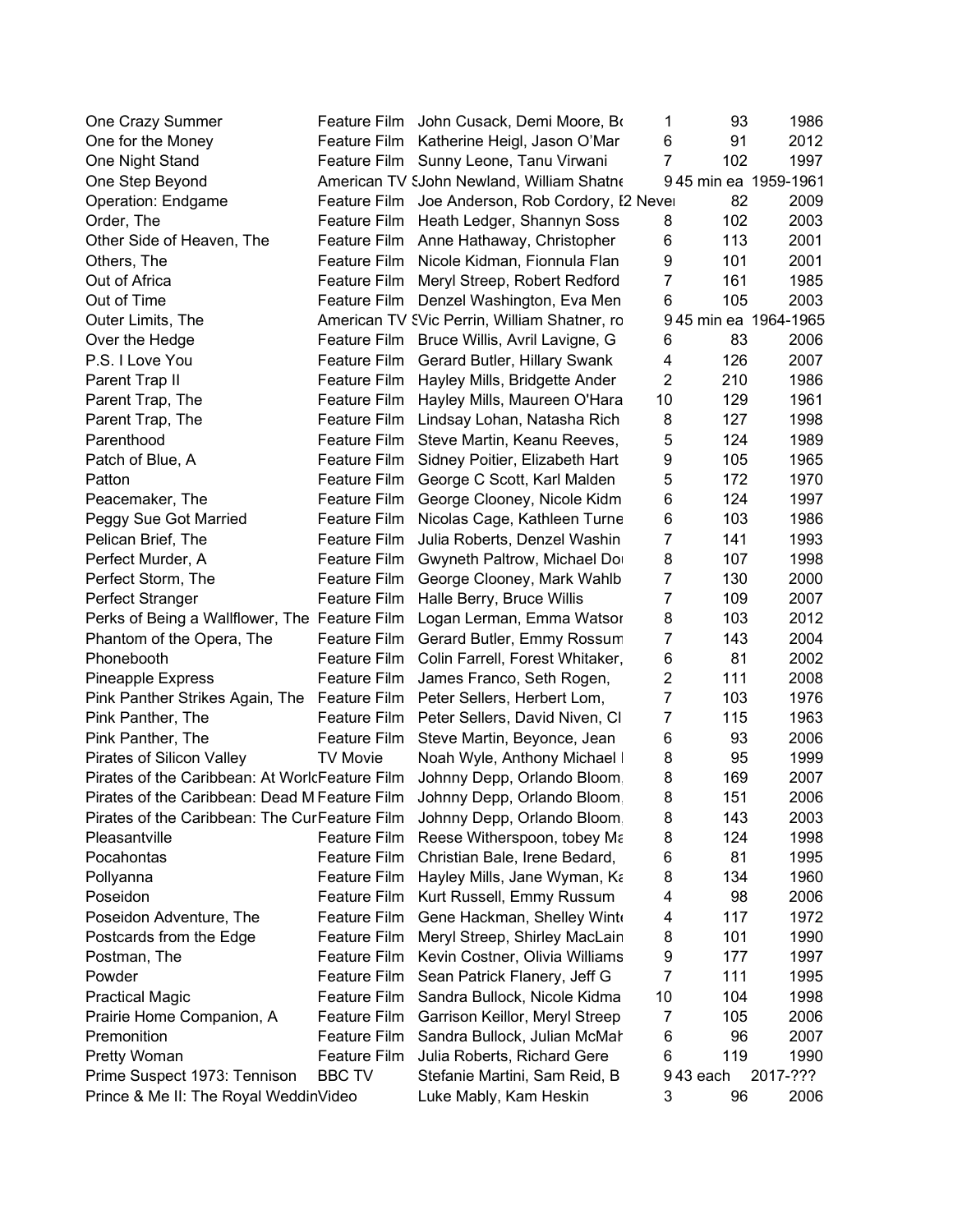| Prince, The                                    |                     | Feature Film Bruce Willis, John Cusack, Ja | 4              | 91        | 2014      |
|------------------------------------------------|---------------------|--------------------------------------------|----------------|-----------|-----------|
| Princess Bride, The                            | Feature Film        | Cary Elwes, Robin Wright, Ma               | 8              | 98        | 1987      |
| Princess Diaries 2: Royal Engage Feature Film  |                     | Anne Hathaway, Julie Andrew                | 6              | 113       | 2004      |
| Princess Diaries, The                          | Feature Film        | Anne Hathaway, Julie Andrew                | $\overline{7}$ | 115       | 2001      |
| <b>Prodigal Son</b>                            | <b>TV Series</b>    | Tom Payne, Michael Sheen, E                |                | 942 each  | 2019-2021 |
| Proof of Life                                  |                     | Feature Film Russell Crowe, Meg Ryan, Da   | 5              | 135       | 2000      |
| Prophecy, The                                  | Feature Film        | Christopher Walken, Viggo Mo               | 9              | 98        | 1995      |
| Proposal, The                                  | Feature Film        | Sandra Bullock, Ryan Reynold               | 6              | 108       | 2009      |
| Psycho                                         | Feature Film        | Anthony Perkins, Janet Leigh,              | 8              | 109       | 1960      |
| <b>Pulp Fiction</b>                            | Feature Film        | Quentin Tarantino, John Trav               | 5              | 154       | 1994      |
| Pumpkin                                        | Feature Film        | Christina Ricci, Hank Harris               | 8              | 113       | 2002      |
| Pursuit of Happyness, The                      | Feature Film        | Will Smith, Jaden Smith, Tha               | 4              | 117       | 2006      |
| <b>Pushing Tin</b>                             |                     | Feature Film Angelina Jolie, Billy Bob Tho | 8              | 124       | 1999      |
| Queen of the Damned                            |                     | Feature Film Aaliyah, Stuart Townsend, Ma  | 9              | 101       | 2002      |
| Race to Witch Mountain                         | Feature Film        | Dwayne Johnson, AnnaSophi                  | 6              | 98        | 2009      |
| <b>Radioland Murders</b>                       | Feature Film        | Brian Benben, Mary Stuart Ma               | 5              | 108       | 1994      |
| Raiders of the Lost Ark                        | Feature Film        | Harrison Ford, Karen Allen,                | 10             | 115       | 1981      |
| Rainmaker, The                                 | <b>Feature Film</b> | Matt Damon, Claire Danes, D                | 8              | 135       | 1997      |
| <b>Raising Helen</b>                           | Feature Film        | Kate Hudson, John Corbett                  | 7              | 119       | 2004      |
| <b>Random Hearts</b>                           | <b>Feature Film</b> | Harrison Ford, Kristin Scott               | 6              | 133       | 1999      |
| <b>Real Genius</b>                             |                     | Feature Film Val Kilmer, Gabriel Jarret    | 7              | 108       | 1985      |
| <b>Rear Window</b>                             | Feature Film        | Grace Kelly, James Stewart, 1              | 9              | 112       | 1954      |
| Rebel Without a Cause                          | Feature Film        | James Dean, Natalie Wood, S                | 7              | 111       | 1955      |
| Red                                            | Feature Film        | Bruce Willis, Morgan Freemar               | 5              | 111       | 2011      |
| <b>Regarding Henry</b>                         | Feature Film        | Harrison Ford, Annette Benni               | 6              | 108       | 1991      |
| Religion, Inc. (A Fool and His MorFeature Film |                     | Sandra Bullock, Daniel Adams               | $\overline{c}$ | 84        | 1989      |
| Renaissance Man                                | Feature Film        | Danny DeVito, Mark Wahlberg                | $\overline{7}$ | 128       | 1994      |
| Rent-a-Cop                                     | Feature Film        | Burt Reynolds, Liza Minnelli               | 5              | 96        | 1987      |
| Return from Witch Mountain                     | Feature Film        | Kim Richards, Ike Eiesenman                | 6              | 95        | 1978      |
| Return of Sherlock Holmes, The TV Series       |                     | Jeremy Brett, Edward Hardwi                | 8              |           | 1986      |
| Return of the Pink Panther, The Feature Film   |                     | Peter Sellers, Herbert Lom, C              | 8              | 113       | 1975      |
| Richie Rich                                    | Feature Film        | Macaulay Culkin, Edward He                 | 5              | 95        | 1994      |
| Riding in Cars with Boys                       | Feature Film        | Drew Barrymore, Brittany Mur               | 6              | 132       | 2001      |
| Right Stuff, The                               | Feature Film        | Chuck Yeager, Sam Shepard,                 | 6              | 193       | 1983      |
| Ripley's Game                                  | Feature Film        | John Malkovich, Dougray Sco2 Never         |                | 110       | 2002      |
| <b>Risky Business</b>                          | Feature Film        | Tom Cruise, Rebecca De Mor                 | 8              | 98        | 1983      |
| River Runs Through It, A                       | Feature Film        | Brad Pitt, Craig Sheffer                   | 7              | 123       | 1992      |
| Rizzoli & Isles                                | $TV - TNT$          | Angie Harmon, Sasha Alexan                 |                | 1042 each | 2010-2016 |
| Road to El Dorado, The                         | <b>Feature Film</b> | Elton John, Kenneth Branagh,               | 7              | 89        | 2000      |
| Road to Perdition                              | <b>Feature Film</b> | Tom Hanks, Paul Newman, D                  | 3              | 117       | 2002      |
| Road Trip                                      | <b>Feature Film</b> | Amy Smart, DJ Qualis                       | 5              | 93        | 2000      |
| Rob Roy                                        | <b>Feature Film</b> | Liam Neeson, Tim Roth, Jess                | 7              | 139       | 1995      |
| Robin Hood: Men in Tights                      | <b>Feature Film</b> | Cary Elwes, Mel Brooks, Amy                | 6              | 104       | 1993      |
| Rock, The                                      | Feature Film        | Nicolas Cage, Sean Connery,                | 10             | 136       | 1996      |
| Rocketman                                      | <b>Feature Film</b> | Taron Egerton, Jamie Bell, ri              | 8              | 122       | 2019      |
| Rocky                                          | <b>Feature Film</b> | Sylvester Stallone, Talia Shire            | 4              | 119       | 1976      |
| Rocky Horror Picture Show, The Feature Film    |                     | Tim Curry, Susan Sarandon, I               | 6              | 100       | 1975      |
| Rogue One: A Star Wars Story                   | Feature Film        | Felicity Jones, Diego Luna                 | 5              | 133       | 2016      |
| Romancing the Stone                            | Feature Film        | Kathleen Turner, Michael dou               | 9              | 106       | 1984      |
| Romeo + Juliet                                 | <b>Feature Film</b> | Leonardo DiCaprio, Claire Da               | 9              | 120       | 1996      |
|                                                |                     |                                            |                |           |           |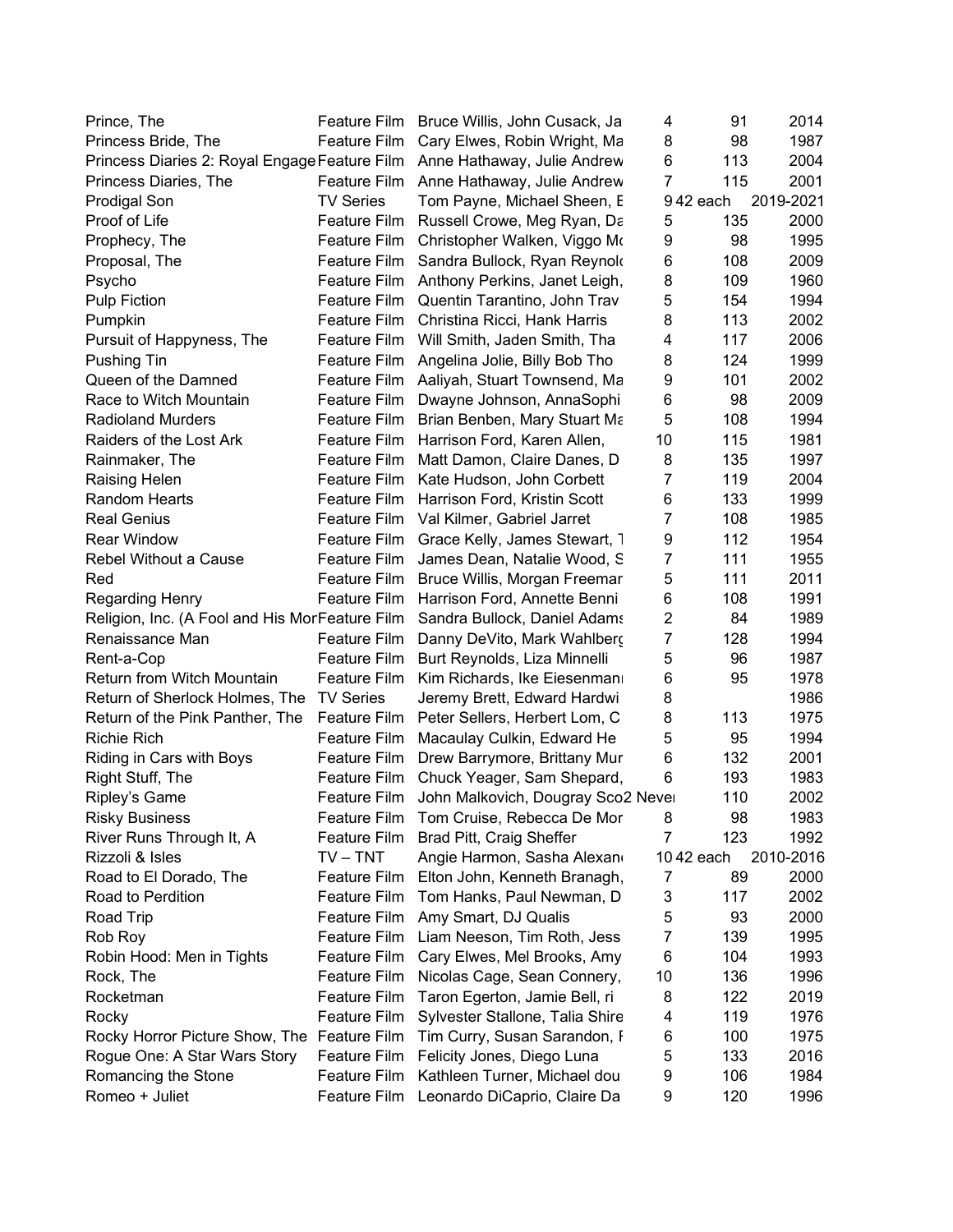| Romeo Must Die                                                           | Feature Film        | Jet Li, Aaliyah, DMX                             | 10             | 115         | 2000      |
|--------------------------------------------------------------------------|---------------------|--------------------------------------------------|----------------|-------------|-----------|
| Romy and Michele's High School Feature Film                              |                     | Mira Sorvino, Lisa Kudro                         | 5              | 92          | 1997      |
| Rookie, The                                                              | $TV - ABC$          | Alyssa Diaz, Richard T. Jones                    |                | 542 each    | 2018-??   |
| Rosemary's Baby                                                          | Feature Film        | Mia Farrow, Ruth Gordon                          | 8              | 137         | 1968      |
| Rosemary's Baby                                                          | Feature Film        | See above                                        |                |             |           |
| Rumor Has It                                                             | Feature Film        | Jennifer Aniston, Kevin Costn                    | 7              | 97          | 2005      |
| Runaway Jury                                                             | Feature Film        | John Cusack, Gene Hackman                        | 8              | 127         | 2003      |
| <b>Ruthless People</b>                                                   | Feature Film        | Bette Midler, Danny DeVito                       | 5              | 93          | 1986      |
| <b>RV</b>                                                                | Feature Film        | Robin Williams, JoJo, Josh H                     | $\overline{7}$ | 99          | 2006      |
| Sahara                                                                   | Feature Film        | Matthew McConaughey, Pene                        | 6              | 124         | 2005      |
| Saint, The                                                               | Feature Film        | Val Kilmer, Roger Moore, Eli                     | 6              | 116         | 1997      |
| Salt                                                                     | Feature Film        | Angelina Jolie, Live Schreiber                   | 5              | 100         | 2010      |
| Santa Claus                                                              | Feature Film        | Dudley Moore, David Huddles                      | 5              | 107         | 1985      |
| Santa Clause, The                                                        | Feature Film        | Tim Allen, Eric Lloyd, Judge R                   | 6              | 97          | 1994      |
| Sarah, Plain and Tall                                                    | <b>TV Movie</b>     | Glenn Close, Christopher Wal                     | 4              | 98          | 1991      |
| Sarah, Plain and Tall: Winter's En TV Movie                              |                     | Glenn Close, Christopher Wal                     | 4              | 95          | 1999      |
| Save the Last Dance                                                      | Feature Film        | Julia Stiles, Sean Patrick Th                    | 9              | 112         | 2001      |
| Saving Face                                                              | Feature Film        | Michelle Krusiec, Joan Chen                      | 7              | 91          | 2004      |
| <b>Saving Grace</b>                                                      | Feature Film        | Brenda Blethyn, Craig Fergus                     | 6              | 93          | 2000      |
| Saving Private Ryan                                                      | Feature Film        | Tom Hanks, Matt Damon, Var                       | 8              | 169         | 1998      |
| Scent of a Woman                                                         |                     | Feature Film Al Pacino, Chris O'Donnell          | 8              | 157         | 1992      |
| Scorpion                                                                 | $TV - CBS$          | Elyes Gabel, Katharine McPh                      |                | 642 each    | 2014-2018 |
|                                                                          |                     | Feature Film Bill Murray, Karen Allen            | 7              | 101         | 1988      |
| Scrooged<br>Se7en                                                        | Feature Film        |                                                  | 9              | 127         | 1995      |
| Sea of Love                                                              |                     | Brad Pitt, Morgan Freeman                        | 8              | 113         | 1989      |
|                                                                          | Feature Film        | Al Pacino, Ellen Barkin, Joh                     |                |             |           |
| Seabiscuit                                                               | Feature Film        | Tobey Maguire, Jeff Bridges                      | 9              | 140         | 2003      |
| SecondHand Lions                                                         | Feature Film        | Michael Caine, Robert duvall,                    | 7              | 110         | 2003      |
| Secret Life of Bees, The                                                 | Feature Film        | Dakota Fanning, Queen Latifa                     | $\overline{7}$ | 114         | 2008      |
| Secret of Roan Inish, The                                                | Feature Film        | Jeni Courtney, Mick Lally, Eil                   | 8              | 103         | 1994      |
| Secret Window                                                            | Feature Film        | Johnny Depp, John Turturro                       | 9              | 96          | 2004      |
| Secret, The                                                              |                     | Documentary Joe vitale, Michael Beckwith,        | 8              | 90          | 2006      |
| Seeker: The Dark Is Rising, The Feature Film Alexander Ludwig, Ian McSha |                     |                                                  | 6              | 99          | 2007      |
| Sentinel, The                                                            | Feature Film        | Michael Douglas, Eva Longori                     | 8              | 108         | 2006      |
| Serendipity                                                              | Feature Film        | Kate Beckinsale, John Cusacl                     | 7              | 90          | 2001      |
| Seven Pounds                                                             |                     | Feature Film Will Smith, Rosario Dawson, 2 Never |                | 123         | 2008      |
| Seven Years in Tibet                                                     | Feature Film        | Brad Pitt, David Thewlis, B.D.                   | 6              | 136         | 1997      |
| Seventh Sign, The                                                        | Feature Film        | Demi Moore, Michael Biehn,                       | 6              | 97          | 1988      |
| Shaft                                                                    | Feature Film        | Richard Roundtree, Moses Gu                      | 7              | 100         | 1971      |
| Shaggy Dog, The                                                          | Feature Film        | Tim Allen, robert Downey Jr.,                    | 6              | 98          | 2006      |
| Shall We Dance                                                           | Feature Film        | Jennifer Lopez, Richard Gere                     | 9              | 106         | 2004      |
| Shawshank Redemption, The                                                | <b>Feature Film</b> | Tim Robbins, Morgan Freema                       | 10             | 142         | 1994      |
| She's the Man                                                            | Feature Film        | Amanda Bynes, Channing Ta                        | 9              | 105         | 2006      |
| <b>Sherlock Holmes</b>                                                   | Feature Film        | Robert Downey Jr., Jude Law                      | 7              | 128         | 2009      |
| Sherlock Holmes: Adventures Of TV Volume 4                               |                     | Jeremy Brett, David Burke                        |                | 8 54 min ea | 1984      |
| Sherlock Holmes: Adventures Of TV Volume 5                               |                     | Jeremy Brett, David Burke                        |                | 8 54 min ea | 1983      |
| Sherlock Holmes: Adventures Of TV Volume 2 Jeremy Brett, David Burke     |                     |                                                  |                | 8 54 min ea | 1983      |
| Shine                                                                    | Feature Film        | Geoffrey Rush, Noah Taylor, ,                    | 7              | 105         | 1996      |
| Shipping News, The                                                       | Feature Film        | Kevin Spacey, Julianne Moore                     | 9              | 111         | 1999      |
| <b>Shirley Valentine</b>                                                 | Feature Film        | Pauline Collins, Tom Conti                       | 6              | 108         | 1989      |
| Shopgirl                                                                 | Feature Film        | Claire Danes, Steve Martin                       | 6              | 106         | 2005      |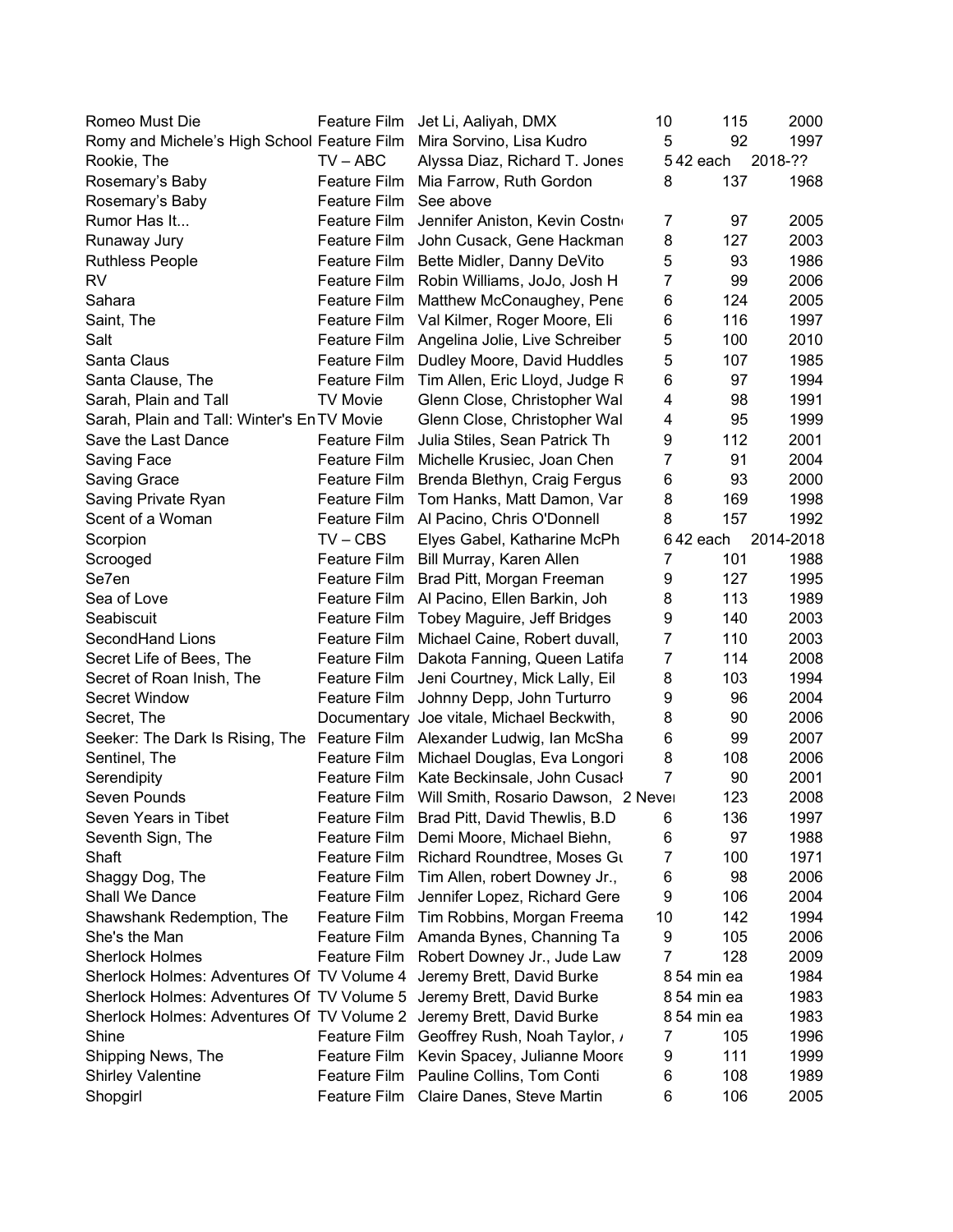| Shrek                                          | <b>Feature Film</b>          | Mike Myers, Cameron Diaz, E    | 7              | 90                    | 2001         |
|------------------------------------------------|------------------------------|--------------------------------|----------------|-----------------------|--------------|
| Shrek <sub>2</sub>                             | <b>Feature Film</b>          | Mike Myers, Cameron Diaz, E    | 6              | 93                    | 2004         |
| <b>Shrink</b>                                  | Feature Film                 | Kevin spacey, Keke Palmer, F   | 6              | 104                   | 2009         |
| Sideways                                       | <b>Feature Film</b>          | Paul Giamatti, Thomas Hader    | 8              | 126                   | 2004         |
| Siege, The                                     | Feature Film                 | Denzel Washington, Annette     | 4              | 106                   | 1998         |
| <b>Sightings: Heartland Ghost</b>              | <b>TV Movie</b>              | Thea Gill, Beau Bridges        | 9              | 105                   | 2002         |
| Signs                                          | Feature Film                 | M. Night Shyamalan, Mel Gib    | 6              | 106                   | 2002         |
| Silence of the Lambs, The                      | Feature Film                 | Anthony Hopkins, Jodie Foste   | $\overline{7}$ | 118                   | 1991         |
| <b>Silent Witness</b>                          | <b>BBC TV</b>                | Emilia Fox, Liz Carr, David C  |                | 8 90 Min eac1996-2020 |              |
| Simian Line, The                               | <b>Feature Film</b>          | Monica Keena, Harry Connick    | 6              | 106                   | 2000         |
| Sin City                                       | <b>Feature Film</b>          | Bruce Willis, Jessica Alba, M. | 1              | 124                   | 2005         |
| Six Days Seven Nights                          | <b>Feature Film</b>          | Harrison Ford, Anna Heche      | 6              | 98                    | 1998         |
| Sixth Sense, The                               | Feature Film                 | Bruce Willis, Haley Joel Osme  | 8              | 107                   | 1999         |
| Skeleton Key, The                              | <b>Feature Film</b>          | Kate Hudson, Gena Rowlands     | 10             | 104                   | 2005         |
| Skulls, The                                    | Feature Film                 | Paul Walker, Joshua Jackson    | 4              | 106                   | 2000         |
| Sky Captain and the World of To Feature Film   |                              | Jude Law, Gwyneth Paltrow, /   | 5              | 107                   | 2004         |
| Skyfall 007                                    | Feature Film                 | Daniel Craig, Javier Bardem,   | $\overline{2}$ | 143                   | 2012         |
| <b>Skylark</b>                                 | <b>TV Movie</b>              | Glenn Close, Christopher Wal   | 9              | 95                    | 1993         |
| Sleep Hollow                                   | <b>TV</b> series             | Nicole Beharie, Tom Mison      |                | 443 each              | 2013-2016    |
| <b>Sleeping Beauty</b>                         | Feature Film                 | Mary Costa, Eleanor Audley, I  | 8              | 75                    | 1959         |
| Sleepless in Seattle                           | Feature Film                 | Meg Ryan, Tom Hanks            | 6              | 105                   | 1993         |
| Sleepy Hollow                                  | <b>Feature Film</b>          | Johnny Depp, Christina Ricci,  | 8              | 105                   | 1999         |
| <b>Smart People</b>                            | <b>Feature Film</b>          | Dennis Quaid, Sarah Jessica    | 5              | 95                    | 2008         |
| Snake Eyes                                     | <b>Feature Film</b>          | Nicolas Cage, Gary Sinise      | 6              | 98                    | 1998         |
| Snow Walker, The                               | <b>Feature Film</b>          | Barry Pepper, Joseph Milson    | 8              | 100                   | 2003         |
|                                                | <b>Feature Film</b>          |                                | 8              | 90                    | 2009         |
| Solitary Man                                   |                              | Michael Douglas, Susan Sara    | $\overline{7}$ |                       |              |
| Solo: A Star Wars Story                        | <b>Feature Film</b>          | Aiden Ehreneich, Emila Clark   |                | 135                   | 2018         |
| Someone Like You                               | Feature Film<br>Feature Film | Ashley Judd, Greg Kinnear,     | 5              | 98<br>99              | 2001<br>2006 |
| Something New                                  |                              | Sanaa Lathan, Simon Baker      | 9<br>5         |                       |              |
| Son-In-Law                                     | Feature Film                 | Pauly Shore, Carla Gugino      |                | 95                    | 1993         |
| Sound of Music, The                            | Feature Film                 | Julie Andrews, Christopher P   | 10             | 174                   | 1965         |
| Space Jam                                      | <b>Feature Film</b>          | Michael Jordan, Bill Murray    | 6              | 88                    | 1996         |
| Spanglish                                      | Feature Film                 | Adam Sandler, Paz Vega, Tia    | 8              | 131                   | 2004         |
| Spawn                                          | <b>Feature Film</b>          | Michael Jal White, John Legu   | 6              | 96                    | 1997         |
| Speed                                          | Feature Film                 | Keanu Reeves, Sandra Bulloc    | 9              | 116                   | 1994         |
| Speed 2: Cruise Control                        | Feature Film                 | Sandra Bullock, Jason Paltric  | 3              | 121                   | 1997         |
| Splash                                         | <b>Feature Film</b>          | Tom Hanks, Daryl Hannah, J     | 6              | 111                   | 1984         |
| Stand by Me                                    | Feature Film                 | River Phoenix, Wil Wheaton     | 6              | 89                    | 1986         |
| Star Trek Beyond                               | <b>Feature Film</b>          | Chris Pine, Zakary Quinto, S   | 7              | 122                   | 2016         |
| Star Trek II: The Wrath of Khan                | <b>Feature Film</b>          | Leonard Nimoy, William Shatr   | 9              | 113                   | 1982         |
| Star Trek III: The Search for SpocFeature Film |                              | Leonard Nimoy, William Shatr   | 7              | 105                   | 1984         |
| Star Trek IV: The Voyage Home Feature Film     |                              | Leonard Nimoy, William Shatr   | 9              | 119                   | 1986         |
| Star Trek V: The Final Frontier                | Feature Film                 | Leonard Nimoy, William Shatr   | 10             | 107                   | 1989         |
| Star Trek VI: The Undiscovered CFeature Film   |                              | Leonard Nimoy, William Shatr   | $\overline{7}$ | 113                   | 1991         |
| <b>Star Trek: First Contact</b>                | <b>Feature Film</b>          | Patrick Stewart, Jonathan Fra  | 10             | 111                   | 1996         |
| <b>Star Trek: Insurrection</b>                 | <b>Feature Film</b>          | Patrick Stewart, Jonathan Fra  | 8              | 103                   | 1998         |
| <b>Star Trek: The Motion Picture</b>           | <b>Feature Film</b>          | Leonard Nimoy, William Shatr   | 8              | 132                   | 1979         |
| <b>Star Trek: The Next Generation</b>          | <b>TV Series</b>             | Patrick Stewart, Jonathan Fra  |                | 942 each              | 1987         |
| <b>Star Wars</b>                               | Feature Film                 | Harrison Ford, Carrie Fisher,  | 9              | 121                   | 1977         |
| Star Wars VII: The force AwakensFeature Film   |                              | Harrison Ford, Adam Driver, C  | 6              | 138                   | 2015         |
|                                                |                              |                                |                |                       |              |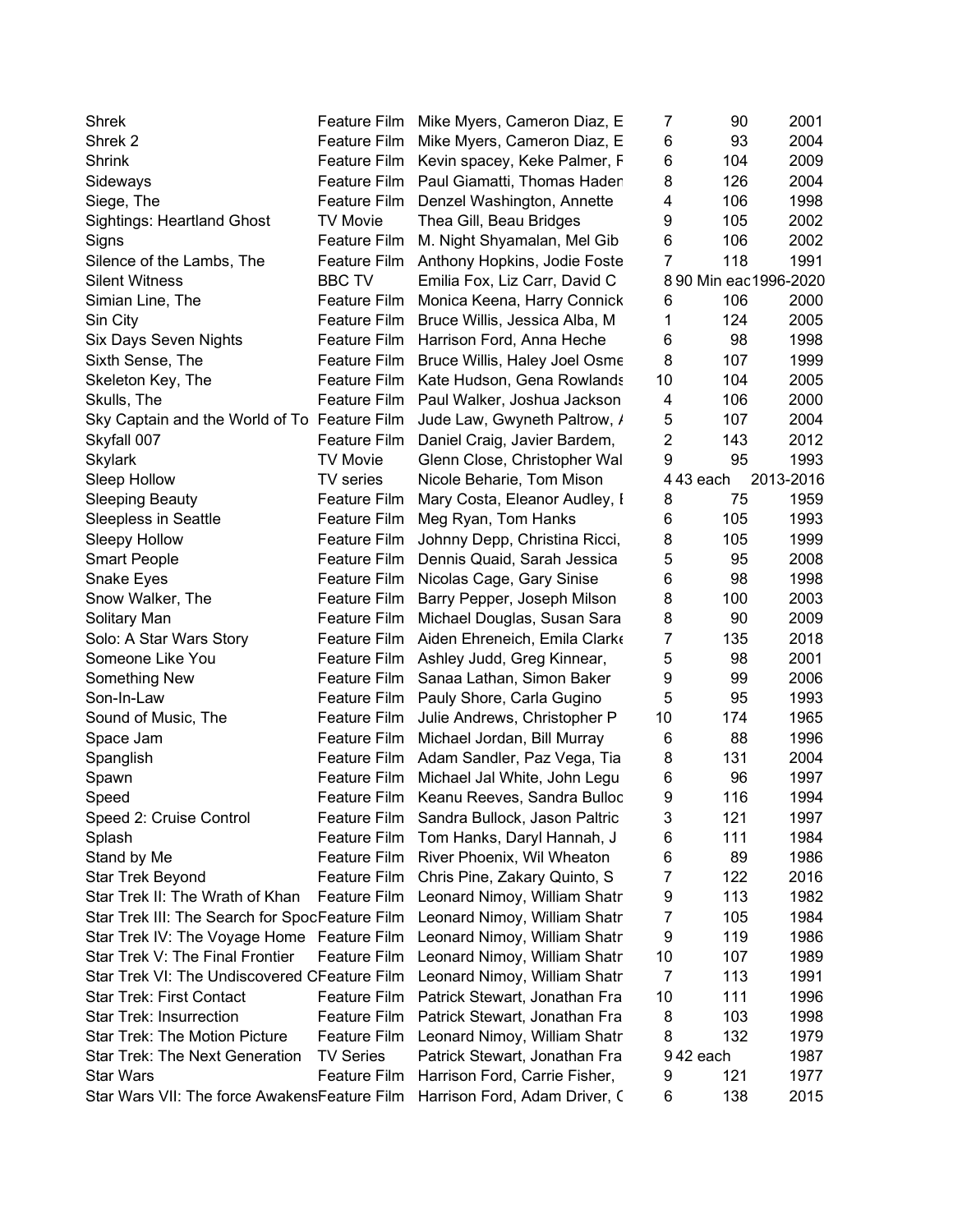| Star Wars: Episode I - The Phan Feature Film   |                              | Natalie Portman, Ewan McGre                | 6              | 136           | 1999     |
|------------------------------------------------|------------------------------|--------------------------------------------|----------------|---------------|----------|
| Star Wars: Episode V - The EmpirFeature Film   |                              | Harrison Ford, Mark Hamill, C              | $\overline{7}$ | 124           | 1980     |
| Star Wars: Episode VI - Return of Feature Film |                              | Harrison Ford, Carrie Fisher,              | 8              | 134           | 1983     |
| Stardust                                       | Feature Film                 | Charlie Fox, Claire Danes, Mio             | 8              | 127           | 2007     |
| Starman                                        | Feature Film                 | Jeff Bridges, Karen Allen                  | 9              | 115           | 1984     |
| State and Main                                 |                              | Feature Film Alec Baldwin, Philip Seymour  | 6              | 106           | 2000     |
| State of Grace                                 | Feature Film                 | Gary Oldman, Sean Penn, Ro                 | $\overline{2}$ | 134           | 1990     |
| State of Play; BBC Video                       | <b>BBC TV</b>                | David Morrissey, John Simm,                |                | 4.5 56 min ea | 2003     |
| Stepford Wives, The                            | Feature Film                 | Nicole Kidman, Bette Midler,               | 6              | 92            | 2004     |
| Stepmom                                        | Feature Film                 | Julia Roberts, Susan Sarando               | 5              | 124           | 1998     |
| Stigmata                                       | Feature Film                 | Patricia Arquette, Gabriel Byr             | 10             | 103           | 1999     |
| Sting, The                                     | Feature Film                 | Robert Redford, Paul Newma                 | $\overline{7}$ | 129           | 1973     |
| Stir of Echoes                                 | Feature Film                 | Kevin Bacon, Kathryn Erbe                  | 5              | 99            | 1999     |
| <b>Storm Tracker</b>                           | Feature Film                 | Martin Sheen, Luke Perry                   | 3              | 105           | 1999     |
| <b>Stranger Than Fiction</b>                   | Feature Film                 | Will ferrell, Emma Thompson                | 9              | 113           | 2006     |
| <b>Strike Force</b>                            | <b>Feature Film</b>          | Richard Gere, Cliff Gorman, D              | 3              | 73            | 1975     |
| <b>Striking Distance</b>                       | Feature Film                 | Bruce Willis, Sarah Jessica Pa             | 4              | 102           | 1993     |
| Sum of All Fears, The                          | Feature Film                 | Ben Affleck, Morgan Freeman6 I neve        |                | 123           | 2002     |
| Summer Magic                                   | Feature Film                 | Dorothy McGuire, Hayley Mills              | 3              | 110           | 1963     |
| Sunshine Cleaning                              |                              | Feature Film Amy Adams, Emily Blunt, Alar  | 9              | 91            | 2008     |
| Sunshine State                                 |                              | Feature Film Edie Falco, Angela Bassett,   | $\overline{7}$ | 141           | 2002     |
| Supernatural                                   | <b>TV Series</b>             | Jensen Ackles, Jared Padaled               |                | 743 min eac   | 2005     |
| Supernatural Evening with Carlos TV Special    |                              | Carlos Santana, Lauryn Hill,               | 8              | 88            | 2005     |
| Suspect Zero                                   | Feature Film                 |                                            | 5              | 99            | 2004     |
| <b>Sweet Dreams</b>                            |                              | Aaron Eckhart, Ben Kingsley,               | 9              | 115           | 1985     |
| Sweet Home Alabama                             | Feature Film                 | Jessica Lange, Ed Harris                   | 8              | 108           | 2002     |
|                                                | Feature Film<br>Feature Film | Reese Witherspoon, Josh Luc                | $\overline{7}$ | 119           | 2001     |
| Sweet November                                 | Feature Film                 | Charlize Theron, Keanu Reev                | 6              | 126           | 1960     |
| <b>Swiss Family Robinson</b>                   |                              | James McArthur, Dorothy Mc                 | 1              | 128           | 2005     |
| Syriana                                        | Feature Film                 | George Clooney, Matt Damon                 | 5              | 118           | 2006     |
| Take the Lead                                  | Feature Film                 | Antonio Banderas, Jenna De                 | 7              | 142           | 2002     |
| Talking to Heaven - Living with th TV Movie    |                              | Ted Danson, Mary Steenburg                 |                |               |          |
| Taps<br>Tears of the Sun                       | <b>Feature Film</b>          | Tom Cruise, Sean Penn, Timo                | 4              | 126           | 1981     |
|                                                | Feature Film                 | Bruce Willis, Cole Hauser                  | 4              | 121           | 2003     |
| Tequila Sunrise                                | Feature Film                 | Mel Gibson, Michelle Pfeiffer,             | 3              | 115           | 1988     |
| Terminal, The                                  | Feature Film                 | Tom Hanks, Catherine Zeta-J                | 8              | 128           | 2004     |
| Terminator 2: Judgment Day                     |                              | Feature Film Arnold Schwarzenegger, Lind   | 7              | 137           | 1991     |
| Terminator, The                                | Feature Film                 | Arnold Schwarzenegger, Lind                | 6              | 107           | 1984     |
| The Cleaning Lady                              | $TV - FOX$                   | Elodie Yung, Adam Canto, Oli3 Only 42 each |                |               | 2022-??? |
| Thief of Time, A                               | Feature Film                 | Adam Beach, Wes Studi                      | 8              | 94            | 2004     |
| Thing About My Folks, The                      | <b>Feature Film</b>          | Peter Falk, Paul Reiser, Olym              | 5              | 96            | 2005     |
| Third Miracle, The                             | Feature Film                 | Ed Harris, Anne Heche, Amin                | 8              | 119           | 1999     |
| Thirteenth Floor, The                          | Feature Film                 | Gretchen Mol, Craig Bierko                 | 7              | 100           | 1999     |
| This Is It                                     |                              | Documentary Michael Jackson, Kenny Orte    | 10             | 111           | 2009     |
| Thomas Crown Affair, The                       |                              | Feature Film Rene Russo, Pierce Brosnan    | 10             | 113           | 1999     |
| Three Musketeers, The                          | Feature Film                 | Charlie Sheen, Kiefer Sutherl              | 10             | 105           | 1993     |
| Throw Momma from the Train                     | <b>Feature Film</b>          | Danny DeVito, Billy Crystal                | 5              | 88            | 1987     |
| Thunderball                                    | Feature Film                 | Sean Connery, Claudine Auge                | 8              | 130           | 1965     |
| <b>Time After Time</b>                         | Feature Film                 | Malcolm McDowell, Mary Ste                 | 6              | 112           | 1979     |
| Time Machine, The                              | Feature Film                 | Guy Pearce, Samantha Mumt                  | 6              | 96            | 2002     |
| Timeline                                       | Feature Film                 | Paul Walker, Gerard Butler                 | 5              | 116           | 2003     |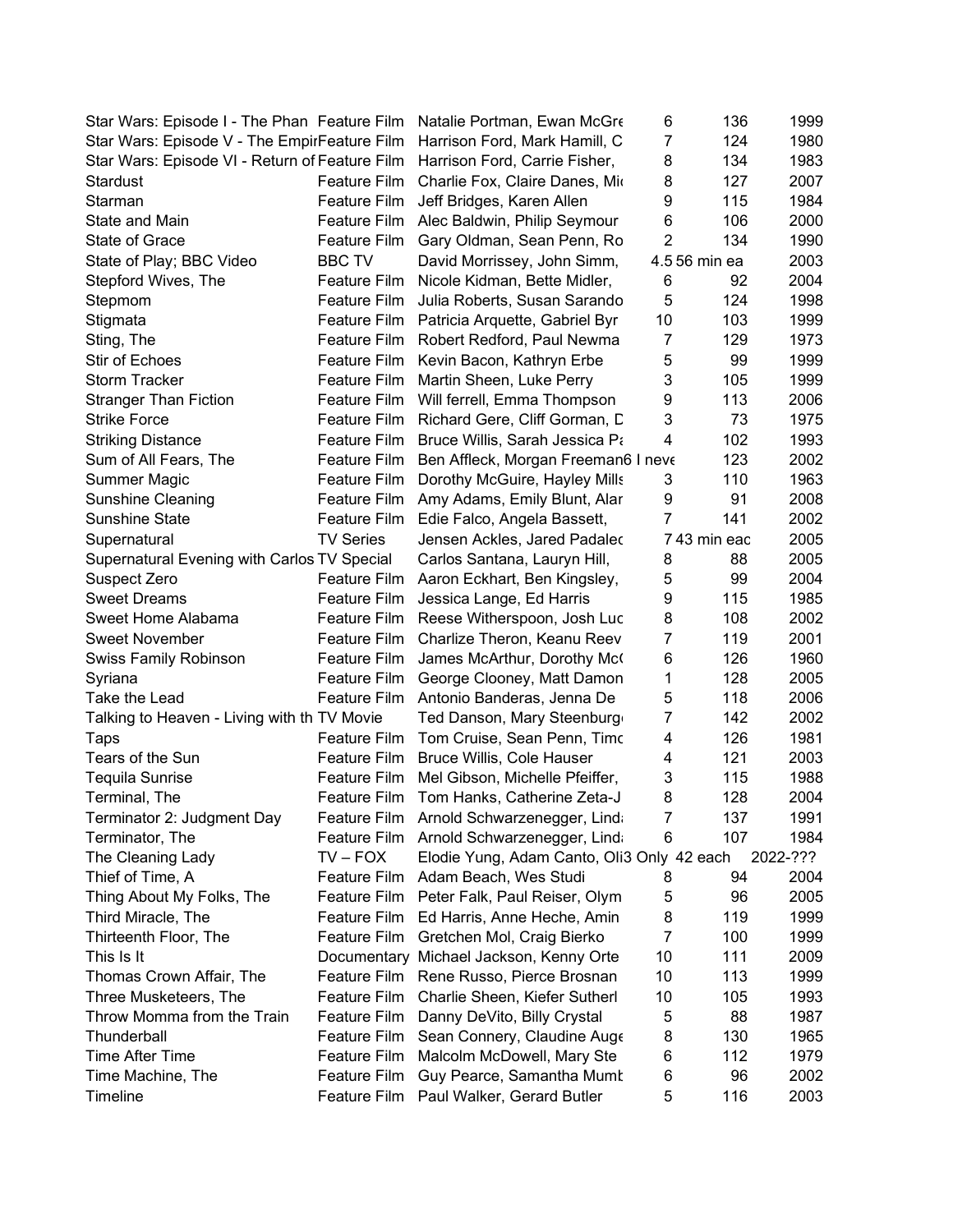| Tin Cup                                      |                     | Feature Film Kevin Costner, Rene Russo,     | 8              | 135        | 1996                 |
|----------------------------------------------|---------------------|---------------------------------------------|----------------|------------|----------------------|
| Tin Men                                      | <b>Feature Film</b> | Danny DeVito, Richard Dreyfu                | 6              | 112        | 1987                 |
| <b>Tinker Tailor Soldier Spy</b>             | Feature Film        | Gary Oldman, Colin Firth, Be                | 4              | 128        | 2011                 |
| <b>Tiptoes</b>                               | Feature Film        | Kate Beckinsale, Gary Oldm                  | 5              | 90         | 2003                 |
| Titanic                                      | Feature Film        | Leonardo DiCaprio, Kate Wins                | 10             | 194        | 1997                 |
| To Catch a Thief                             |                     | Feature Film Grace Kelly, Cary Grant        | 7              | 106        | 1955                 |
| To Kill a Mockingbird                        | Feature Film        | Gregory Peck, Mary Badham,                  | 9              | 129        | 1962                 |
| To Sir, with Love                            | <b>Feature Film</b> | Sidney Poitier, Lulu, Judy Ge               | 9              | 105        | 1967                 |
| To Wong Foo Thanks for EverythiFeature Film  |                     | Patrick Swayze, Wesley Snip                 | 10             | 109        | 1995                 |
| Tom and Huck                                 | <b>Feature Film</b> | Jonathan Taylor Thomas, Bra                 | 5              | 97         | 1995                 |
| Tom Brown's Schooldays                       | <b>TV Movie</b>     | John Howard Davies, Robert                  | $\overline{2}$ | 93         | 2005                 |
| Tommy                                        |                     | Feature Film Ann-Margret, Roger Daltrey, E  | $\overline{7}$ | 111        | 1975                 |
| Tommy                                        | TV on CBS           | Edie Falco, Thomas Sadoski,                 |                | 10 43 each | 2020                 |
| <b>Tomorrow Never Dies</b>                   |                     | Feature Film Pierce Brosnan, Michelle Yeo   | 7              | 119        | 1997                 |
| <b>Tooth Fairy</b>                           | Feature Film        | Dwayne Johnson, Ashley Jud                  | 8              | 101        | 2010                 |
| Tootsie                                      | Feature Film        | Dustin Hoffman, Jessica Lang                | 8              | 116        | 1982                 |
| Tourist, The                                 | Feature Film        | Angelina Jolie, Johnny Depp                 | 8              | 103        | 2010                 |
| Towering Inferno, The                        | Feature Film        | Steve McQueen, Paul Newma                   | 7              | 165        | 1974                 |
| <b>Toy Story</b>                             | Feature Film        | Tom Hanks, Tim Allen, Don R                 | 8              | 103        | 1995                 |
| Toys                                         | Feature Film        | Robin Williams, Joan Cusack,                | $\overline{7}$ | 118        | 1992                 |
| Traffic                                      | Feature Film        | Benicio del Toro, Michael dou               | $\overline{2}$ | 147        | 2000                 |
|                                              | Feature Film        | Felicity Huffman, Kevin Zeger               | 8              | 103        | 2005                 |
| Transamerica<br><b>True Grit</b>             |                     |                                             | 8              | 127        | 1969                 |
|                                              | Feature Film        | John Wayne, Glen Campbell,                  |                |            |                      |
| <b>True Lies</b>                             | Feature Film        | Arnold Schwarzenegger, Jam                  | 8              | 141        | 1994                 |
| Truth About Cats & Dogs, The                 | Feature Film        | Janeane Garofalo, Uma Thurr                 | 7              | 97         | 1996                 |
| Tsotsi                                       | Feature Film        | Presley Chweneyagae, Terry                  | $\overline{7}$ | 94         | 2005                 |
| <b>Tuck Everlasting</b>                      | Feature Film        | Alexis Bledel, Jonathan Jacks               | 4              | 90         | 2002                 |
| <b>Twelve Monkeys</b>                        | Feature Film        | Brad Pitt, Bruce Willis, Madel              | 10             | 129        | 1995                 |
| Twilight                                     | Feature Film        | Kristen Stewart, Robert Pattin              | 9              | 122        | 2008                 |
| Twilight Saga: Breaking Dawn PalFeature Film |                     | Kristen Stewart, Robert Pattin              | 8              | 117        | 2011                 |
| Twilight Saga: Breaking Dawn PalFeature Film |                     | Kristen Stewart, Robert Pattin              | $\overline{7}$ | 115        | 2012                 |
| <b>Twilight Saga: Eclipse</b>                | Feature Film        | Kristen Stewart, Robert Pattin              | 9              | 124        | 2010                 |
| Twilight Saga: New Moon                      |                     | Feature Film Kristen Stewart, Robert Pattin | 7              | 130        | 2009                 |
| Twilight Zone, The                           |                     | American TV SRod Serling, Jordan Peele, W   |                |            | 945 min ea 1960-1964 |
| Twins                                        |                     | Feature Film Arnold Schwarzenegger, Dani    | 8              | 105        | 1988                 |
| Twister                                      | Feature Film        | Helen Hunt, Bill Paxton, Phil               | 10             | 113        | 1996                 |
| Two for the Money                            | <b>Feature Film</b> | Al Pacino, Matthew McConna                  | 5              | 122        | 2005                 |
| Two Weeks Notice                             | <b>Feature Film</b> | Sandra Bullock, Hugh Grant                  | 6              | 101        | 2002                 |
| U.S. vs. John Lennon, The                    |                     | Documentary John Lennon, Yoko Ono, Rich     | 8              | 99         | 2006                 |
| Ultimate Gift, The                           | Feature Film        | Drew Fuller, Abigail Breslin,               | 6              | 117        | 2007                 |
| Ultraviolet                                  | Feature Film        | Milla Jovovich, Kurt Wimmer                 | 9              | 88         | 2006                 |
| Unbreakable                                  | Feature Film        | M. Night Shyamalan, Bruce W.                | 7              | 106        | 2000                 |
| <b>Unconditional Love</b>                    | Feature Film        | Kathy Bales, Ruperty Everett,               | 4              | 124        | 2002                 |
| <b>Under Suspicion</b>                       | Feature Film        | Gene Hackman, Morgan Free                   | 4              | 110        | 1999                 |
| Under the Tuscan Sun                         | Feature Film        | Diane Lane, Raoul Bova, San                 | 5              | 113        | 2003                 |
| Underworld                                   | <b>Feature Film</b> | Kate Beckinsale, Theo James                 | 6              | 121        | 2003                 |
| <b>Underworld: Evolution</b>                 | Feature Film        | Kate Beckinsale, Scott Spee                 | 7              | 106        | 2006                 |
| <b>Unexplained Mysteries</b>                 | <b>TV Series</b>    | Patrick MacNee & Various                    | 6              | 90         | 2000                 |
| Unforgettable                                | <b>TV Show</b>      | Poppy Montgomery, Dylan Wa                  |                | 943 each   | 2011-2014            |
| Unforgotten                                  |                     | Crime Drama/ Nicola Walker, Sanjeev Bhask   |                | 943 each   | 2015-2020            |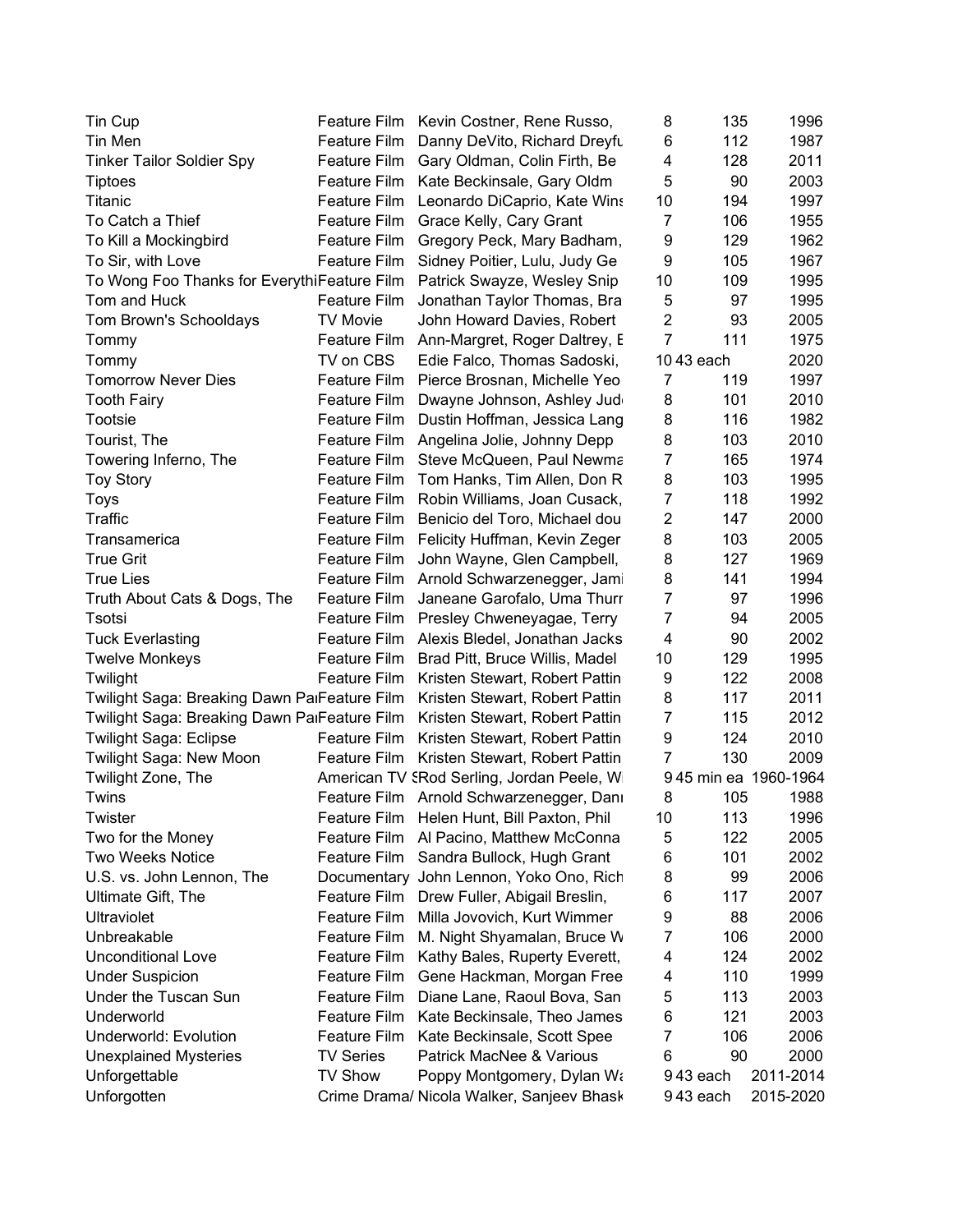| Unstoppable                                                              | Feature Film        | Denzel Washington, Chris Pin              | 9              | 98       | 2010         |
|--------------------------------------------------------------------------|---------------------|-------------------------------------------|----------------|----------|--------------|
| Up In the Air                                                            | <b>Feature Film</b> | George Clooney, Vera Farmic               | $\overline{c}$ | 109      | 2010         |
| Up the Down Staircase                                                    | Feature Film        | Sandy Dennis, Patrick Bedford             | 8              | 124      | 1967         |
| Upside of Anger, The                                                     | Feature Film        | Kevin Costner, Joan Allen, Mi             | 9              | 118      | 2005         |
| <b>Uptown Girls</b>                                                      | Feature Film        | Brittany Murphy, Dakota Fann              | 4              | 92       | 2003         |
| Usual Suspects, The                                                      | Feature Film        | Kevin Spacey, Benicio Del tor             | 8              | 106      | 1995         |
| Vacation, National Lampoon's                                             | Feature Film        | Chevy Chase, Beverly D'Ange               | 4              | 98       | 1983         |
| Virginia's Run                                                           | Feature Film        | Gabriel Byrne, Kevin Zegers               | 7              | 103      | 2002         |
| Volcano                                                                  | Feature Film        | Tommy Lee Jones, Anne Hec                 | 7              | 104      | 1997         |
| Waco: The Rules of Engagement Documentary David Koresh, Janet Reno       |                     |                                           | 8              | 136      | 1997         |
| <b>Waking Ned Devine</b>                                                 | Feature Film        | David Kelly, Ian Bannen, Fion             | 10             | 91       | 1998         |
| Walk in the Clouds, A                                                    | Feature Film        | Keanu Reeves, Aitana Sancho               | 4              | 102      | 1995         |
| Walk the Line                                                            | Feature Film        | Reese Witherspoon, Joaquin                | 8              | 136      | 2005         |
| War of the Roses, The                                                    | Feature Film        | Kathleen Turner, Michael Dou              | $\overline{c}$ | 116      | 1989         |
| War of the Worlds                                                        | Feature Film        | Tom Cruise, Dakota Fanning,               | $\overline{7}$ | 116      | 2005         |
| War, The                                                                 | Feature Film        | Kevin Costner, Elijah Wood, L             | 6              | 126      | 1994         |
| Water                                                                    | Feature Film        | Lisa Ray, John Abraham, Se                | 7              | 117      | 2005         |
| Waterworld                                                               | Feature Film        | Kevin Costner, Jeanne Tripple             | 9              | 135      | 1995         |
| Wayne's World                                                            | Feature Film        | Mike Myers, Dana Carvey, Tia              | $\overline{7}$ | 95       | 1992         |
| Wayne's World 2                                                          | Feature Film        | Mike Myers, Dana Carvey, Tia              | 8              |          | 95 1993-2005 |
| Weather Man, The                                                         | Feature Film        | Nicolas Cage, Michael Caine,              | $\overline{7}$ | 102      | 2005         |
|                                                                          |                     |                                           | $\overline{7}$ | 119      | 2005         |
| <b>Wedding Crashers</b>                                                  | Feature Film        | Vince Vaughn, Owen Wilson,                |                |          |              |
| Wedding Singer, The                                                      |                     | Feature Film Adam Sandler, Drew Barrymo   | 7              | 95       | 1998         |
| Welcome to Mooseport                                                     | Feature Film        | Gene Hackman, Ray Romanc                  | 7              | 110      | 2004         |
| West Side Story                                                          | Feature Film        | Natalie Wood, Richard Beimer              | 9              | 153      | 1961         |
| What About Bob?                                                          | Feature Film        | <b>Bill Murray, Richard Dreyfuss</b>      | $\overline{7}$ | 99       | 1991         |
| What Ever Happened to Baby JarFeature Film                               |                     | Bette Davis, Joan Crawford, V             | $\overline{7}$ | 134      | 1962         |
| What the #\$*! Do We (K)now!?                                            |                     | Documentary Marlee Matlin, Elaine Hendrix | 10             | 109      | 2004         |
| What the Bleep!?: Down the RabtDocumentary Marlee Matlin, Elaine Hendrix |                     |                                           | 7              | 156      | 2006         |
| When in Rome                                                             | Feature Film        | Kristen Bell, Josh Duhamel                | 6              | 91       | 2010         |
| Where the Heart Is                                                       | Feature Film        | Lesley Dunlop, Christian Coo              | 10             | 120      | 2000         |
| Where the Truth Lies                                                     | Feature Film        | Allison Lohman, Colin Firth,              | 5              | 107      | 2005         |
| While You Were Sleeping                                                  | Feature Film        | Sandra Bullock, Bill Pullman,             | 6              | 103      | 1995         |
| <b>White Nights</b>                                                      | Feature Film        | Mikhail Baryshnikov, Gregory              | 9              | 136      | 1985         |
| White River Kid, The                                                     | Feature Film        | Antonio Bandaras, Wes Bentlo              | 3              | 99       | 1999         |
| Who Are You Madame Blavatsky Documentary Irina Muraviova                 |                     |                                           | 7              | 49       | 1991         |
| Who Framed Roger Rabbit                                                  | Feature Film        | Bob Hoskins, Christoper Lloyo             | 9              | 104      | 1988         |
| Who's Harry Crumb?                                                       | Feature Film        | John Candy, Annie Potts, Sh               | 4              | 94       | 1989         |
| Whole Nine Yards, The                                                    | <b>Feature Film</b> | Bruce Willis, Amanda Peet, M              | 5              | 98       | 2000         |
| Whole Ten Yards, The                                                     | <b>Feature Film</b> | Bruce Willis, Amanda Peet, M              | 2              | 98       | 2004         |
| <b>Wicked Stepmother</b>                                                 | <b>Feature Film</b> | Bette Davis, Barbara Carrera              | 3              | 90       | 1989         |
| <b>Wild America</b>                                                      | <b>Feature Film</b> | Jonathan Taylor Thomas, De                | 6              | 106      | 1997         |
| Wild at Heart                                                            | Feature Film        | Nicolas Cage, Laura Dern, Wi              | 2              | 125      | 1990         |
| Wild Wild West                                                           | Feature Film        | Will Smith, Salma Hayek, Kev              | 9              | 106      | 1999         |
| Willy Wonka & the Chocolate FactFeature Film                             |                     | Gene Wilder, Peter Ostrum, J              | 10             | 100      | 1971         |
| Witches of Eastwick, The                                                 | Feature Film        | Jack Nicholson, Cher, Susan               | 10             | 118      | 1987         |
| Without a Trace                                                          | <b>TV Series</b>    | Poppy Montgomery, Anthony                 |                | 842 each | 2003-2010    |
| Wizard of Oz, The                                                        | <b>Feature Film</b> | Judy Garland, ray Bolger, Ber             | 10             | 101      | 1939         |
| <b>Working Girl</b>                                                      | <b>Feature Film</b> | Melanie Griffin, Harrison For             | 9              | 113      | 1988         |
| <b>World's Greatest Dad</b>                                              | Feature Film        | Robin Williams, Daryl Sabara              | 6              | 99       | 2009         |